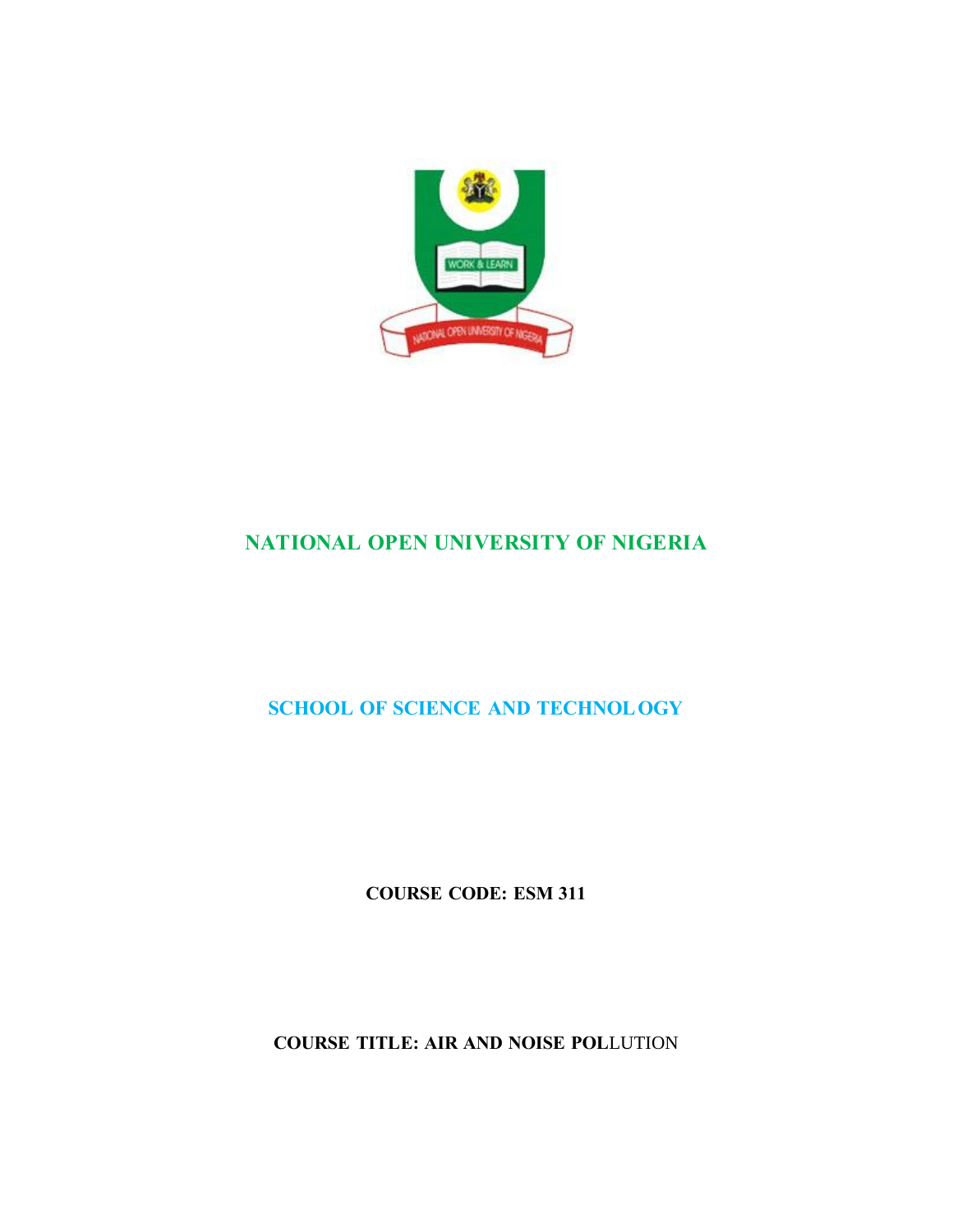COURSE CODE: ESM 311

| <b>COURSE TITLE:</b>       | AIR AND NOISE POLLUTION                                                                                                                                           |
|----------------------------|-------------------------------------------------------------------------------------------------------------------------------------------------------------------|
| <b>COURSE DEVELOPER:</b>   | <b>MISS CECILIA MEDUPIN</b><br>$\&$<br>DR. G. EKOP<br><b>SCHOOL OF SCIENCE &amp; TECHNOLOGY</b><br>NATIONAL OPEN UNIVERSITY OF NIGERIA<br>VICTORIA ISLAND, LAGOS. |
| <b>COURSE WRITER:</b>      | DR. OYEKANMI<br>DEPARTMENT OF GEOGRAPHY<br><b>OBAFEMI AWOLOWO UNIVERSITY</b><br><b>ILE-IFE</b>                                                                    |
| <b>COURSE EDITOR:</b>      | <b>MISS CECILIA MEDUPIN</b><br>$\&$<br>DR. G. EKOP<br><b>SCHOOL OF SCIENCE &amp; TECHNOLOGY</b><br>NATIONAL OPEN UNIVERSITY OF NIGERIA<br>VICTORIA ISLAND, LAGOS. |
| PROGRAMME LEADER:          | PROF. KEHINDE OBIDAIRO<br><b>SCHOOL OF SCIENCE &amp; TECHNOLOGY</b><br>NATIONAL OPEN UNIVERSITY OF NIGERIA<br>VICTORIA ISLAND, LAGOS.                             |
| <b>COURSE COORDINATOR:</b> | <b>MISS CECILIA MEDUPIN</b><br><b>SCHOOL OF SCIENCE &amp; TECHNOLOGY</b><br>NATIONAL OPEN UNIVERSITY OF NIGERIA<br>VICTORIA ISLAND, LAGOS.                        |

**NATIONAL OPEN UNIVERSITY OF NIGERIA (NOUN)**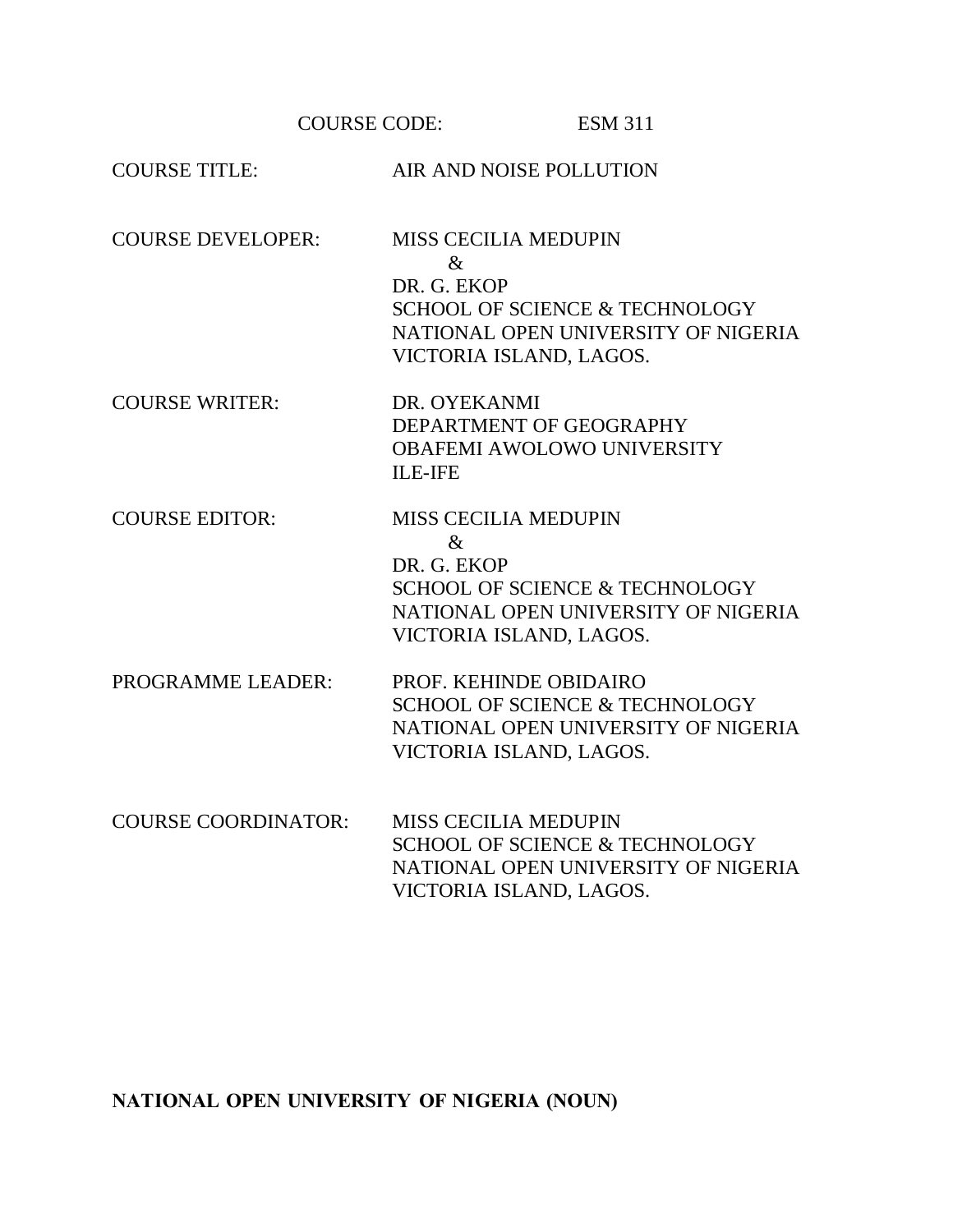National Open University of Nigeria Headquarters 14/16 Ahmadu Bello Way Victoria Island Lagos

Abuja Annex

245 Samuel Adesujo Ademulegun Street Central Business District Opposite Arewa Suites Abuja

E-mail: [centralinfo@nou.edu.ng](mailto:centralinfo@nou-edu.ng) URL:www.nou.edu.ng

National Open University of Nigeria First Printed 2010

ISBN 978í í í í í í í … ALL RGHTS RESERVED

Printed byí í í í í í í í í í í í . For National Open University of Nigeria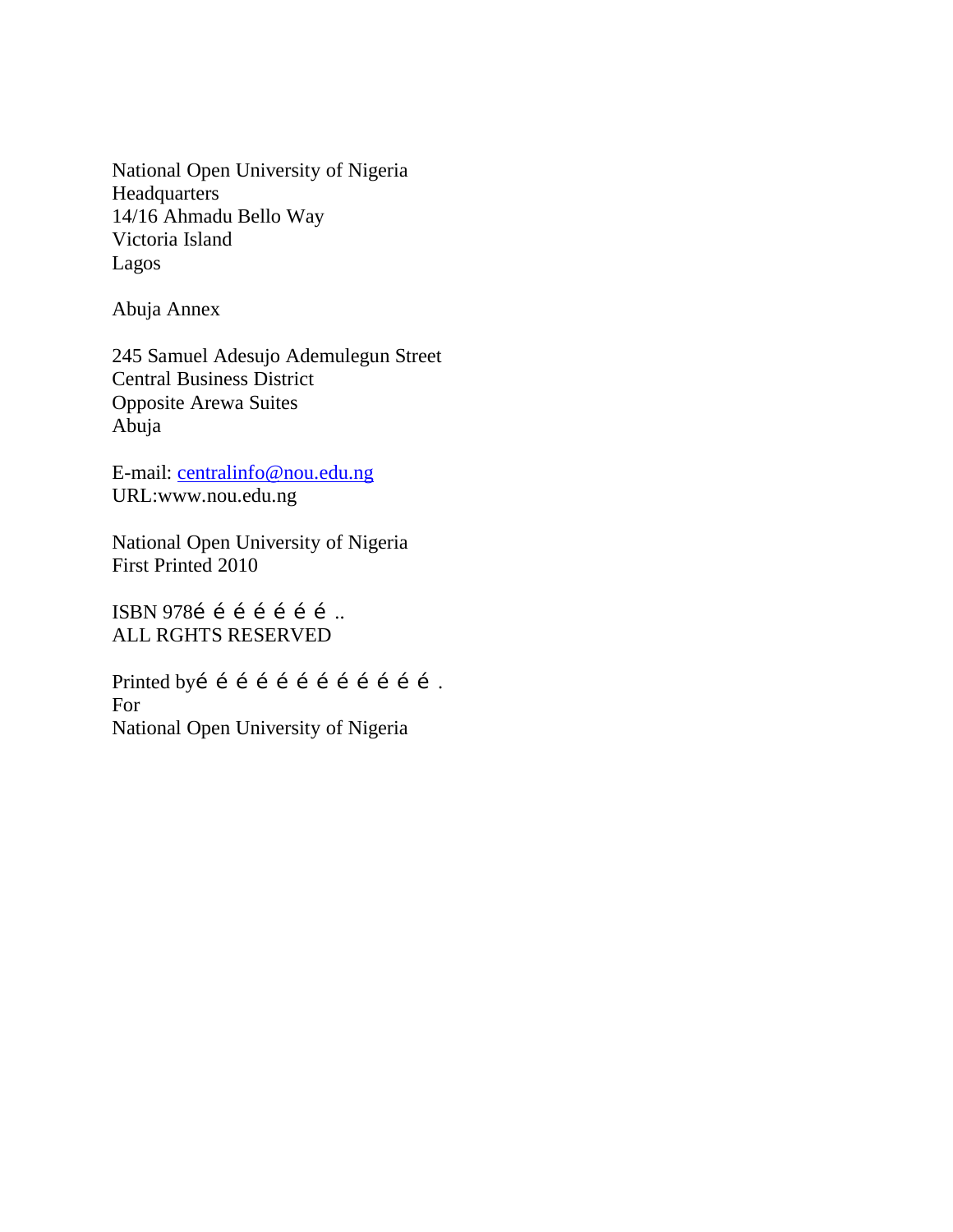# **TABLE OF CONTENTS**

- Unit 1: Air Pollution as an Environmental Problem
- Unit 2: Pollution and Pollutants
- Unit 3: Classification and Sources of Air Pollutants
- Unit 4: Effects of air Pollution
- Unit 5: Mitigation and Remediation Measures to Pollution in Nigeria
- Unit 6: Introduction to Noise Pollution: Sound and noise
- Unit 7: Definition and Types of Noise Pollution
- Unit 8: Effects of Noise Pollution
- Unit 9: Noise Induced Hearing Loss (NIHL)
- Unit 10: Prevention and Mitigation of Noise Pollution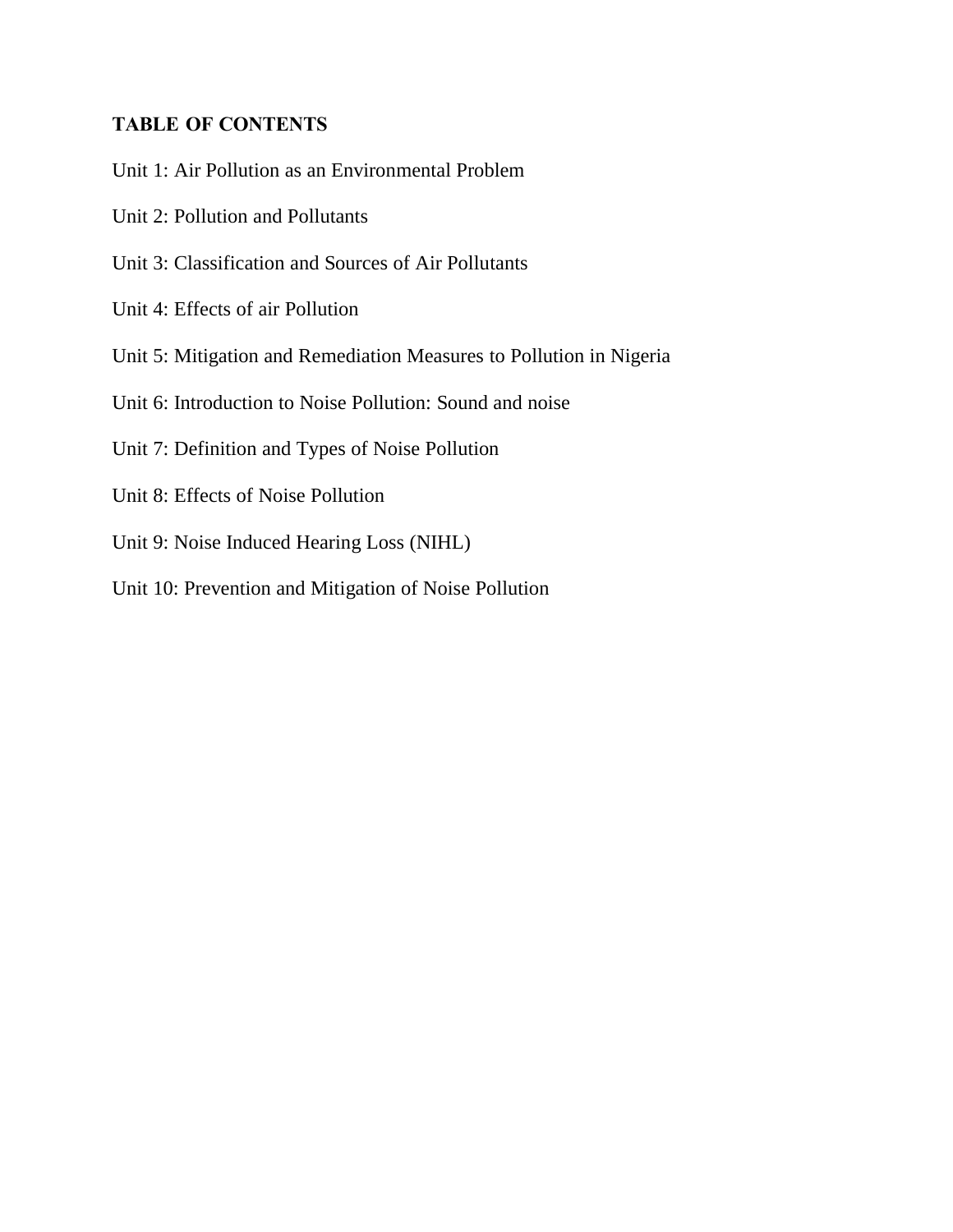# **UNIT 1: AIR POLLUTION AS AN ENVIRONMENTAL PROBLEM**

### **CONTENTS**

- 1.0 Introduction
- 2.0 Objectives
- 3.0 Main Contents
	- 3.1 Briefs on Air Pollution outside Nigeria
	- 3.2 Air Pollution in Nigeria
- 4.0 Conclusion
- 5.0 Summary
- 6.0 Marked Assignments
- 7.0 References

### **1.0 Introduction**

Air pollution is defined as the contamination of air by discharge of harmful substances, which can cause health problems including burning eyes and nose, itchy irritated throat and breathing problems (USEPA 1994). It was also reported that some chemicals found in polluted air could cause cancer, birth defects brain and nerve damage, and long term injury to the lungs and breathing passages in certain circumstances. The concentrations of such chemicals beyond a limit, and an exposure over a certain period are extremely dangerous and can cause severe injury or even death. Air pollution can be classified into natural air pollution which includes wind blown dust, volcanic ash, and gases, smoke and trace gases from forest fires, and anthropogenic air pollution which includes products of combustion such as nitrogen oxides  $(NO_x)$ , carbon oxides  $(Co_x)$ , sulphur dioxide  $(SO_2)$ .

The sole concern of this study material is to provide a lecture series in air and noise pollution. This does not mean that other pollution types are unimportant; it is only because we do not want you to be confused with much matter at a time. You will learn about the other types in another lecture material. We will take these one at a time.

### **2.0 Objectives**

The objectives of this section of the study note are to make you to:

- a. Describe the history of air pollution;
- b. Mention some sources of pollution in Nigeria; and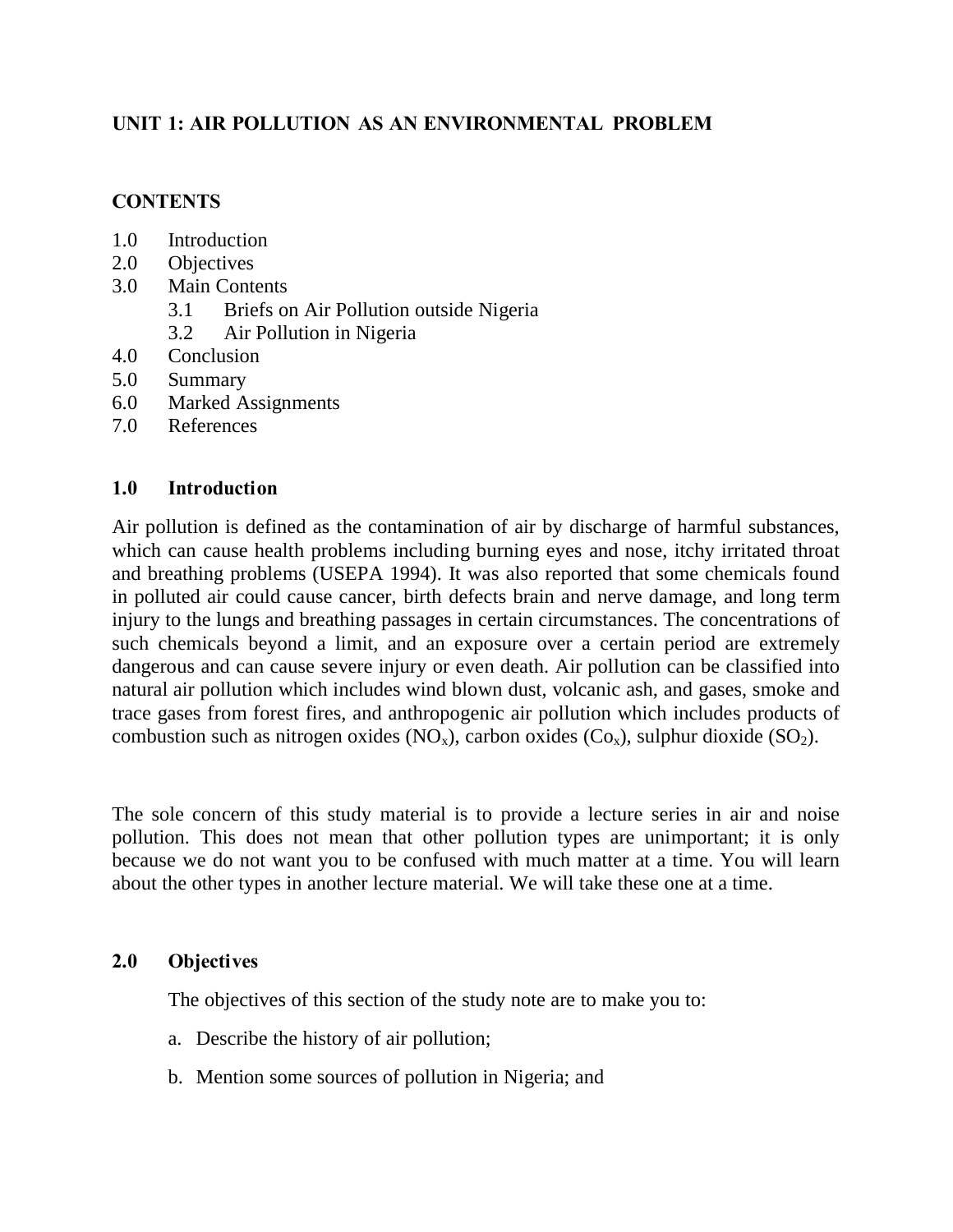c. Mention the percentage contribution of emissions to air pollution in Nigeria

### **3.0 Main Content**

### **3.1 Briefs on Air Pollution outside Nigeria**

(a) Air pollution, particularly in cities, is certainly not a new problem. Back in the Middle Ages the use of coal in cities such as London was beginning to escalate. The problems of poor urban air quality even as early as the end of the  $16<sup>th</sup>$  century are well documented.

In the Europe, the Industrial Revolution during the  $18<sup>th</sup>$  and  $19<sup>th</sup>$  centuries was based on the use of coal. Industries were often located in towns and cities, and together with the burning of coal in homes for domestic heat, urban air pollution levels often reached very high levels. During foggy conditions, pollution levels escalated and urban smogs (smoke and fog) were formed. These often brought cities to a halt, disrupting traffic but more dangerously causing death rates to dramatically rise. The effects of this pollution on buildings and vegetation also became obvious. The 1875 Public Health Act in the United Kingdom contained a smoke abatement section to try and reduce smoke pollution in urban areas.

- (b) During the first part of the  $20<sup>th</sup>$  century, tighter industrial controls lead to a reduction in smog pollution in urban areas. The 1926 Smoke Abatement Act was aimed at reducing smoke emissions from industrial sources, but despite the declining importance of coal as a domestic fuel, pollution from domestic sources remained significant.
- (c) The Great London Smog of 1952, which resulted in around 4,000 extra deaths in the city, led to the introduction of the Clean Air Acts of 1956 and 1968. These introduced smokeless zones in urban areas, with a tall chimney policy to help disperse industrial air pollutants away from built up areas into the atmosphere.
- (d) Following the Clean Air Acts, air quality improvements continued throughout the 1970s. Further regulations were introduced through the 1974 Control of Air Pollution Act. This included regulations for the composition of motor fuel and limits for the sulphur content of industrial fuel oil.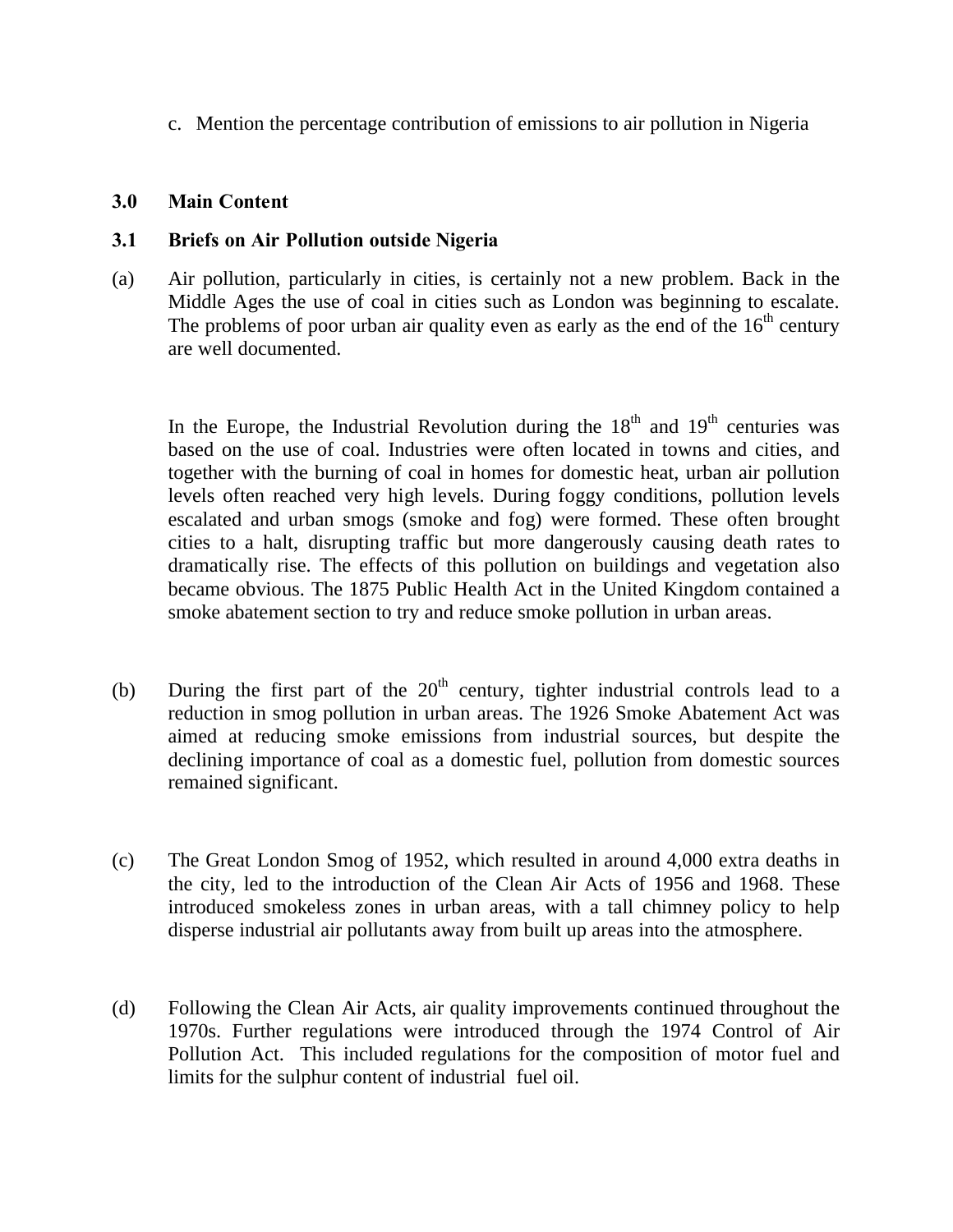- (e) However, during the 1980s the number of motor vehicles in urban areas steadily increased and air quality problems associated with motor vehicles became more prevalent. In the early 1980s, the main interest was the effects of lead pollution on human health, but by the late 1980s and early 1990s, the effects of other motor vehicle pollutants became a major concern. The 1990s have seen the occurrence of wintertime and summertime smogs. These are not caused by smoke and sulphur dioxide pollution but by chemical reactions occurring between motor vehicle pollutants and sunlight. These are known as -photochemical smogso
- (f) In 1995, the Government passed its Environment Act, requiring the publication of a National Air quality Strategy to set standards for the regulation of the most common air pollutants. Published in 1997, the National Air Quality Strategy has set commitments for local authorities to achieve new air quality objectives through the UK by 2005. It is reviewed periodically.

### **3.2 Atmospheric pollution in Nigeria**

(a) Atmospheric pollution is also gradually becoming a serious menace in Nigerian cities. Especially in the metropolitan areas, inefficient energy combustion in the transportation system generated high levels of localized air pollution. The recent increase in the importation of second-hand cars and the widespread adoption of the single-engine,  $\ddot{\text{o}}$  okada motor-cycles for ferrying passengers all over most Nigeria cities have accentuated the general level of air pollution.

Indeed, motor vehicles produce more air pollution than any other single human activity (World Resources Institute 1992). Nearly 50 percent of global carbon monoxide, hydrocarbon, and nitrogen oxide emissions from fossil fuel combustion come from gasoline 6 and diesel powered engines. In city centers, especially on highly congested streets, traffic can be responsible for as much as 90 to 95% of the ambient carbon monixde levels, 80 to 90% of the nitrogen oxides and hydrocarbons, and a large portion of the particulates, posing a significant threat to human health and natural resources (Savile 1993).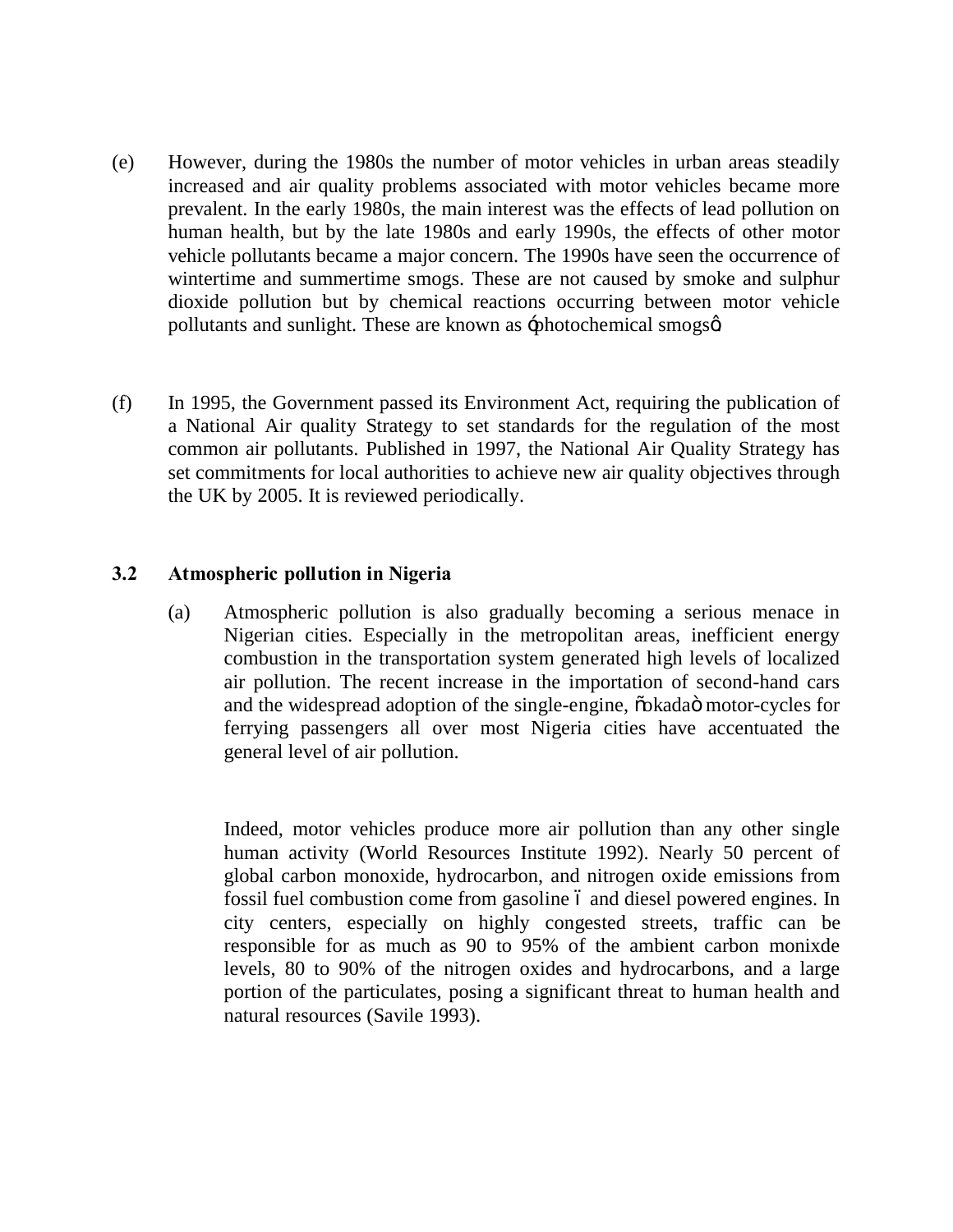(b) Heavy reliance on biomass materials as the main energy source for domestic needs, especially by the poor has also been identified, among other things, as partly responsible for a variety of health problems particularly among women. Industrial energy use contributes to the overall level of air pollution. In this regard, the gas flaring in the oil-producing regions of the country represent perhaps the most pernicious of atmosphere pollution in the country. In particular, they have heightened the level of airborne emissions of such pollutants as sulphur dioxide, carbon monoxide and nitrogen oxides, all of which pose serious health hazards in urban areas.

It is claimed that Nigeria  $\alpha$  carbon dioxide emissions from industrial processes, estimated at 96513 million metric tons in 1992, was the highest in sub-Saharan Africa, excluding the Republic of South Africa. The emission from flared gas alone accounted for more than one half of this figure. Table 1.1 and 1.2 shows the sources of air pollutants in Nigeria, by activities and State, respectively.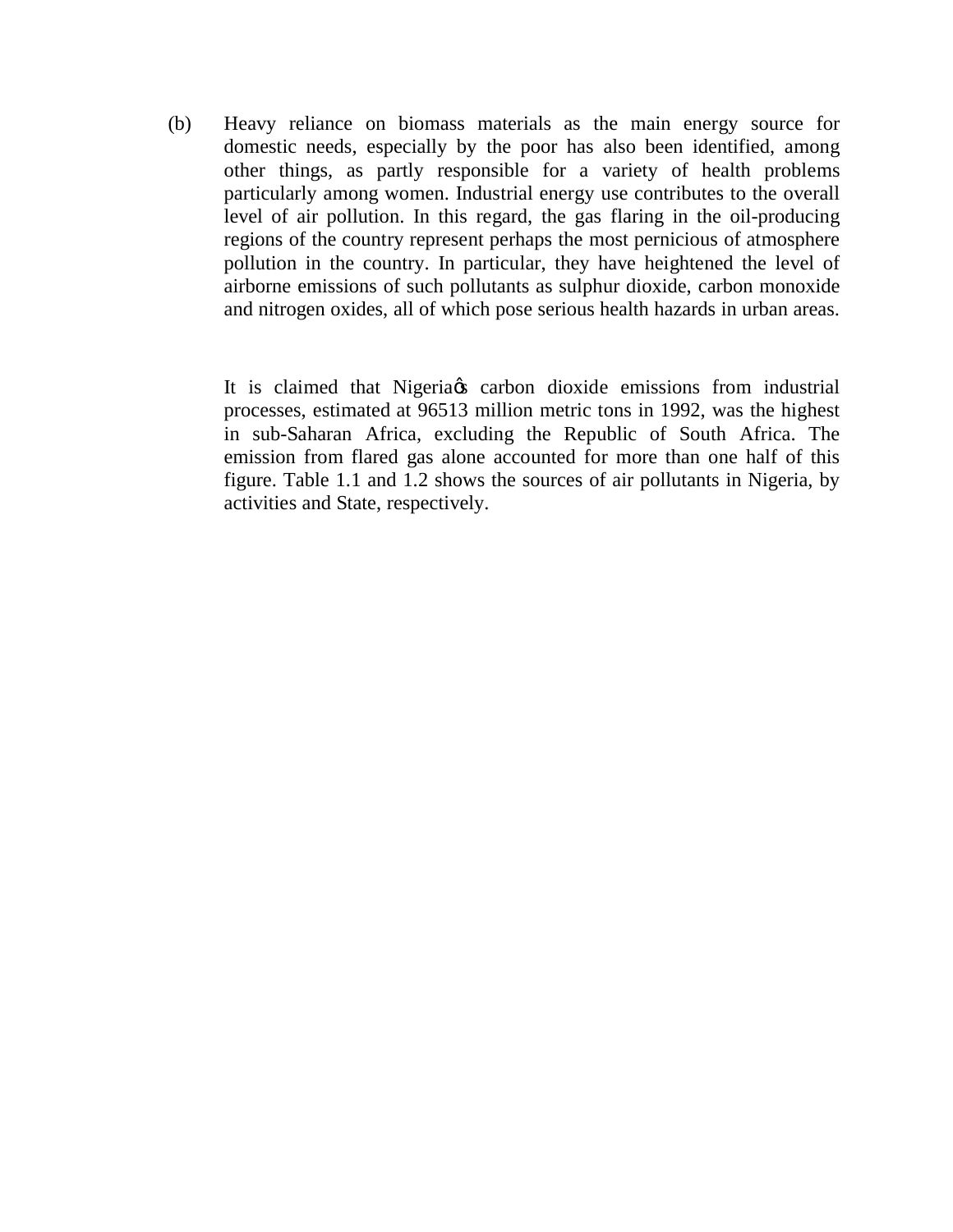| S/N            | <b>Sources</b>                | <b>Emissions in Gigagrams</b> |                 |        |
|----------------|-------------------------------|-------------------------------|-----------------|--------|
|                |                               | CO <sub>2</sub>               | CH <sub>4</sub> | $N_2O$ |
| $\mathbf{1}$   | <b>Fossil Fuel combustion</b> | 35672.224                     | 5.036           | 0.915  |
| $\overline{2}$ | <b>Industrial Process</b>     | 1874.167                      | 0.000           | 0.000  |
| 3              | Oil and gas systems           | 34625.893                     | 115.946         | 0.84   |
| $\overline{4}$ | <b>Biomass burning</b>        | 0.000                         | 0.28            | 0.84   |
| 5              | Land-use changes              | 0.000                         | 48.414          | 4.834  |
| 6              | Savannah burning              | 0.000                         | 69.711          | 0.932  |
| $\overline{7}$ | Agricultural wastes           | 0.000                         | 47.238          | 1.555  |
| 8              | Rice production               | 0.000                         | 19.110          | 0.000  |
| 9              | Ruminants                     | 0.000                         | 364.800         | 0.000  |
| 10             | Non-ruminants                 | 0.000                         | 39.210          | 0.000  |
| 11             | Animal wastes                 | 0.000                         | 83.603          | 0.000  |
| 12             | Municipal solid wastes        | 0.000                         | 187.251         | 0.032  |
| 13             | <b>Agricultural Solids</b>    | 0.000                         | 0.000           | 0.000  |
| 14             | <b>Natural</b>                | 1038.958                      | 66.225          | 0.000  |
| 15             | <b>Coal Mining</b>            | 0.000                         | 0.480           | 0.000  |

**Table 1.1. Emission of Air Pollutants in Nigeria** 

**Source: Magbagbeola, 1999**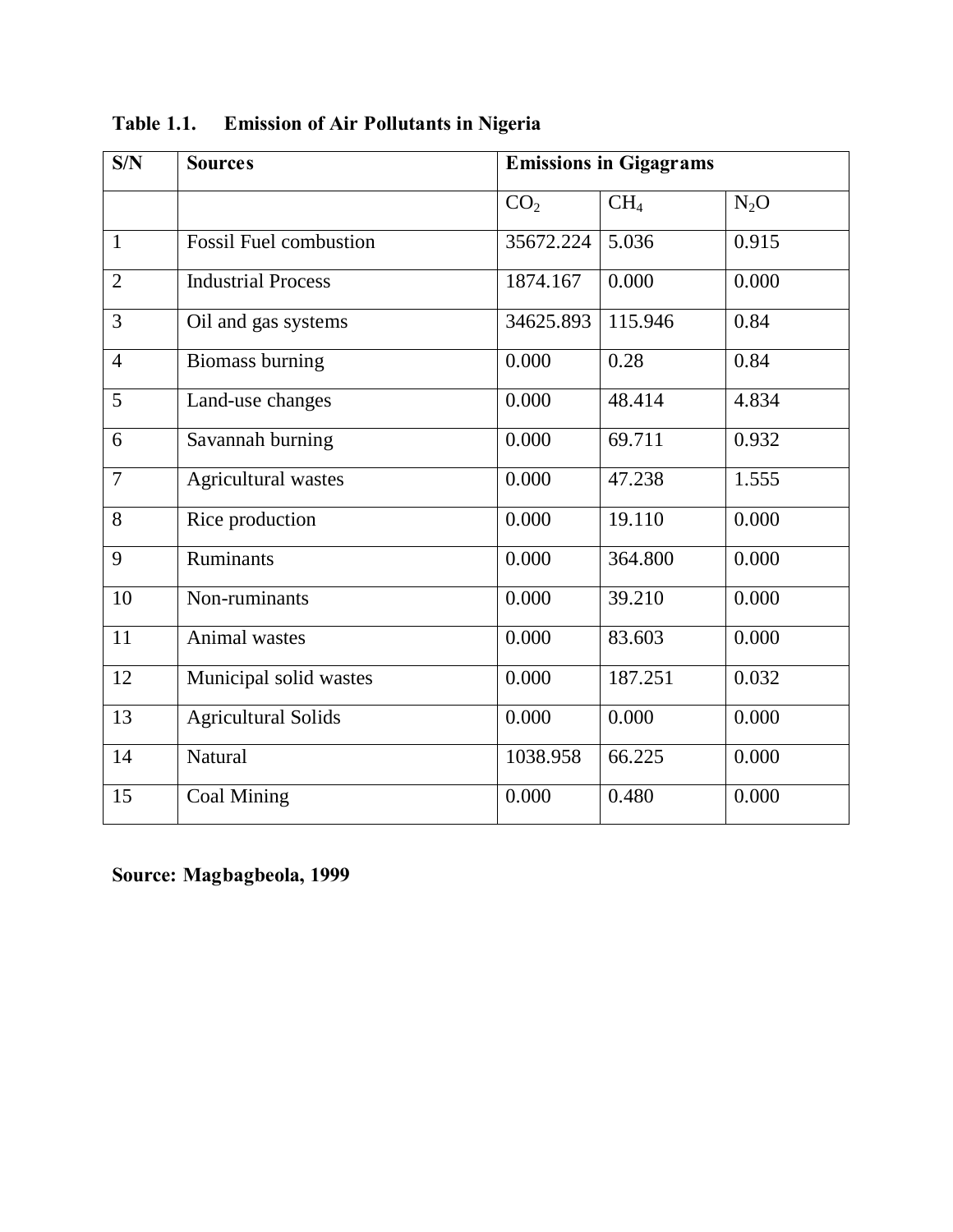| S/N            | <b>Sources</b>      | <b>Emissions in Gigagrams</b> |                 |        |                   |                                               |
|----------------|---------------------|-------------------------------|-----------------|--------|-------------------|-----------------------------------------------|
|                |                     | CO <sub>2</sub>               | CH <sub>4</sub> | $N_2O$ | Total<br>Emission | of<br>$\%$<br>Nigeriags<br>Total<br>Emissions |
| $\mathbf{1}$   | Abia                | 9.13                          | 4.17            | 0.01   | 13.31             | $\overline{0.2}$                              |
| $\overline{2}$ | Akwa Ibom           | 5733.60                       | 23.30           | 0.33   | 5766.23           | 10.16                                         |
| 3              | Anambra (1988)      | 1277.04                       | 53.36           | 0.38   | 1330.68           | 2.34                                          |
| $\overline{4}$ | <b>Bauchi-Gombe</b> | 856.72                        | 60.53           | 0.39   | 4284.13           | 7.55                                          |
| 5              | Edo-Delta           | 4282.89                       | 0.71            | 0.53   | 4284.13           | 1.62                                          |
| 6              | <b>Benue</b> (1988) | 473.07                        | 25.87           | 0.30   | 499.24            | 0.88                                          |
| $\overline{7}$ | Bornu-Yobe          | 609.22                        | 126.40          | 0.81   | 736.43            | 1.30                                          |
| 8              | <b>Cross River</b>  | 599.73                        | 18.18           | 0.22   | 618.13            | 1.09                                          |
| 9              | Adamawa -Taraba     | 456.08                        | 78.96           | 0.35   | 535.40            | 0.94                                          |
| 10             | Imo (1988)          | 3275.17                       | 23.96           | 0.42   | 3299.55           | 5.81                                          |
| 11             | Kaduna              | 1367.07                       | 35.45           | 0.29   | 1402.81           | 2.47                                          |
| 12             | Katsina             | 133.96                        | 24.41           | 0.28   | 158.65            | 0.28                                          |
| 13             | Kano-Jigawa         | 1226.13                       | 38.29           | 0.66   | 1265.08           | 2.23                                          |
| 14             | Kwara (1988)        | 931.04                        | 57.77           | 0.21   | 989.02            | 1.74                                          |
| 15             | Lagos               | 8271.68                       | 24.66           | 0.56   | 8296.93           | 14.62                                         |
| 16             | Niger (1988)        | 444.71                        | 57.87           | 0.21   | 502.70            | 0.98                                          |
| 17             | Ogun                | 1296.90                       | 14.15           | 0.22   | 1311.27           | 2.31                                          |
| 18             | Ondo-Ekiti          | 635.22                        | 26.48           | 0.32   | 662.02            | 1.07                                          |
| 19             | Oyo-Ogun            | 1848.37                       | 40.18           | 0.52   | 1889.07           | 3.33                                          |
| 20             | Plateau-Nasarawa    | 964.47                        | 46.09           | 0.25   | 1010.81           | 1.78                                          |

**Table 1.2: Air Pollutant's Emissions by State in Nigeria**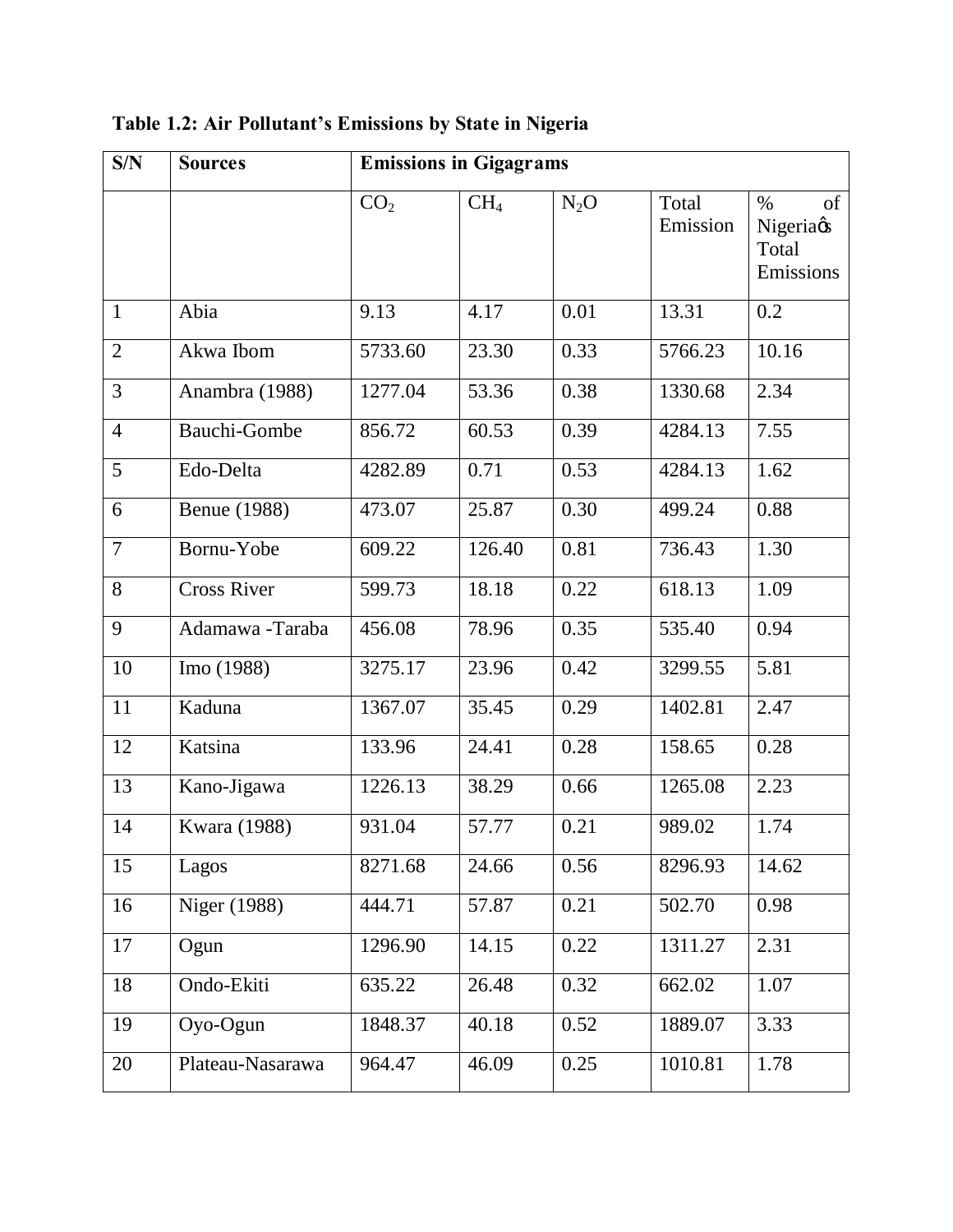| 21 | Rivers-Bayelsa          | 20457.7   | 83.28   | 0.59  | 20.541.57 | 36.18  |
|----|-------------------------|-----------|---------|-------|-----------|--------|
| 22 | Sokoto-Kebbi<br>Zamfara | 634.21    | 95.00   | 0.72  | 729.93    | 1.29   |
|    | <b>Sum of States</b>    | 55,786.11 | 971.98  | 10.51 | 56,786.60 | 100.00 |
|    | Nigeria                 | 73,312.73 | 1051.04 | 10.72 | 74,374.49 |        |

### **4.0 Summary**

In this Unit, you have learnt that pollution is not pertinent to a particular environment; it is everywhere. What is important is how it is managed. You have learnt about the few stories about pollution here in Nigeria and some other parts of the world. The contribution of each State of Nigeria (or region) to air pollution has been described as well.

### **5.0 Conclusion**

This introduction of air pollution is significant to aid your interest in what you are to meet as you read on. Perhaps you are thinking of how this concerns you. It concerns you because you are a citizen of the world and the problem is transboundary. Emitters of air pollution are not necessarily the sufferers. The next Unit will teach you more of this and pollutants  $\phi$  attributes.

### **6.0 Tutor Marked Assignments**

- (a) Enumerate 3 cases of pollution in any part of the world
- (b) Mention the State that contribute highest to the air emissions in Nigeria;
- (c) Suggest possible sources of air pollution in State identified in (b) above

# **7.0 References/Further Reading**

USEPA, (1993) Guide to Environmental Issues, Document Number 520/B-94-01 United States Environmental Protection Agency, Washington, DC, USA

- USEPA (1994) National Air Quality and Emissions Trends Report, United States Environmental Protection Agency, Washington, DC, USA, pp. 2, 6, 46, 52.
- Faiz, A.; Sinha, K.; and Gautam, S. (1994) Air Pollution Characteristics and Trends, discussion paper. The World Bank, Washington, DC, USA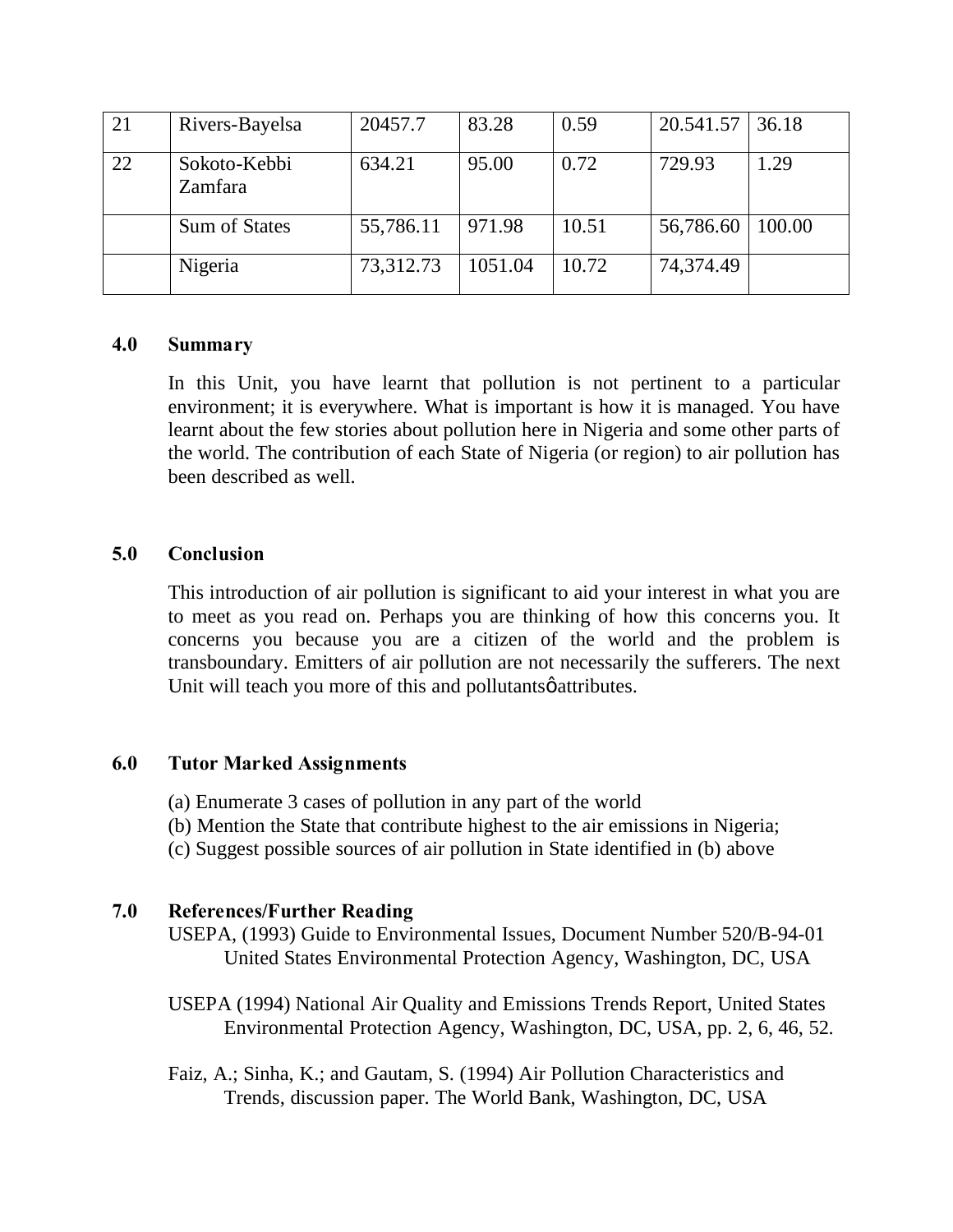World Resource Institute. (1992). World Resources 1992. United Nations Environment Programme and the United Nations Development Programme. Oxford University Press, New York, NY, USA.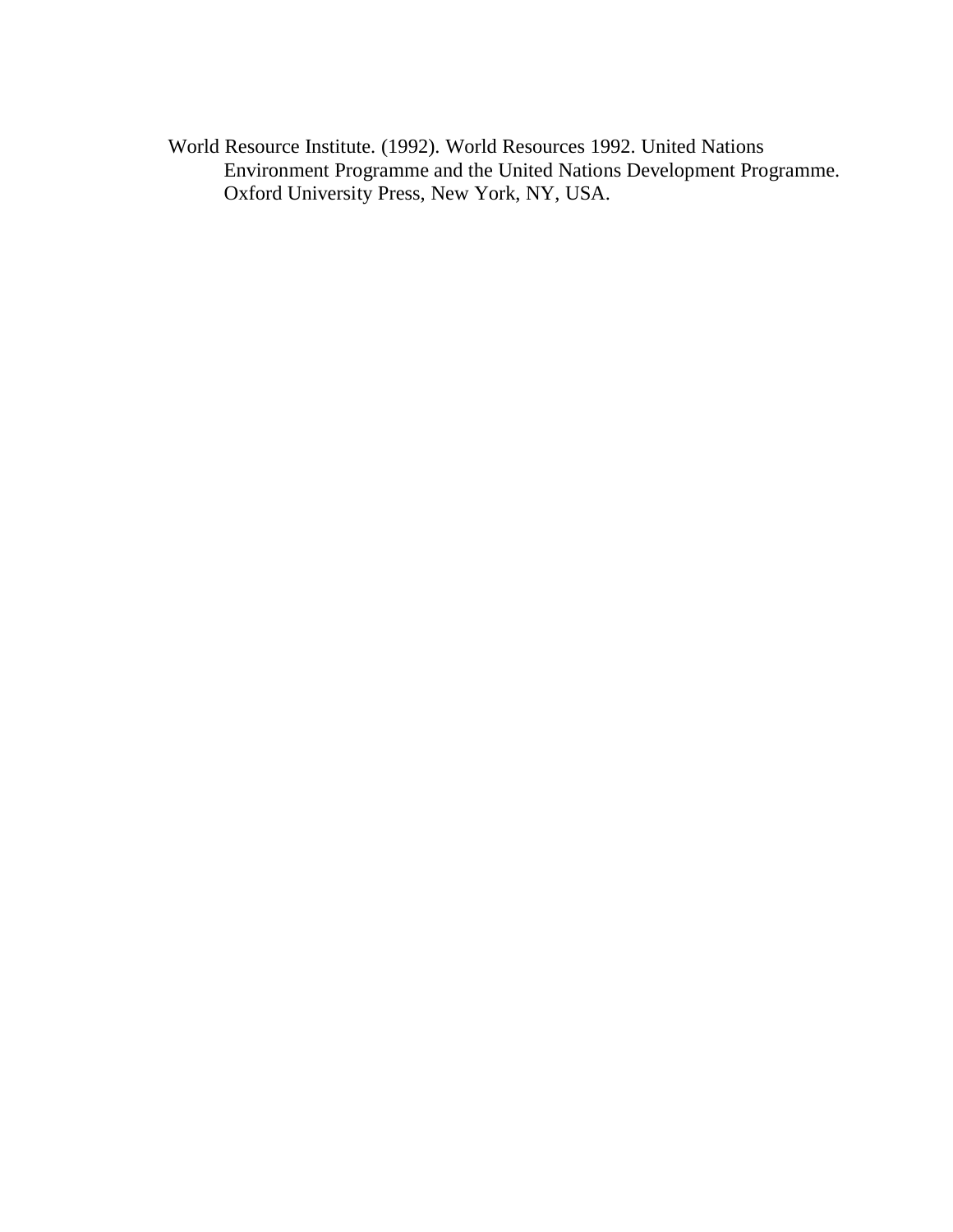# **UNIT 2: POLLUTION AND POLLUTANT S**

# **CONTENT**

- 1.0 Introduction
- 2.0 Objectives
- 3.0 Main Contents
	- 3.1 What is Air Pollution?
	- 3.2 What are Pollutants?
	- 3.3 Classes of Pollutants
- 4.0 Conclusion
- 5.0 Summary

# **1.0 Introduction**

In Unit 1, you have been given a brief that air pollution is not new. It is not foreign and it is with us here. If you mess, and the odour is stronger than what the environment can hide, then it starts smelling. That shows that the air has been polluted. In this Unit, we get more technical. But do not be afraid, it is still within what your brain can handle. Pollution is the phenomenon but what is a pollutant; the cause of the phenomenon~? Yes it is, and this is the essence of this unit.

# **2.0 Objectives**

By the end of this Unit, you will be able to

- (a) Define air pollution
- (b) Define pollutants, and
- (c) Mention and describe roles of selected chemicals in the atmosphere.

# **3.0 Main Content**

# **3.1 What is Air Pollution?**

 The World Health Organisation defines air pollution as 'the disequilibrium of air caused due to the introduction of foreign elements to humans natural and manmade sources to the air so that it becomes injurious to biological communitieso

 Air pollution is also the introduction of chemicals, particulate matter, or biological materials that cause harm or discomfort to humans or other living organisms, or damages the natural environment, into the atmosphere.

 It is also defined as the presence of chemicals in the atmosphere in quantities and duration that are harmful to human health and the environment.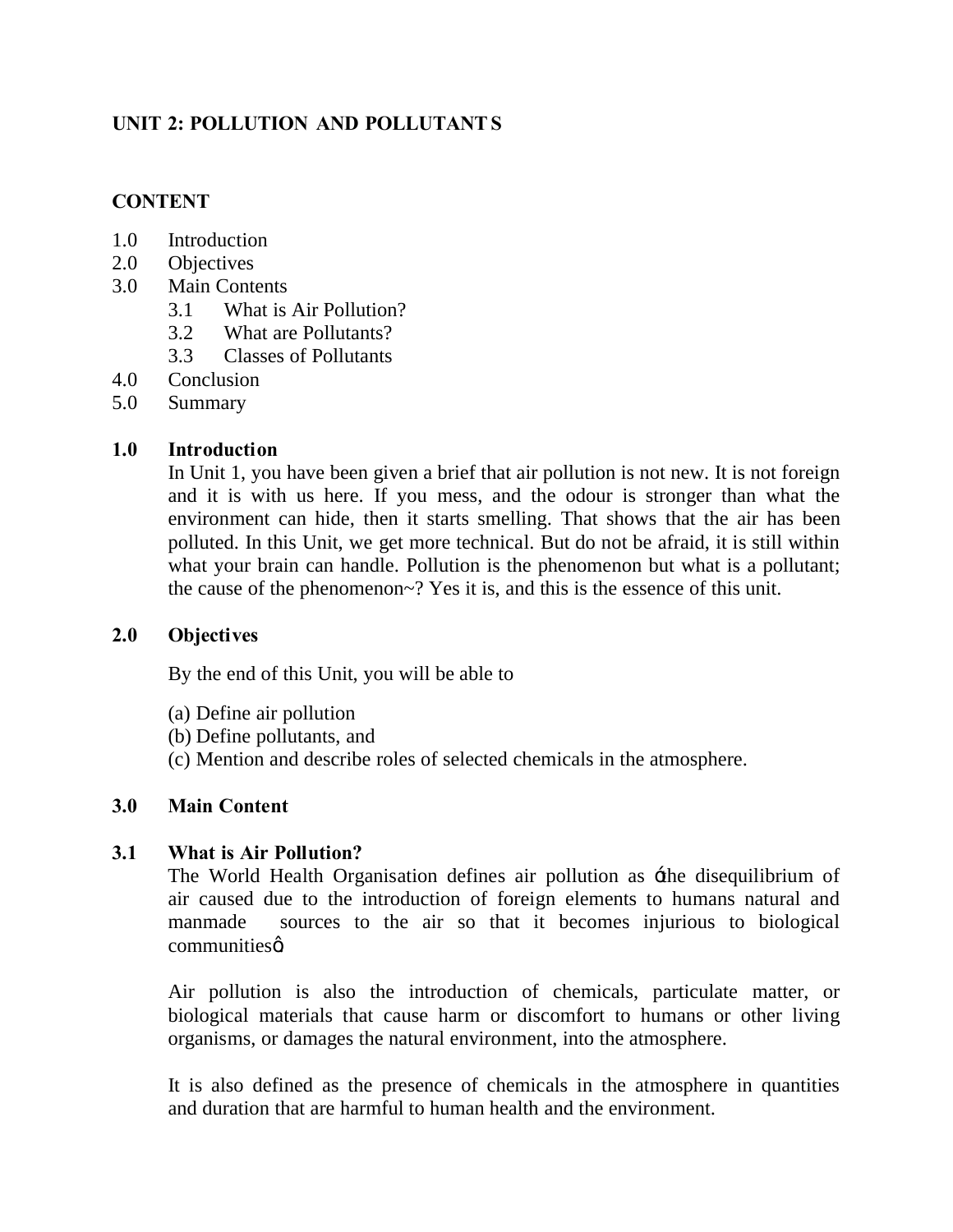In whatever form we choose to say it; pollution could be caused by either natural phenomenon or human (anthropogenic inducement). For instance, earthquakes and volcanic eruptions are natural phenomena but gas flaring, burning, etc are human induced. Nonetheless, it is necessary to note that man (human) can aggravate natural processes. How? Please take a minute or two to think about this.

### **3.2 What are Air Pollutants?**

 These are harmful solid, liquid or gaseous substances that are present in such concentrations in the environment which tend to be injurious to living organisms.

 They are also known as substances in the air that can cause harm to humans and the environment. Pollutants can be in the form of solid particles, liquid droplets, or gases. In addition, they may also be natural or man-made.

### **3.2.1 Classes of Pollutants**

There is no singular view by which pollutants can be classified.

### **a. Pollutants can be classified as either primary or secondary**

Usually, primary pollutants are substances directly emitted from a process, such as ash from a volcanic eruption, the carbon monoxide gas from a motor vehicle exhaust or sulphur dioxide released from factories.

Secondary pollutants are not emitted directly. Rather, they form in the air when primary pollutants react or interact. An important example of a secondary pollutant is ground level ozone- one of the many secondary pollutants that make up photochemical smog.

Note that some pollutants may be both primary and secondary: that is, they are both emitted directly and formed from other primary pollutants.

### **b. Pollutants may also be classified as natural or man made**

Natural pollutants include dusts or particulate matters, and the man made pollutants include all chemicals that are produced by man.

You must however note that a pollutant is not yet a pollutant until it has caused a significant alteration in the normal gaseous composition of the atmosphere. We can therefore say that all chemicals or natural matters whose introduction is greater than the maximum that the earth can take or absorb are a pollutant.

Meanwhile, it is also useful to note that all chemicals (before they become pollutants) are useful. This table (below) describes some of the chemicals in the troposphere (lower atmosphere) and some of the chemical reactions that happen in the air: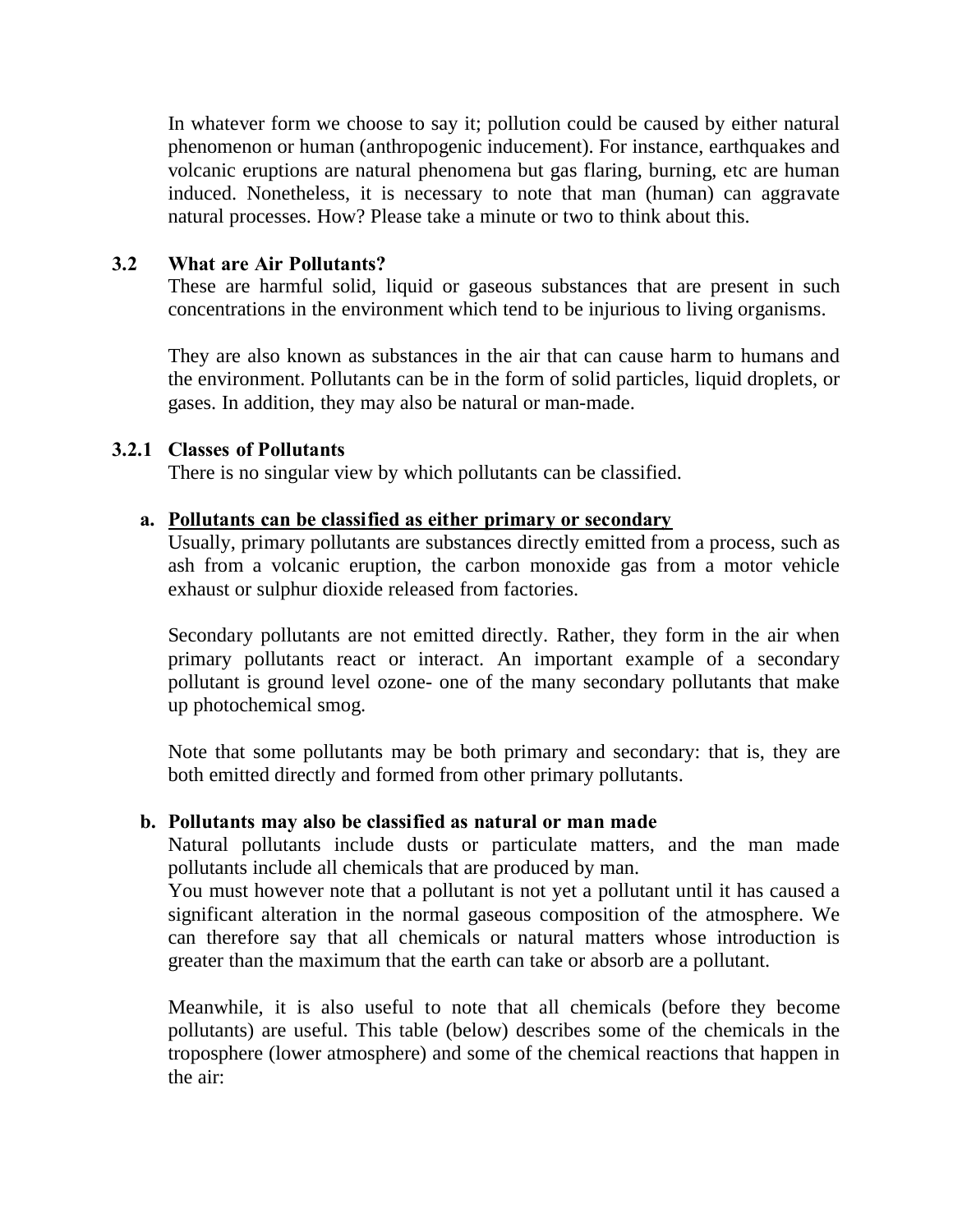| <b>Chemical</b> | Formula                | Ole in the atmosphere                                                                                                                                                                                                                                                                             |
|-----------------|------------------------|---------------------------------------------------------------------------------------------------------------------------------------------------------------------------------------------------------------------------------------------------------------------------------------------------|
| Carbon dioxide  | CO <sub>2</sub>        | Carbon dioxide is a kind of greenhouse gas.<br>When we breathe, we take in oxygen and breathe<br>out carbon dioxide. Plants and some kinds of<br>microbes<br>carbon<br>dioxide<br>during<br>use<br>photosynthesis to make food. Burning fuels also<br>puts carbon dioxide into the atmosphere     |
| Carbon monoxide | CO                     | When things burn, they mostly make carbon<br>dioxide.<br>Sometimes<br>they make<br>carbon<br>monoxide, too. Carbon monoxide is a poisonous<br>gas. Volcanoes and car engines make carbon<br>monoxide.                                                                                             |
| Hydrocarbons    | $C_xO_y$               | Hydrocarbons are chemicals made<br>of<br>up<br>hydrogen and carbon atoms. When fuel burns, it<br>hydrocarbons<br>into<br>puts<br>some<br>the<br>air.<br>Hydrocarbons help to make smog, a kind of air<br>pollution                                                                                |
| Methane         | CH <sub>4</sub>        | Methane is a kind of greenhouse has.                                                                                                                                                                                                                                                              |
| Nitrogen        | $N_2$                  | Most of the gas in Earthos atmosphere is<br>nitrogen. About 4/5ths of the air is nitrogen. The<br>nitrogen cycle explains how nitrogen moves<br>around in the environment. When fuel burns hot,<br>like it does in the engine of a car, nitrogen<br>combines with oxygen to make nitrogen oxides. |
| Nitrogen Oxides | No $&$ No <sub>2</sub> | Nitrogen oxides are a kind of pollution. Burning<br>fuels like gasoline in air makes nitrogen oxides.<br>Most nitrogen oxides come from cars and trucks.<br>They help to make smog. They also mix with<br>water droplets in the air to make nitric acid.<br>Nitric acid is a part of acid rain.   |
| Citric Acid     | HNO <sub>3</sub>       | Nitric acid is part of acid rain. Nitric acid forms<br>when nitrogen oxides mix with water droplets in<br>the air. Nitrogen oxides are a kind of pollution<br>that comes from the engines of cars and trucks                                                                                      |
| Oxygen & Ozone  | $O_2$ & $O_3$          | About $1/5$ <sup>th</sup> of the gas in the atmosphere is<br>oxygen. When you breathe, your body uses the                                                                                                                                                                                         |

 **Table 2.1: List of some chemicals and their roles in the atmosphere**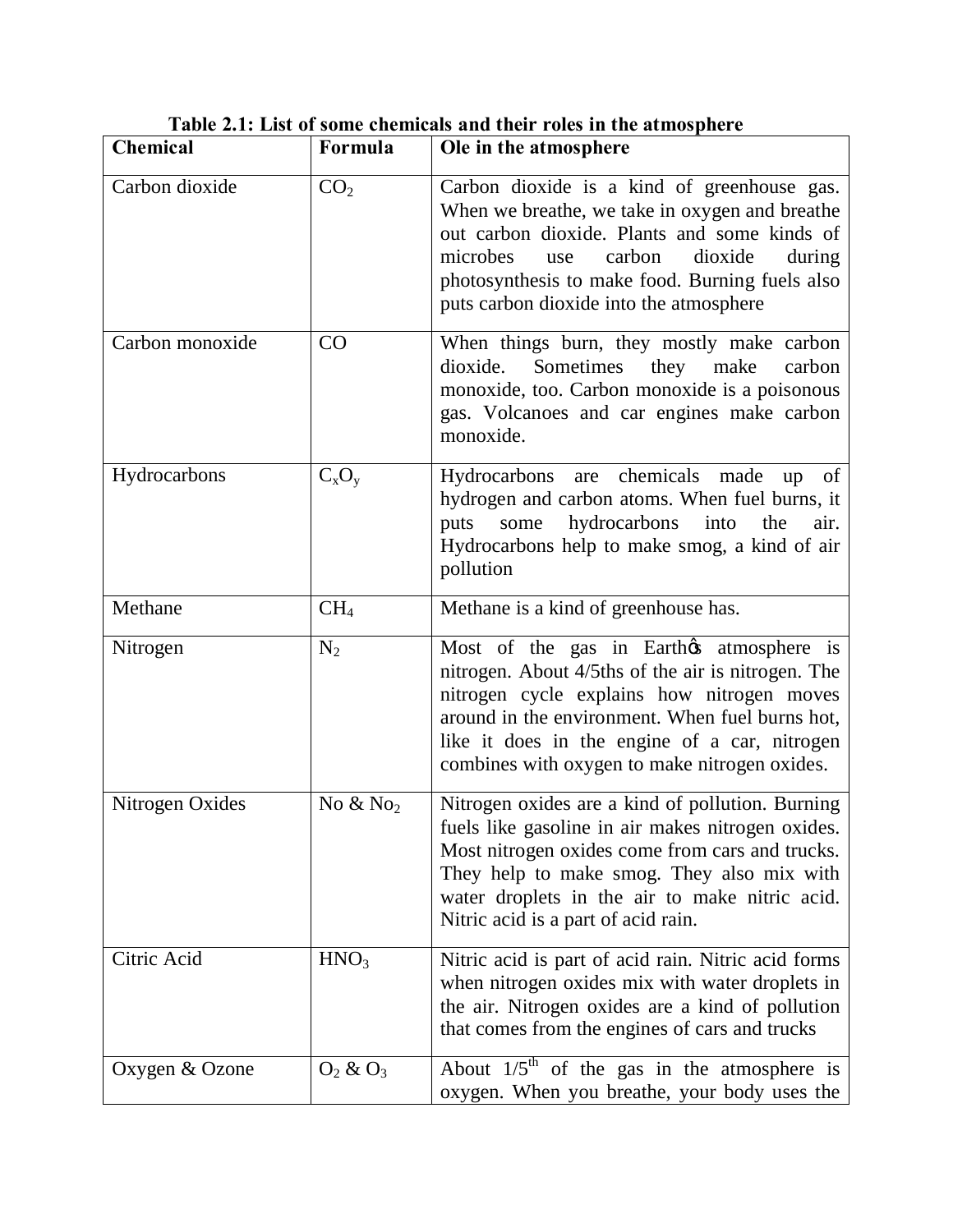|                                         |                                | oxygen to keep you alive. Ozone is a special<br>kind of oxygen that has three atoms instead of<br>two.                                                                                                                                                                    |
|-----------------------------------------|--------------------------------|---------------------------------------------------------------------------------------------------------------------------------------------------------------------------------------------------------------------------------------------------------------------------|
| <b>PAN</b><br>(Peroxyacytyl<br>nitrate) | $C_2H_3O_5N$                   | PAN is a kind of air pollution. Smog has PAN in<br>it. PAN forms when nitrogen dioxide, oxygen,<br>and Volatile Organic Compounds (VOCs) get<br>together.                                                                                                                 |
| Smog                                    |                                | Smog is<br>mixture of smoke<br>fog.<br>a<br>and<br>Photochemical smog is a kind of air pollution. It<br>has nitrogen oxides, ozone, VOCs, and PAN in<br>it.                                                                                                               |
| Photodissociation                       |                                | When a photon of sunlight breaks apart a<br>molecule                                                                                                                                                                                                                      |
| <b>Sulphur Oxides</b>                   | $SO_2 \& SO_3$                 | Sulphur dioxide and sulphur trioxide are types of<br>pollution. People make them when we burn coal<br>and oil. Volcanoes also give off sulphur oxides.<br>Sulphur dioxide mixes with water droplets in the<br>air to make sulphuric acid. Sulphuric acid is acid<br>rain. |
| Sulphuric Acid                          | H <sub>2</sub> SO <sub>4</sub> | Sulphuric acid is in acid rain. Sulphuric acid in<br>the air is made when sulphur dioxide gas mixes<br>with water droplets. The sulphur dioxide gas<br>comes from volcanoes and from coal and oil that<br>people burn for fuel.                                           |

# **4.0 Summary**

Pollution has been defined in this Unit, and so are pollutants. An enumeration has equally been made of a number of chemicals and their roles in the atmosphere. Unfortunately, when these chemicals are abnormally high in concentrations, their loose their names and become pollutants. These are the important information that we have obtained in this Unit.

# **5.0 Conclusion**

Gradually, you are beginning to understand what the concept of pollution, particularly air pollution is. What pollutants are and are not. It is like saying salt has changed its value when it is too much in food. Yes just like that! Next lecture unit will bring us to more important session, so let  $\alpha$  go.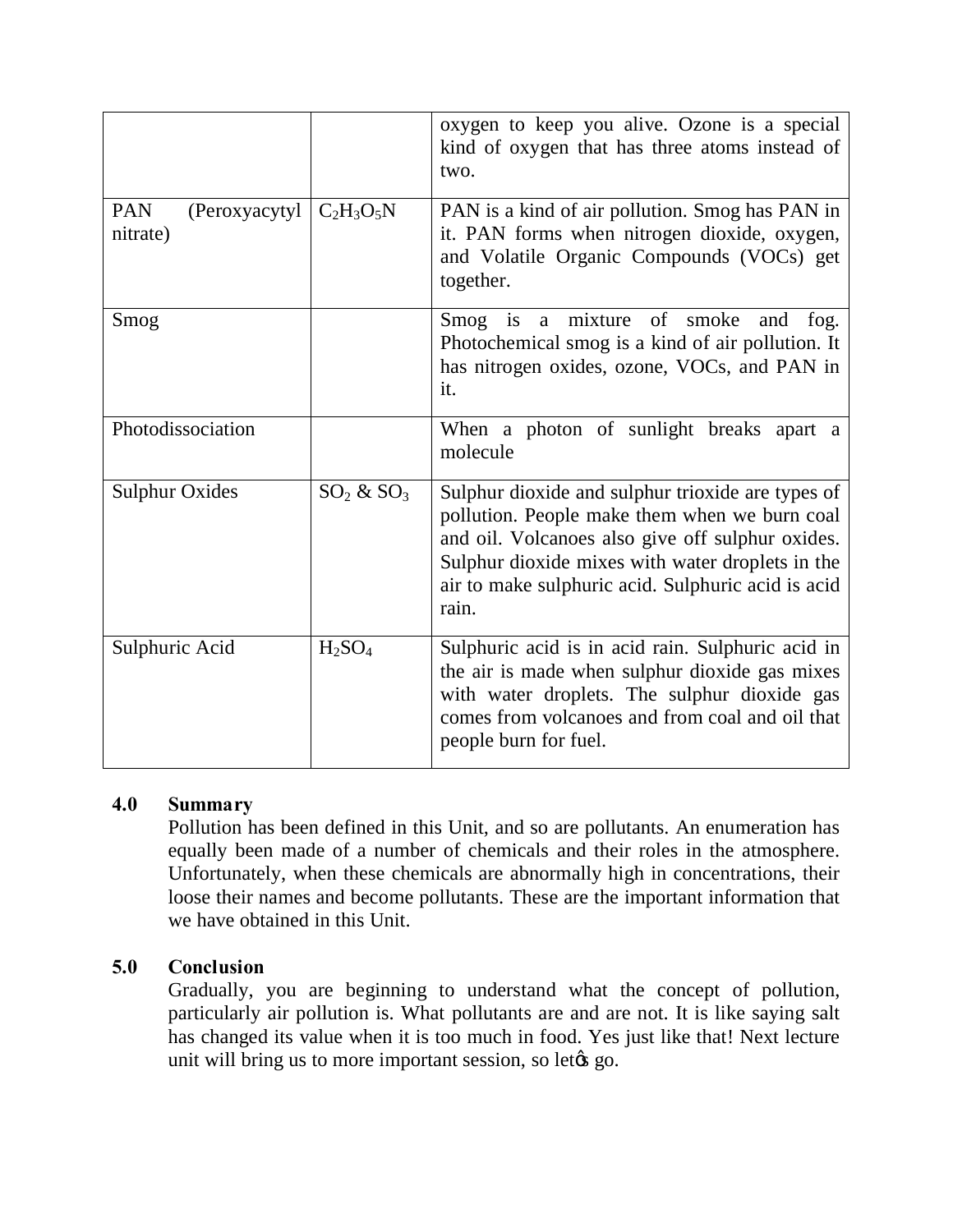# **6.0 Tutor Mark Questions**

- a. Mention 2 differences between air pollution and air pollutants
- b. Mention 4 chemicals and describe their roles in the atmosphere

# **7.0 References/Further Reading**

Makinde, R. (2000)  $\pm$ How to Make Nigerian Cities Liveableg The Guardian, Vol. 17, No. 7953, Guardian Newspapers Limited, Isolo, Lagos

Godish, T. (2004). Air Quality, 4<sup>th</sup> Edition, CRC Press, London

Heinsohn, R. J. And Kabel, L. K. (1999) Sources and Control of Air Pollution, Prentice-Hall International, UK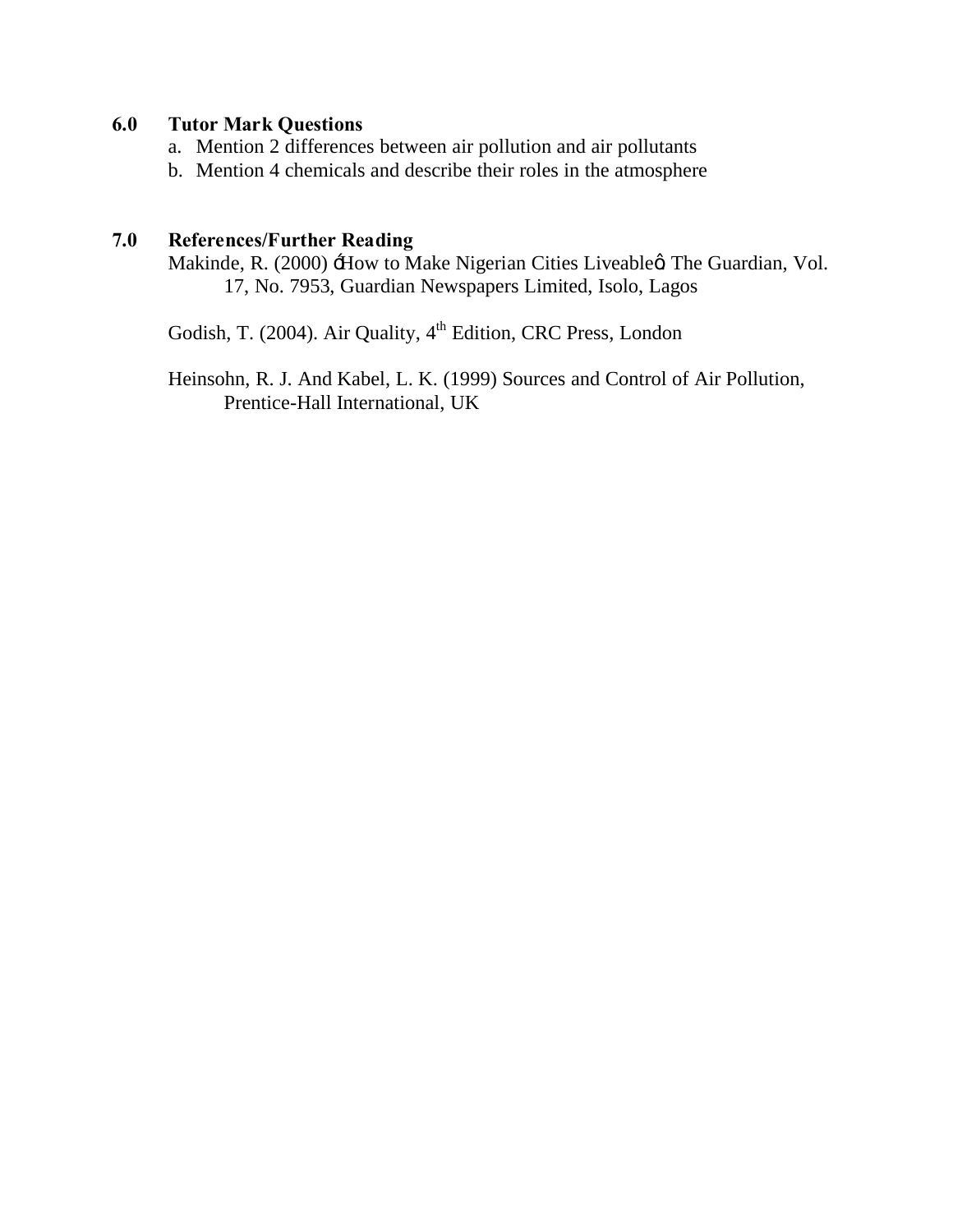# **UNIT 3: CLASSIFICATION AND SOURCES OF AIR POLLUTANTS**

# **CONTENT**

1.0 Introduction 2.0Objectives 3.0Main Contents 3.1Classes of Air Pollutants? 3.2Sources of Air Pollutants? 3.3Specific sources of Major Air pollutants 4.0Conclusion 5.0Summary

### **1.0 Introduction**

In the previous Unit, a pollutant was defined and the broad types given. Some examples of the gases (chemical) that later become pollutants were also highlighted. This unit is a step higher. It discusses the sources of specific air pollutants. Please endeavour to read along; you only may need to pause after the brief discussion on each pollutant, and ask yourself, what further brief can I hold for this explanation? Think specifically of how their emissions from these sources could be minimized. Can they be entirely stopped? What is the implication of this on mangs development?

### **2.0 Objectives**

The specific objectives of this Unit are:

- a. Mention some specific air pollutants and describe the sources air pollutants; and
- b. Classify the air pollutants into natural or man made

### **3.0 Main Content**

#### **3.1 Classes of Air pollutants**

 There is no hard and fast rule to the classification of pollutants. Acceptable classes for this lecture note are as categorized as described below: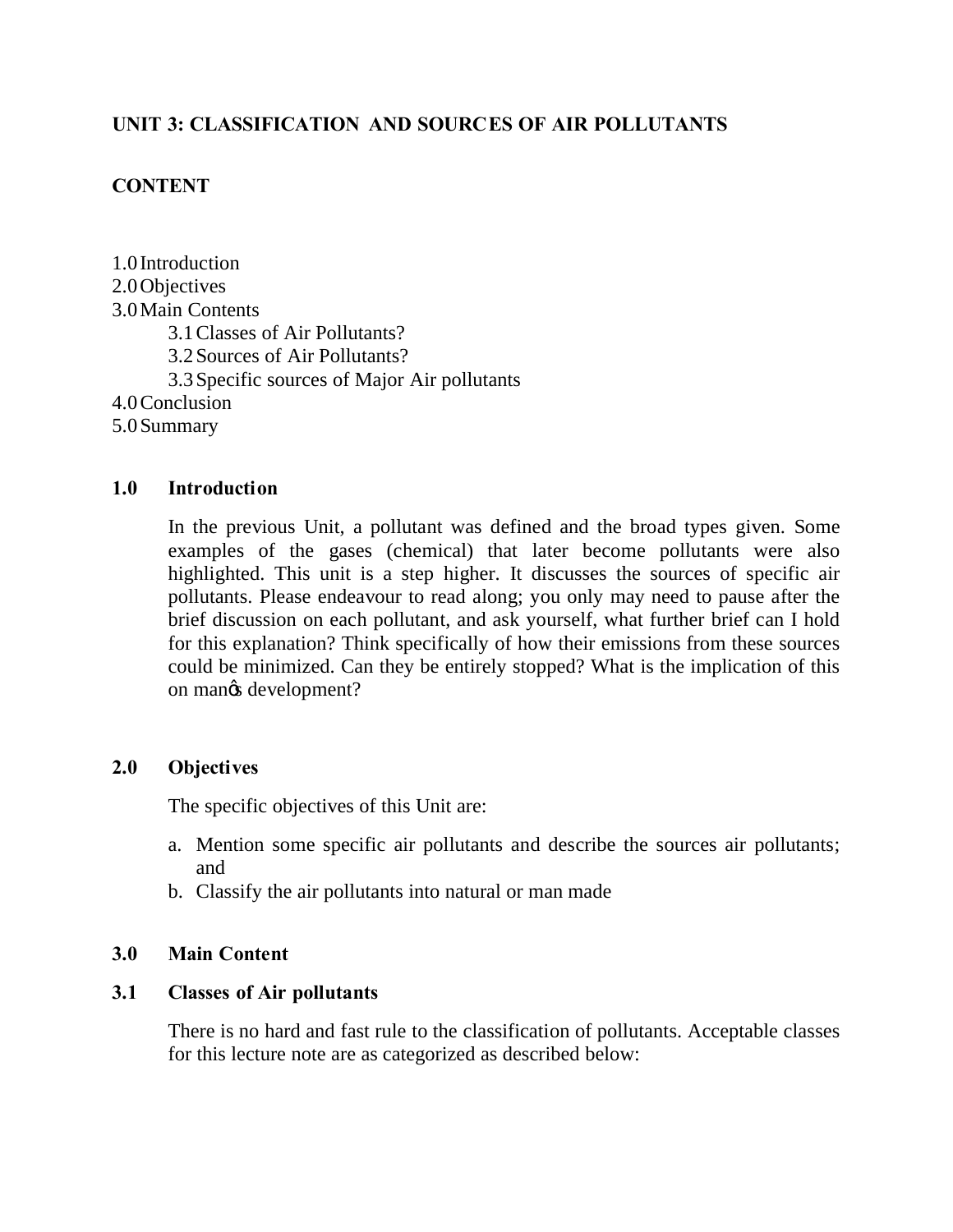- (a) According to chemical composition: the following classes are identified. Their names have been given according to the prominent chemical compounds they contain:
	- i. Sulphur-containing compounds
	- ii. Nitrogen ó containing compounds
	- iii. Carbon-containing compounds
	- iv. Halogen-containing compounds
	- v. Toxic substances
	- vi. Radiative compounds
- (b) According to physical state: the pollutants are classified as
	- i. Gaseous
	- ii. Liquid (aqueous)
	- iii. Solid
- (c) According to the manner in which they reach the atmosphere
	- i. Primary pollutants (those emitted directly from the sources)
	- ii. Secondary pollutants (those formed in the atmosphere by chemical interactions among primary pollutants and normal atmospheric conditions
- (d) According to the space scales of their effects
	- i. Local (or indoor)
	- ii. Regional
	- iii. Global
- (e) Criteria air pollutants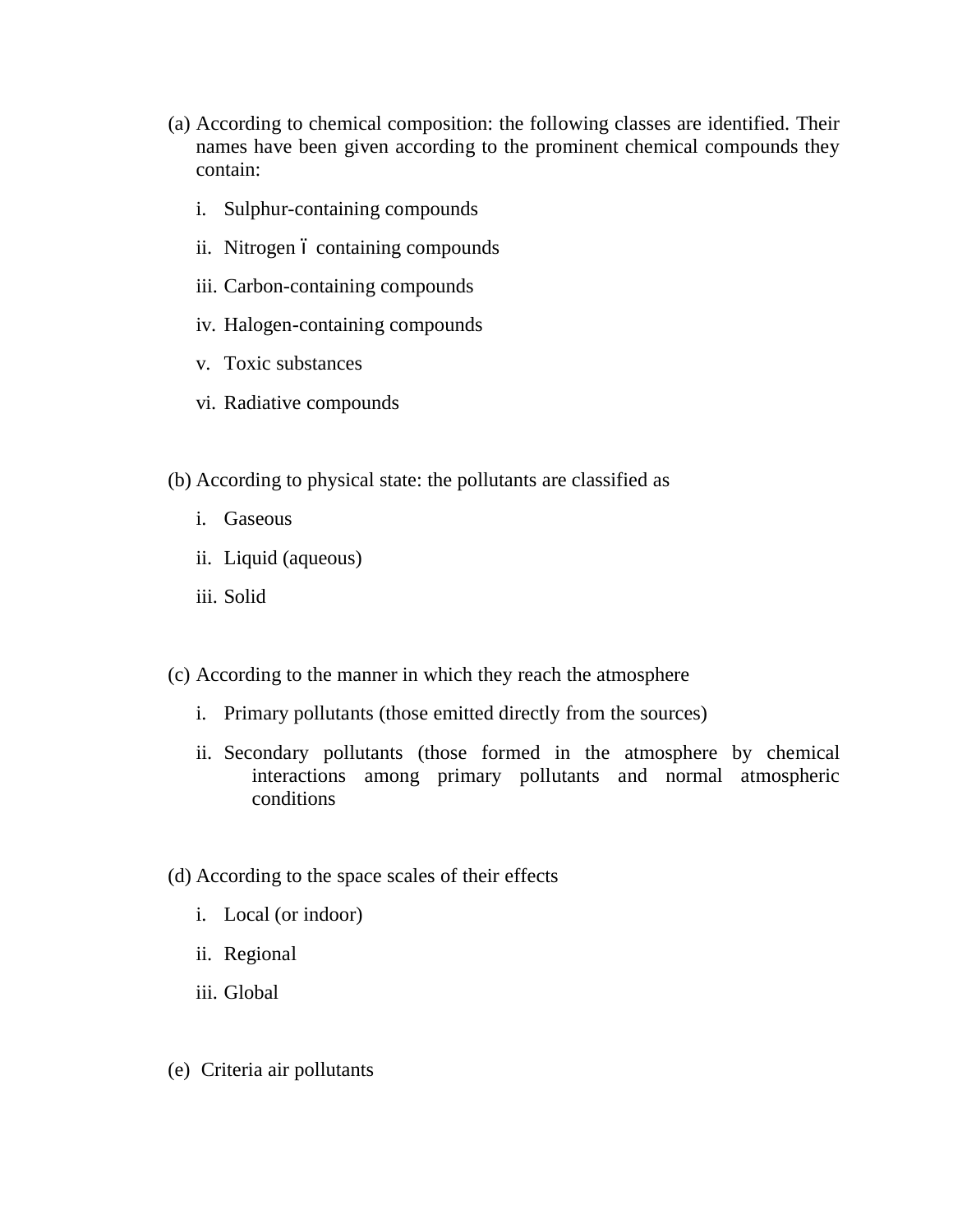There are six major pollutants defined by EPA (Environmental Protection Agency of the United States of America) for which ambient air standards have been set to protect human health and welfare.

- i. Ozone,  $O_3$
- ii. Carbon monoxide, CO
- iii. Sulphur dioxide,  $SO<sub>2</sub>$
- iv. Nitrogen oxides, NOx
- v. Lead, Pb
- vi. Particulates, PM10

### **3.2 Sources of Air Pollution**

 Basically, air pollution can result from both natural and man-made (anthropogenic) sources.

i. **Natural Sources:** These include volcanic eruption releasing poisonous gases, forest fire, natural organic and inorganic decays or vegetation decay, pollen scattering, deflation of sands and dust, sea salt particles being blown up from the surface of the sea by winds, extraterrestrial bodies, cosmic dust, and comets.

ii. **Man made (anthropogenic) sources:** The major anthropogenic sources include but not limited to substances emitted due to the burning of fossil fuels in engines, gasses and particulate matter created in the production process (industrial and agricultural), suspended particulate matter and chemical substances created in the process of waste disposal and even war. Some anthropogenic sources are briefly discussed.

a. Increased in human population and activities: the increase in population created several serious problems including the worsening of the conditions of the environment. An increase in population leads to the emission of green house gases and global warming. This in turn cause rise in sea level; and prospects of reduced food production. An increase in population also contributes to loss of forest and loss in wildlife species.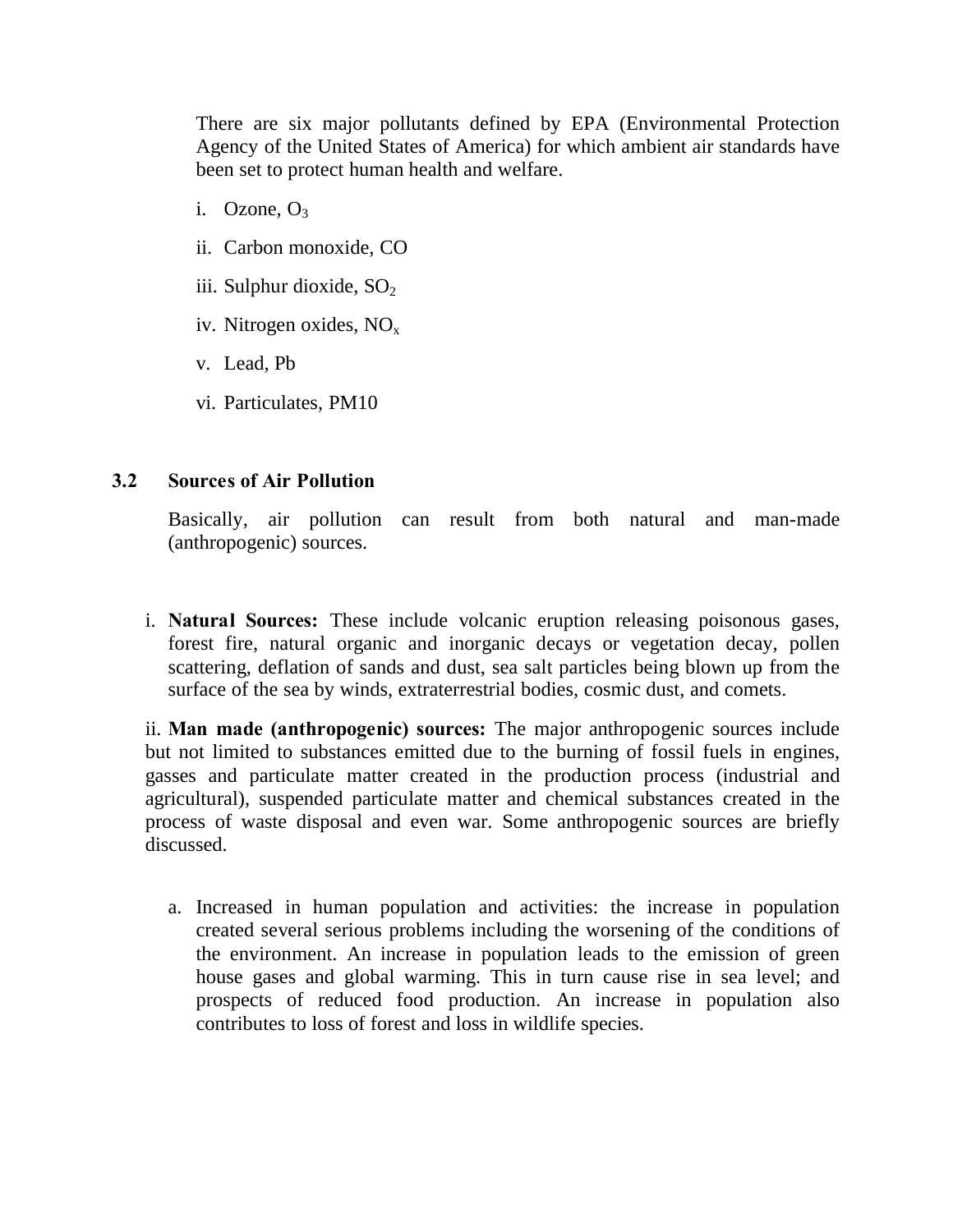- b. Indiscriminate cutting of plants, trees and clearing of the jungles and forests i.e. deforestation by man for his own needs has disturbed the balance of carbon dioxide and oxygen in nature.
- c. Burning: The conventional sources of energy are wood, coal and fossil fuel. A large percentage of the energy we use in our homes and factories is generated from these sources. Burning of the
- d. automobile exhausts: are responsible for a high percentage of total air pollution. Automobiles release huge amount of poisonous gases such as carbon monoxide, leaded gas and particulate lead as a result of incomplete combustion of petrol and diesel which react in the presence of other gases to form smog in the atmosphere which are toxic to nature. Examples of air pollutants include sulphur dioxide  $(SO_2)$ , Nitrogen Dioxide  $(NO_2)$  suspended particulate matter, Carbon Monoxide (CO), photochemical oxidants (OX), Non-Methane Hydrocarbon Species (NMHC).
- e. Industrial and human development activities: some gaseous air pollutants other than those mentioned above are nitric acid, gaseous nitric acid, PAN, gaseous fluorine, and hydrogen chloride. Other offensive odorous substances like ammonia, hydrogen sulphide, methyl sulphide, trimethylamine, dimethyl sulphide, aldehyde, and styrene are also considered to be gaseous air pollutants. In addition to suspended particulate matter, dust fall is also considered to be particulate air pollutant. It is the volume of dust fall is also considered to be particulate fall which falls in units of area. Some natural sources are soil which is scattered from the ground, volcanic emissions, seal salt particles, and biological sources like hydrocarbon substances which have been particularized in the atmosphere. Artifical sources include substances which have been emitted in factory production processes (including combustion) automobile emissions, substances which blown up off roads by traffic, and substances from the incineration of waste materials.

# **3.2.1 Specific sources of major air pollutants**

In this section, a number of major pollutants will be discussed with their specific effects. Please note that we will not have only a pollutant scenario, instead what normally exist is that one or more pollutants become prominent. Examples of major pollutant as described below: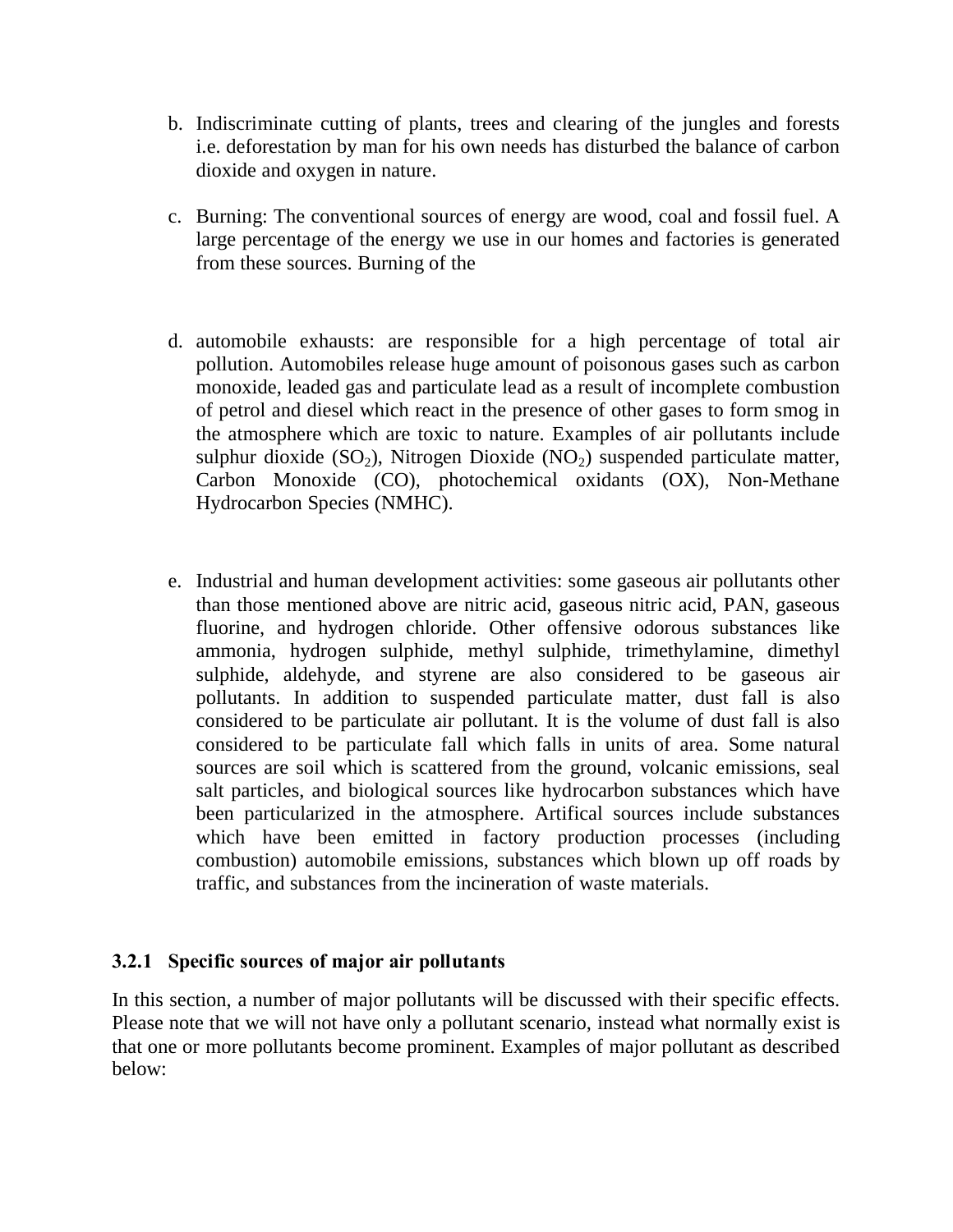# $Ozone(O<sub>3</sub>)$

# **Characteristics of ozone as a pollutant**

At ground level, ozone is a hazard ( $\pm$ badø ozone). It is a major constituent of photochemical smog. However, in the stratosphere, it serves to absorb some of the potentially harmful UV radiation from the sun, which is believed to cause skin cancer, among other things (-goodøozone).

Sources: ozone is not emitted into the atmosphere; ozone is formed from the ozone precursors, VOCs, and nitrogen oxides.

### **Major sulphur – containing compounds**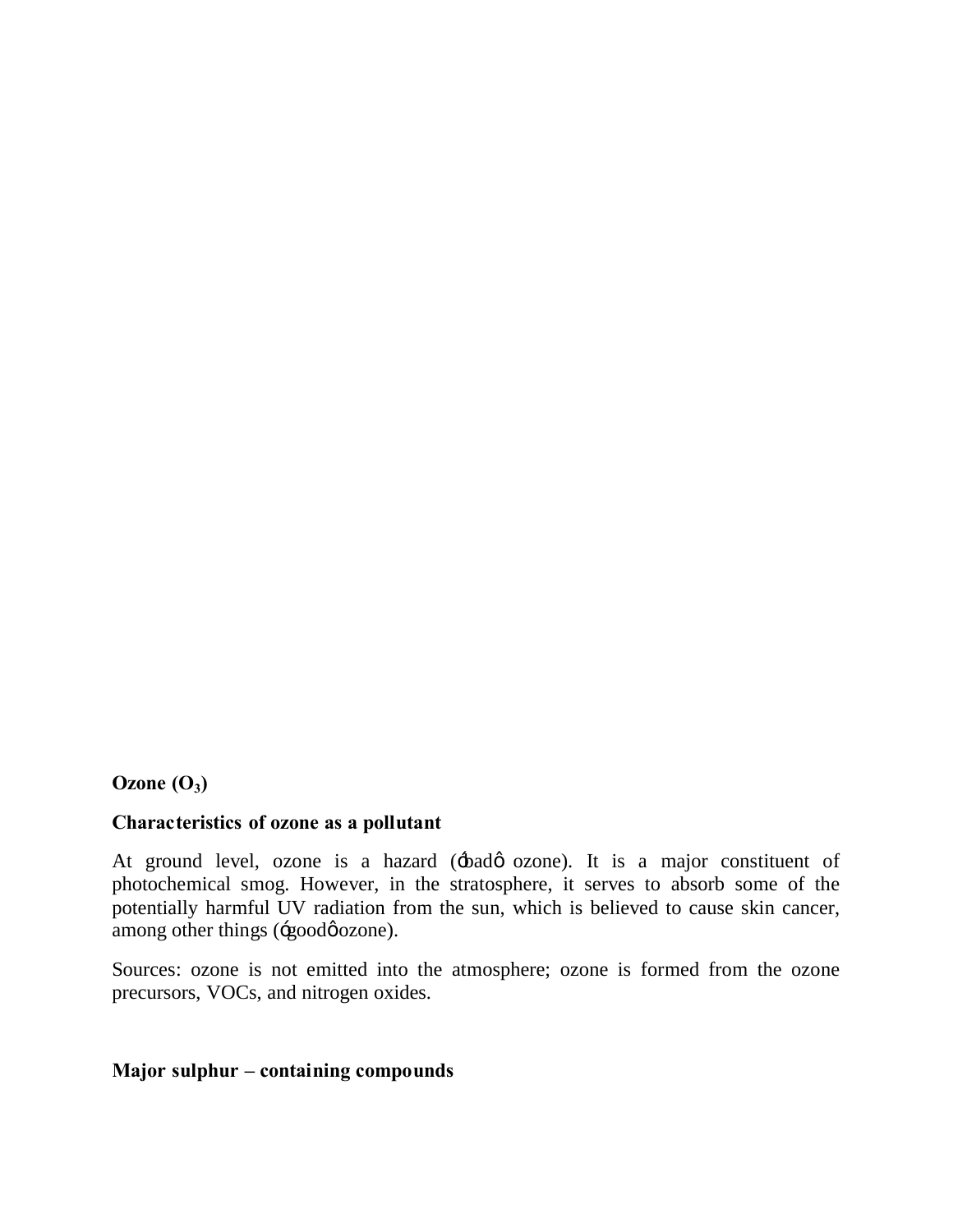Sulphur dioxide,  $SO_2$ : This is a colourless gas with a sharp odour, primary pollutant, has anthropogenic (man-made) and natural sources. Sulphur is present in many fuels (e.g. coal, crude oils) over a wide range of concentrations. Combustion causes its oxidation to sulphur dioxide.

**Anthropogenic sources**: industries burning sulphur-containing fossil fuels, ore smelters, oil refineries

**Natural sources**: marine plankton, sea water, bacteria, plants, volcanic eruption.

# **Major nitrogen-containing compounds**

Nitrogen,  $N_2$ , is a dominant gas of the atmosphere about 78% by volume,  $NO_x$  stands for an indeterminate mixture of nitric oxide, NO, and nitrogen dioxide,  $NO<sub>2</sub>$  Nitrogen oxides,  $NO<sub>x</sub>$ , are formed mainly from  $N<sub>2</sub>$  and  $O<sub>2</sub>$  during high-temperature combustion of fuel in cars.

**Anthropogenic sources**: motor vehicles, biomass burning.

**Natural sources:** bacteria, lighting, biomass burning

# **Major carbon-containing compounds**

Carbon monoxide, CO, is a colorless odourless flammable gas, major pollutant of an urban air, produced from incomplete combustion. Note that CO is also produced by atmosphere oxidation of methane gas and other hydrocarbons.

**Anthropogenic sources:** petrol engine motor cars, cigarette smoke and biomass burning

**Natural sources:** biomass burning

Carbon dioxide,  $CO<sub>2</sub>$ , is a key greenhouse gas. Principal sources include fossil fuel combustion, deforestation, cement production.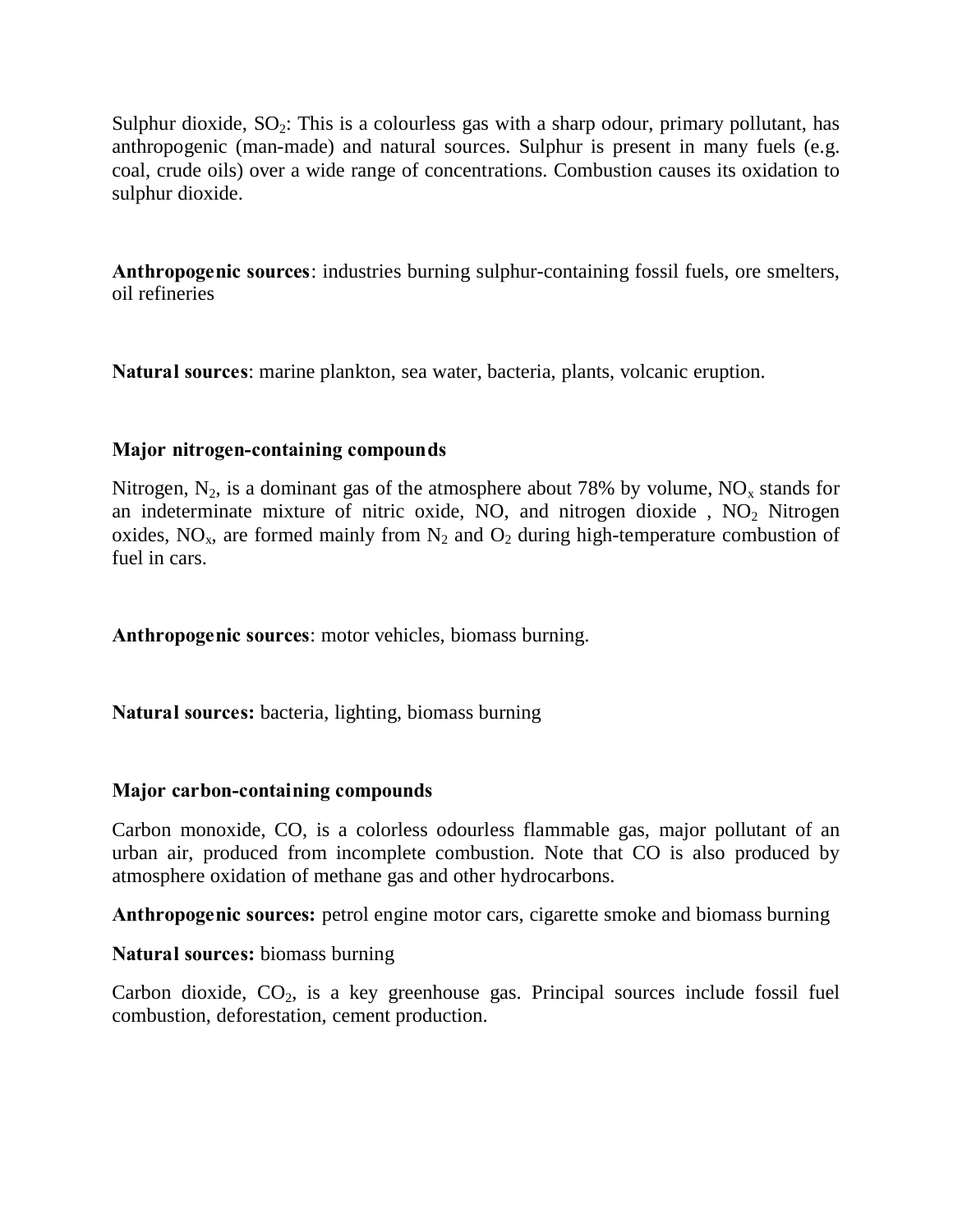### **Hydrocarbons and volatile organic carbons (VOCs):**

These are organic gases are those that contain both hydrogen and carbon, but may also contain other atoms; hydrocarbons (HCs) are organic gases that contain only hydrogen and carbon. Volatile organic compounds (VOCs) are non-methane hydrocarcons (NMHC) and oxygenated hydrocarbons (which are hydrocarbons plus oxygenated functional groups) Methane,  $CH<sub>4</sub>$ , is the most abundant hydrocarbon in the atmosphere, found in exhaust gas from automobiles, biomass burning; agriculture activities (e.g., rice paddies).

**Anthropogenic sources:** indoor sources (e.g. formaldehyde emission), fossil fuel combustion, evaporation of gasoline (e.g. petroleum refineries; during fueling of cars),

**Natural sources:** HCs produced from decomposition of organic matter; emitted by certain types of plains (e.g. pine trees, creosote bushes)

### **Major halogen-containing compounds**

Chlorofluorocarbons, CFCs, are artificial gases, used as the coolants in refrigerators and air conditioners; they are neither toxic nor flammable. The most abundant CFCs are CFC-11 (or  $CFC1_3$ ), and  $CFC-12$  (or  $CF_2Cl_2$ ). CFCs are artificial halocarbons, therefore they are not biodegradable. CFCs are not water-soluble; therefore they are not washed from the atmosphere by rain. In the stratosphere, UV radiation destroys CFCs breaking them down to a few chemicals (including atomic chlorine and atomic bromine which efficiently destroy ozone).

### **Metals as the pollutants**

Metal (such as lead, mercury, cadmium, chromium, nickel) found as impurities in fuels.

**Anthropogenic sources:** emitted by metal mining and processing facilities; motor vehicle. Lead is a very useful metal, has been mined for thousand of years

Particulate matters (aerosols) are solid or aqueous particles composed of one or several chemicals and small enough to remain suspended in the air (discussed in several lectures).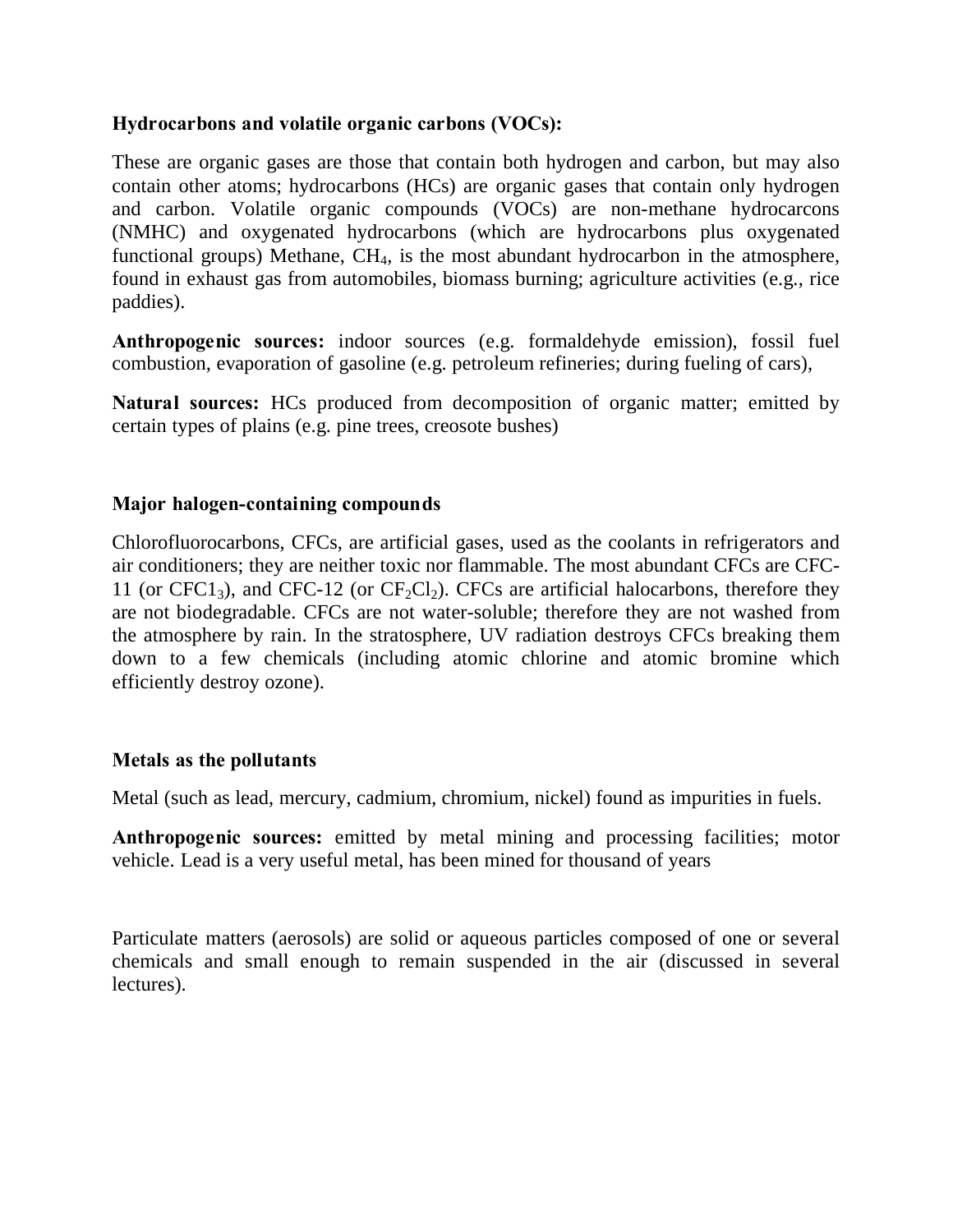Example: dust, soot, smoke, sulfates, nitrates, asbestos, pesticides, bioaerosols (e.g. pollen, spores, bacterial cells, fragments of insects, etc). PM (10) are particles with  $diameter < 10$  micrometers (um)

Anthropogenic sources: various (biomass burning, gas to particle conversion; industrial processes; agriculture  $\alpha$  activities)

Natural sources: various (sea-salt, dust storm, biomass burning, volcanic debris, gas to particles conversion)

### **4.0 Summary**

The purpose of this unit is to teach you the sources of air pollutants. Specific examples of these have also been given. Classifications of the pollutants have been made on a number of factors; the physical state, dominating compounds, etc notwithstanding, to categories have consistently appeared ; whether the sources are man-made (or anthropogenic) or natural. Specific sources of the pollutants have also been identified, especially based on the constituents of the chemical compounds. The roles of volcanic emissions and anthropogenic activities including burning, automobiles, industrial emissions, population growth and deforestation have also been identified.

# **5.0 Conclusion**

Sources of air pollution are many but they can be grossly classified as natural and anthropogenic sources. This however does not mean that there is a physical boundary between them. Air pollution is a trans-boundary problem, and perhaps requires transnational involvement in combating it. But before we start thinking of how do we curb this problem, the next unit emphasizes the effects of air population. Before that lets assess what you have learnt in this Unit with the following questions.

# **6.0 Tutor Marked Questions**

- a. mention three ways of categorizing air pollutants, and classes under each category
- b. describe 5 sources of air pollutants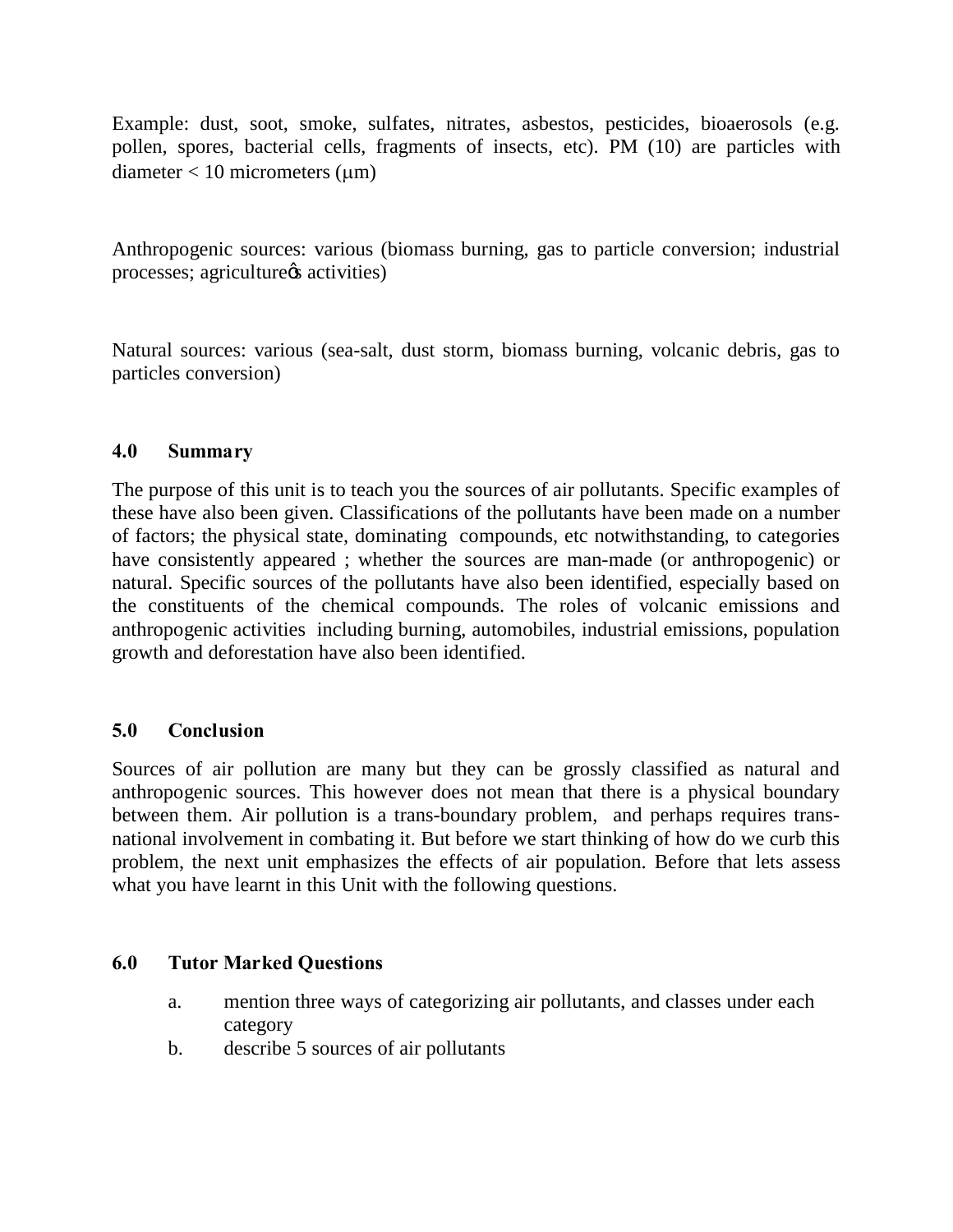# **7.0 References/Further Reading**

Heinsohn, R. J. and kabel, L. K. (1999), Sources and Control of Air Pollution, Prentice-Hall International , UK

Godish, T. (2004) Air Quality, 4<sup>th</sup> Edition, CRC press, London.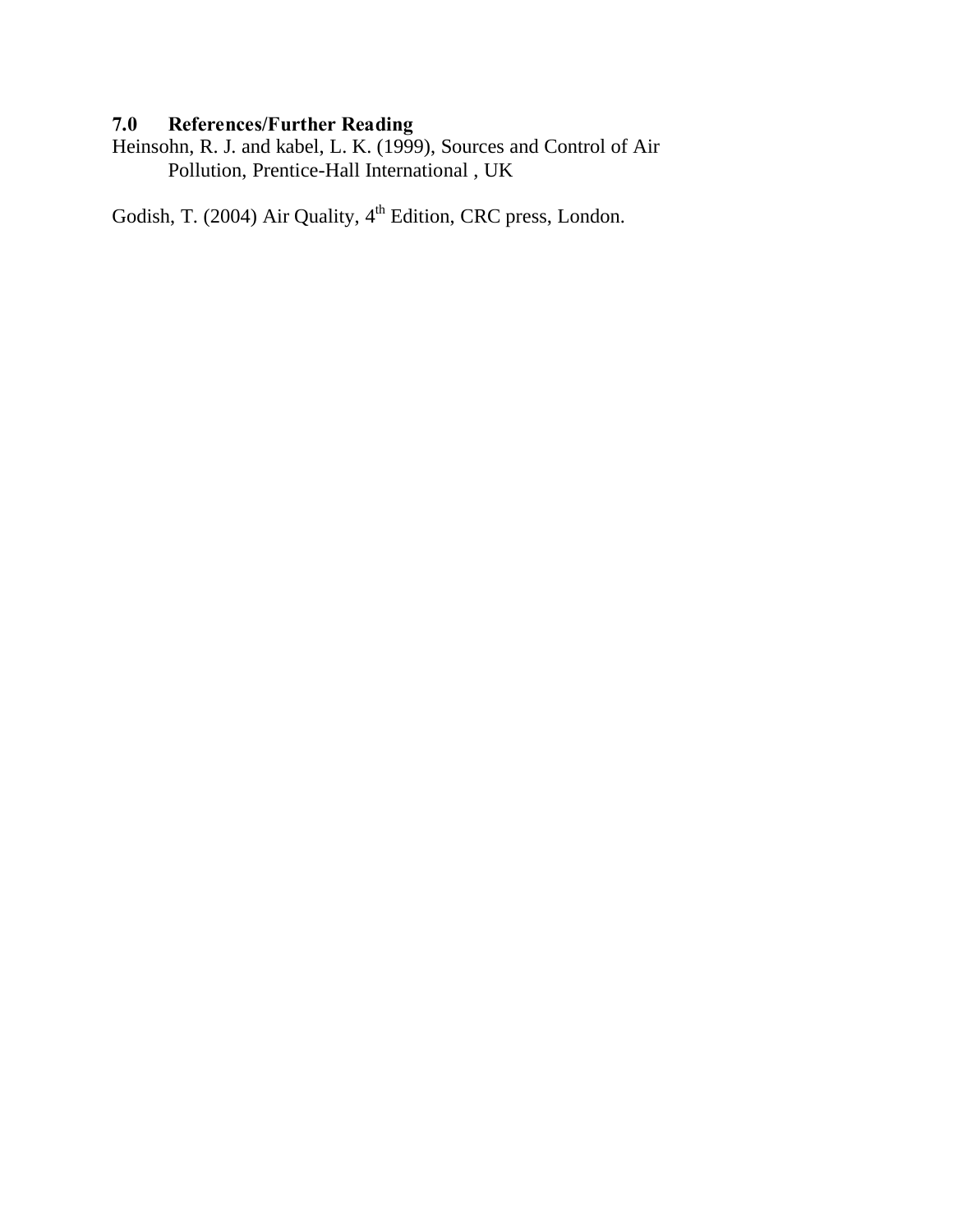# **UNIT 4: EFFECTS OF AIR POLLUTIONS**

### **Contents**

- 1.0 Introduction
- 2.0 Objectives
- 3.0 Main Content
	- 3.1 Effects on weather, climate and atmospheric processes
	- 3.2 Effect on human health
	- 3.3 Specific Effects of Air Pollutants
- 4.0 Conclusion
- 5.0 Summary

### **1.0 Introduction**

Pollution of the environment is one of the most horrible ecological crises the world is subjected today. The environment (air, land or soil and water) was in the past pure, virgin, undistributed, uncontaminated and basically most hospitable fir living organisms but the situation is just the reverse today. Today, the environment has become foul, contaminated, undesirable and therefore, harmful for the health of living organisms, including man. The previous units have informed us on the definition and characterization of the nature and the sources of air pollutants. This section informs us the effect of air pollutants on the environment. Please read along.

### **2.0 The objectives of this Unit is to**

- a. describe the effects of pollution on the atmospheric processes
- b. describe the effects of pollution on manges health
- c. describe the effects of pollution on manges environment

### **3.0 Main Content**

### **3.1 Effects on weather, climate and atmospheric processes**

In general, air pollution is responsible for 2 main global problems:

- i. contamination of the upper atmosphere
- ii. alteration of weather and climate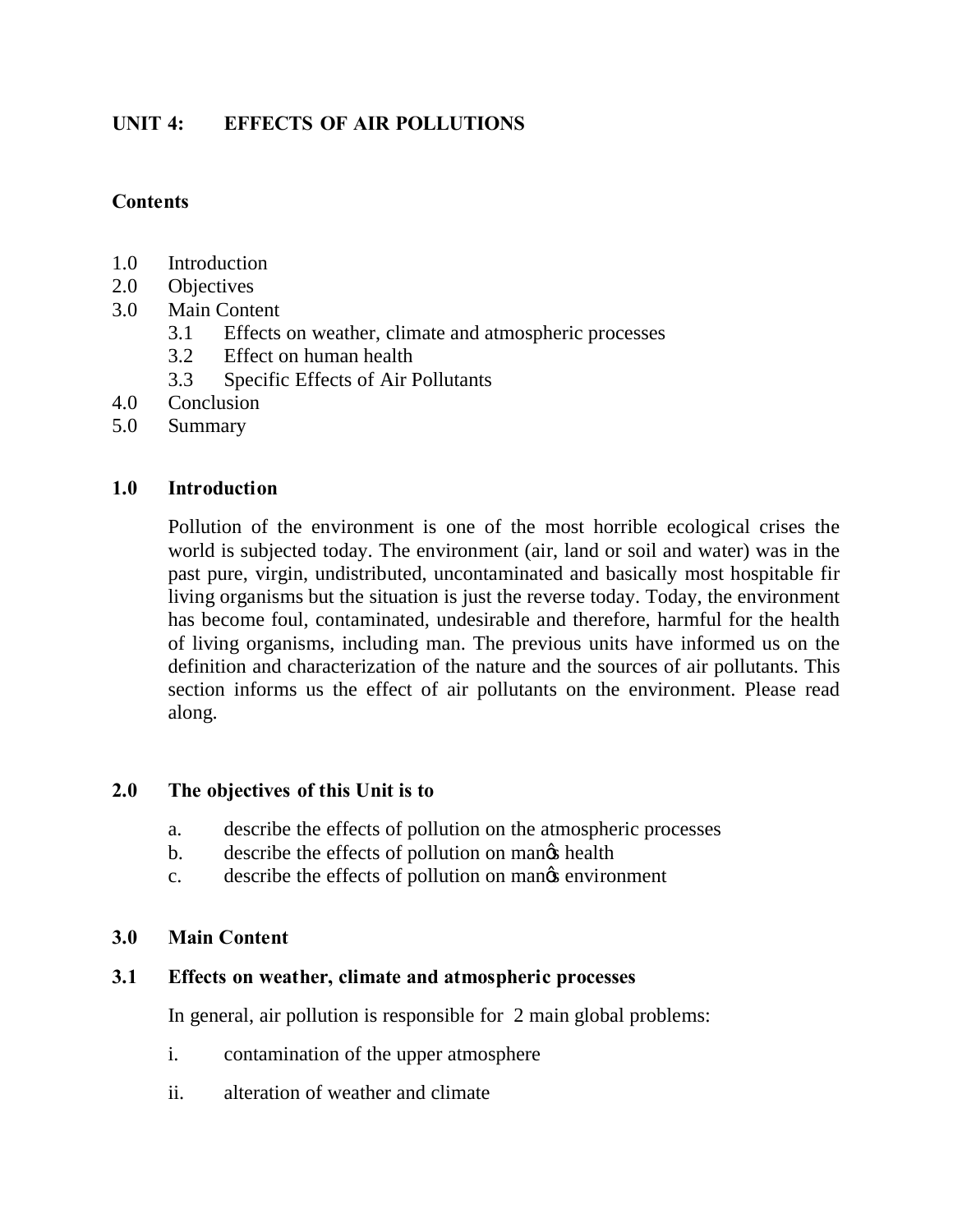Some of the specific effects of pollution on the atmosphere are highlighted below:

- a. Pollution affect local weather condition, as in the well the creation of a phenomenon known as  $\tilde{\text{o}}$ Heat Island $\tilde{\text{o}}$  around cities. This is caused when heat emissions from many anthropogenic sources add to the warming of the built environment. This warming effect that results from this phenomenon could affect, significantly, the comfort and the liveability of the urban people. For instance, over 10,000 people died of heat wave (a consequence of heat island) in France in 2003 (Samuels, 2004).
- b. The distribution and abundance of particulate matters is responsible for local rainfall patterns and hence there is a significance increase in precipitation in and around cities, and is due to air pollution. Air pollution causes weather to change on a continental or global basis.
- c. Many gaseous pollutants and fine aerosols reach the upper atmosphere, where they have on the penetration and absorption of sunlight. According to modern environmentalists, increasing particulate mater pollution may reduce the amount of sunlight reaching the surface of the earth thereby lowering solar radiation energy at the earth $\alpha$  surface.

# **3.2. Effect on humans health**

### **Respiratory system and diseases**

The first target organs attacked by air pollutants are respiratory system. Considering the respiratory system of humans, from the nasal cavity to near the bronchi, which constitute the passage of air, mucus covers the mucous epithelium. The airway of trachea and the bronchi are provided with cilia to eliminate foreign substances. Also, there are alveolar macrophages of phagocyte in the alveolar of the lungs exchanging carbonic dioxide for oxygen. Fig 4.1. shows the tendency of the atmospheric pollution to affect man.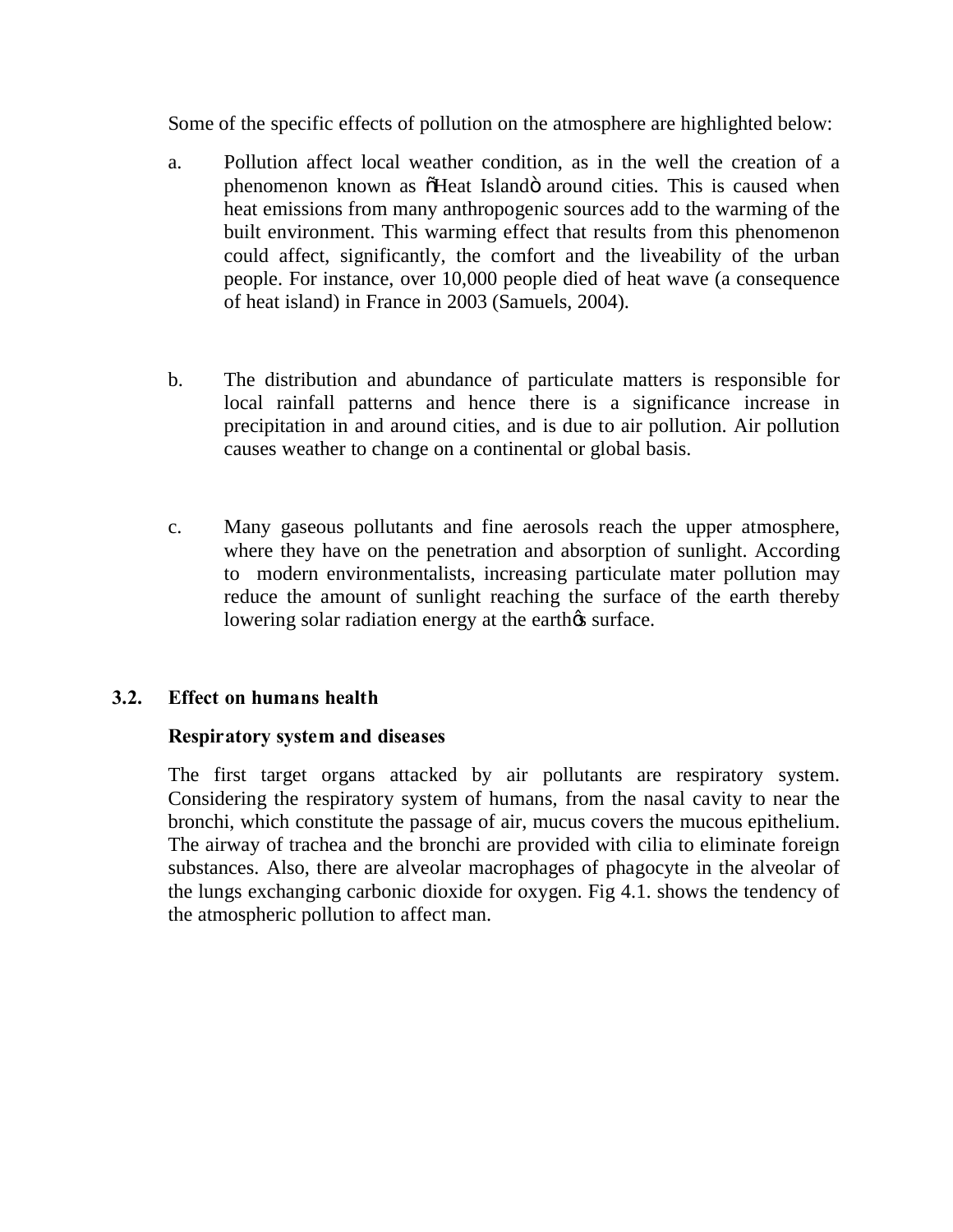#### **Fig. 4.1 Man's respiratory system as it is affected by air pollution**

Of the air pollutants inhaled, the larger particulate matters are caught in the nasal cavity. However, so-called suspended particulate matters, measuring 10µm or less in diameter pass through the nasal cavity to reach the trachea and/or the alveolar. Of the gaseous substances, sulphur dioxide, which is soluble in water, is absorbed mainly in the upper airway, causing chronic bronchitis or asthma. On the other hand, ozone, nitrogen oxides and other insoluble gaseous substances advance deep in the lungs, causing asthma or chronic bronchitis or possibly pulmonary emphysema. Also, carbon monoxide, when coming into contact with haemoglobin contained in the blood in alveolar, disturbs transportation of oxygen by the blood because the substance combines with haemoglobin more easily than oxygen.

In the case where the air severely polluted, aged persons and patients with certain chronic base disease in particular are in danger of excess death by suffering from acute bronchitis. In many cases, however, air pollution causes chronic respiratory diseases especially asthma, chronic bronchitis and lung emphysema. These respiratory diseases are known generally as chronic obstructive pulmonary diseases (COPD). Characteristics of these diseases as revealed by the pulmonary function check include smaller values for the forced expiratory volume percentage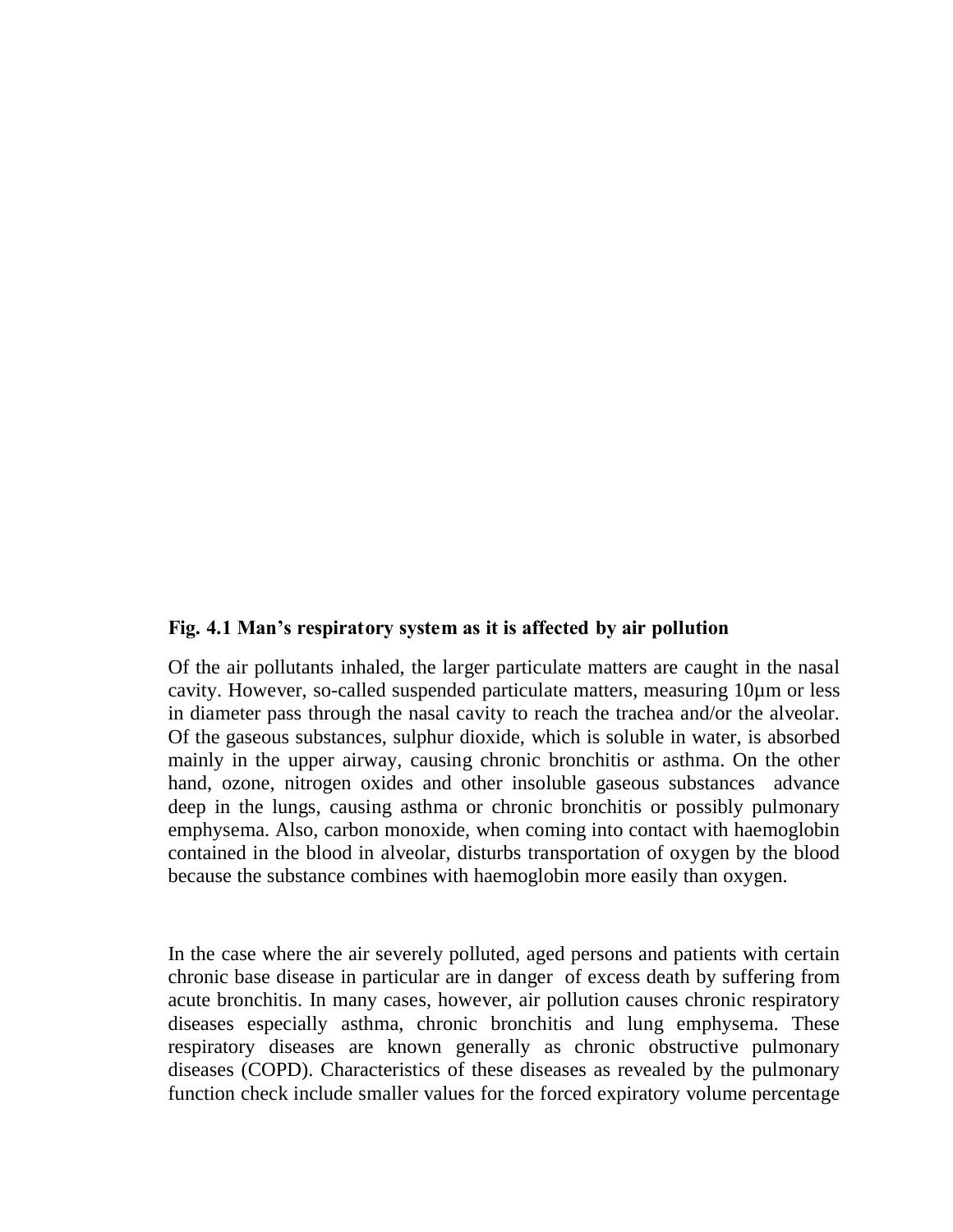in one second (the percentage of their whole expiration the patients can put in one second when they breathe out as fast as they can) and lower values for the maximum peak flow, while the vital lung capacities of the patients remain normal. Another disease that can be caused by air pollution is lung cancer. It should however be known that the causes of these diseases are not limited to air pollution. The figure below shows that asthma disease has increased with time at different category of ages.

Asthma Prevalence by Age United States, 1980 6 1994

### **Effects on senses (sense of smell)**

Humans use their five senses of sight, hearing, smell, touch and taste as a mean of acquiring information from the outside world. The sense of smell works to identify the nature of odours and, along with taste, may be called a chemical sense. Smell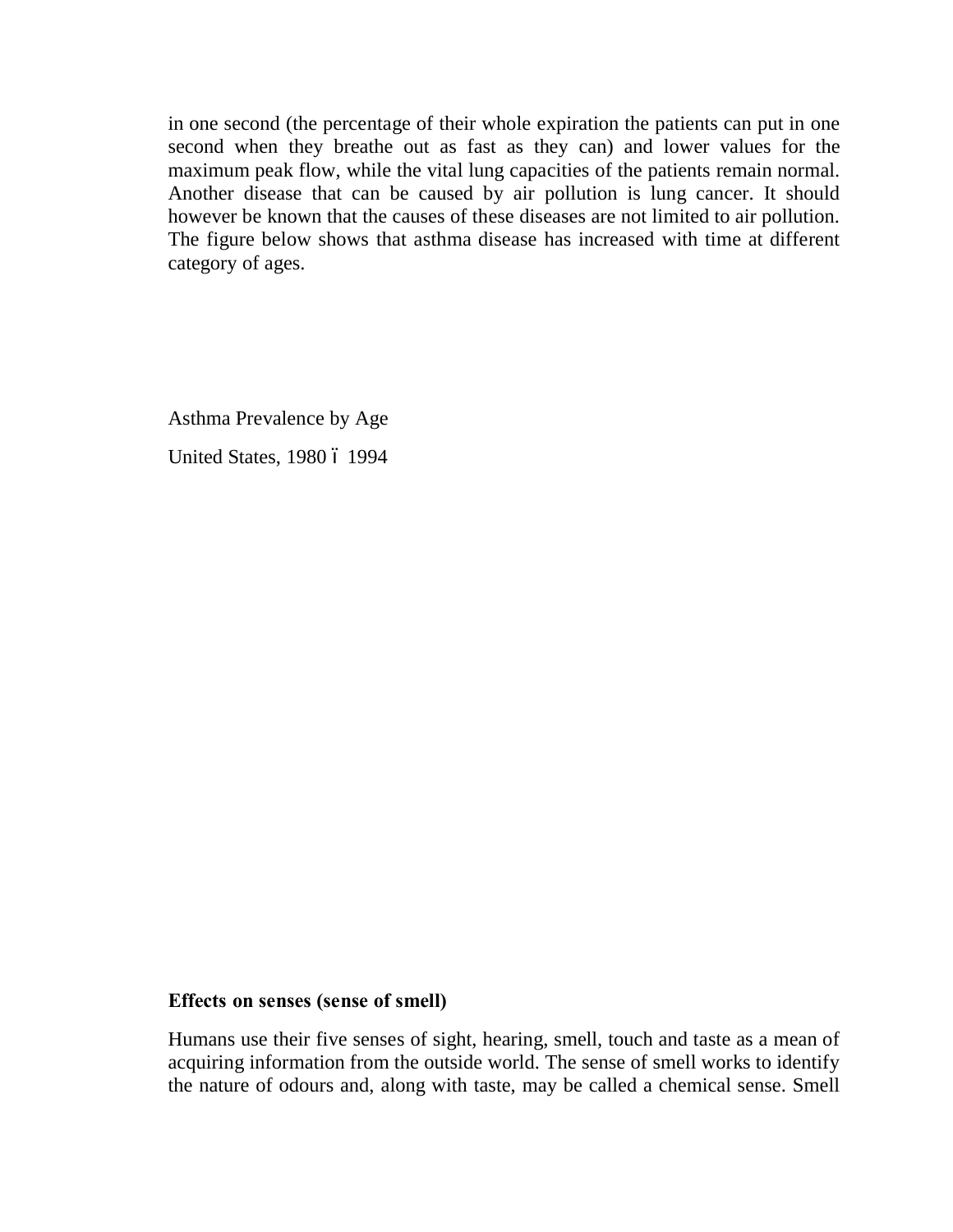possesses functions that only respond to a limited number of chemical substances (those substances with odours). Humans mainly rely on their senses of sight and hearing to live, although sight and hearing are well developed, smell is, by comparison, a somewhat primitive sense. Odours such as that of rotting food and of burned substances aim to provide advance warnings of impending danger. On the other hand, on the basis of helping us to lead our individual lifestyles, such fragrances can be seen in perfume, cosmetics, flavours, and so forth are part of a sense essential for us to lead fulfilled lives, and if we were to consider life without the sense of smell, we immediately begin to realize just how important a sense it is.

Airborne odours enter the nasal cavity along with inhaled air, and arrive at olfactory membrane in the roof of the cavity by passing along the nasal airway, where they dissolve into the mucous olfactory membrane. The olfactory membrane contains olfactory glands (Bowmanos glad) centred on olfactory cells, which are sense receptor cells. The olfactory glands hairs extend from the length of the olfactory cells through the mucous, and the tip of the cells (the olfactory smell vesicle) also protrudes into the mucous membrane. Odours molecules that enter the mucous collide with both the olfactory glands hairs and olfactory small vesicle, and excite the cell membrane thereby transmitting as impulse (an electrical signal) to the olfactory cells. The olfactory nerve, which protrudes, from the cells, enters the olfactory tube, which is the primary axis of the direct sense of smell. Moreover, a stimulus is transmitted to the cerebral cortex, where the nature of the odour is identified.

### **Effect on vegetation**

In terms of the damage to plants caused by air pollution, forests could be damaged and agricultural area recording poor growth and yield. This could be caused by the sulphur dioxide  $(SO<sub>2</sub>)$  and hydrogen fluoride (HF) from stationary sources. Plant damage could also result from mobile sources including automobiles.

### **Effects on material and cultural properties**

The effects of air pollution are not only on people the health and living things such as plants, but also extend to man-made items such as materials like metals and cultural properties. To recognize and investigate the effects of air pollution on materials and cultural properties is to evaluate the economic loss from the air pollution and at the same time improve the safe maintenance of public assets (see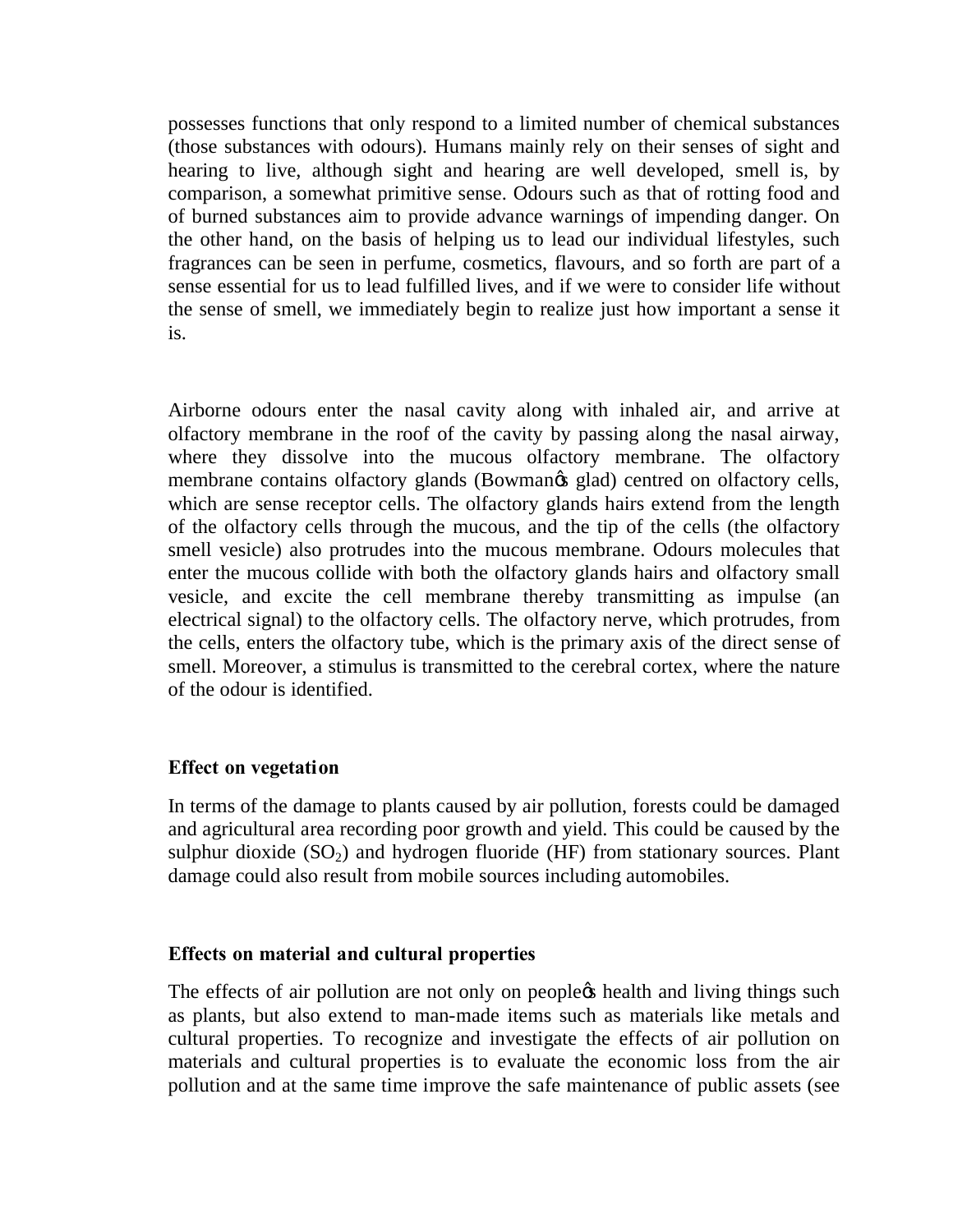Fig. 4.3. as example). Furthermore, we must identify the long term effect on cultural properties, which are assets of mankind but cannot have an economic value placed on them, and improve measures to preserve them. Because of this, each region and each individual country must investigate and identify the effect of air pollution on the materials and cultural properties.

**Fig 4.3: Bleaching of this stone image was a result of air pollution**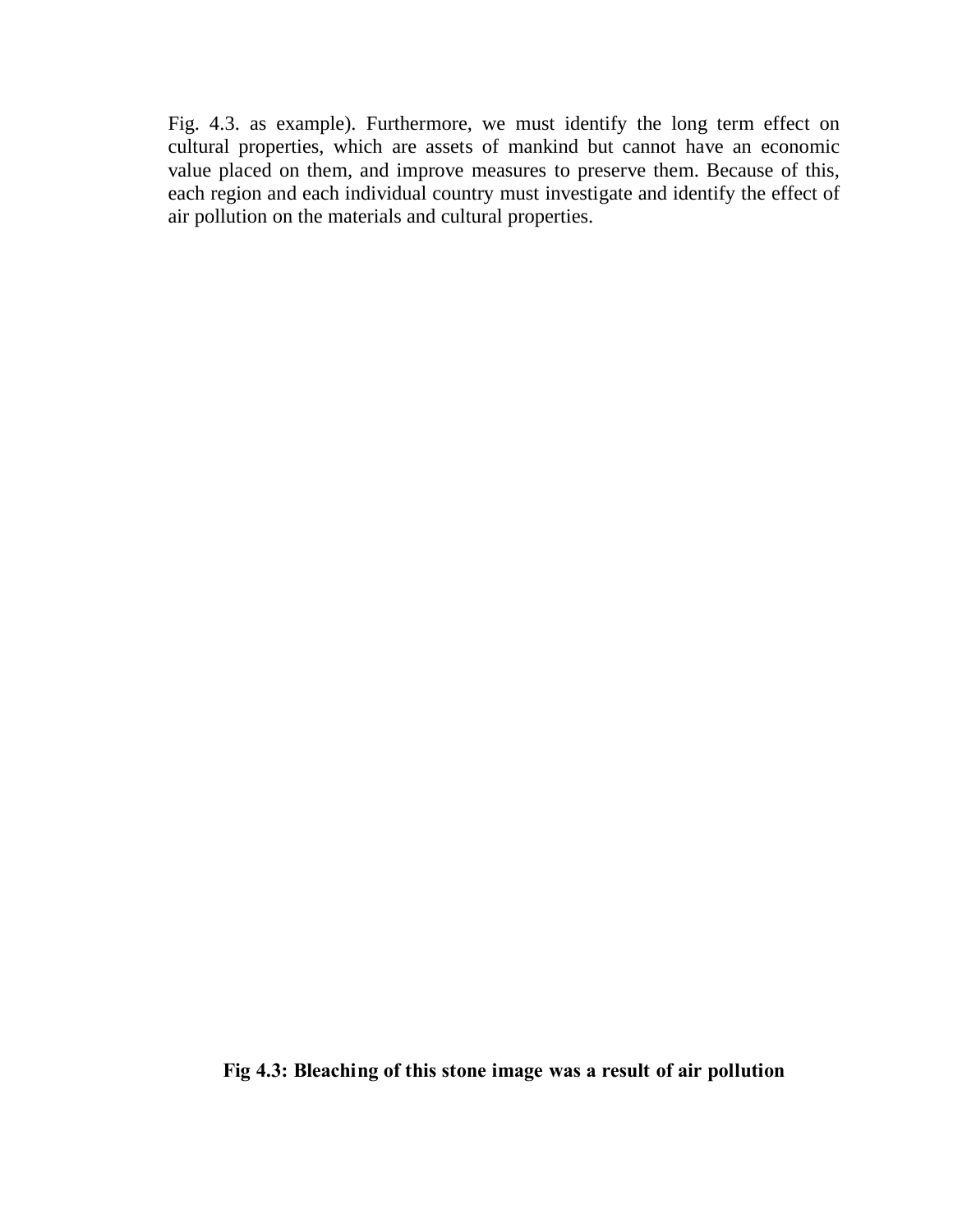### **Visibility degradation**

The light from the sum deteriorates its being absorbed and scattered due to aerosols; absorption by air pollutants and water vapour; scattering by airborne particles, among others. The main cause of visibility degradation due to air pollution are aerosol and gasses in the atmosphere, but the visibility conditions can differ greatly due to atmospheric condition such as humidity; the optical characteristics of the target; and the strength and distribution of the light at the time in question. When air pollution is sever, the atmosphere appears to be coloured. But the colour can vary depending on the type of pollution. Air pollution appears black when it is due to soot from the burning of fossil fuels, but has a whitish hue when it is due to photochemical pollution (Fig. 4.4)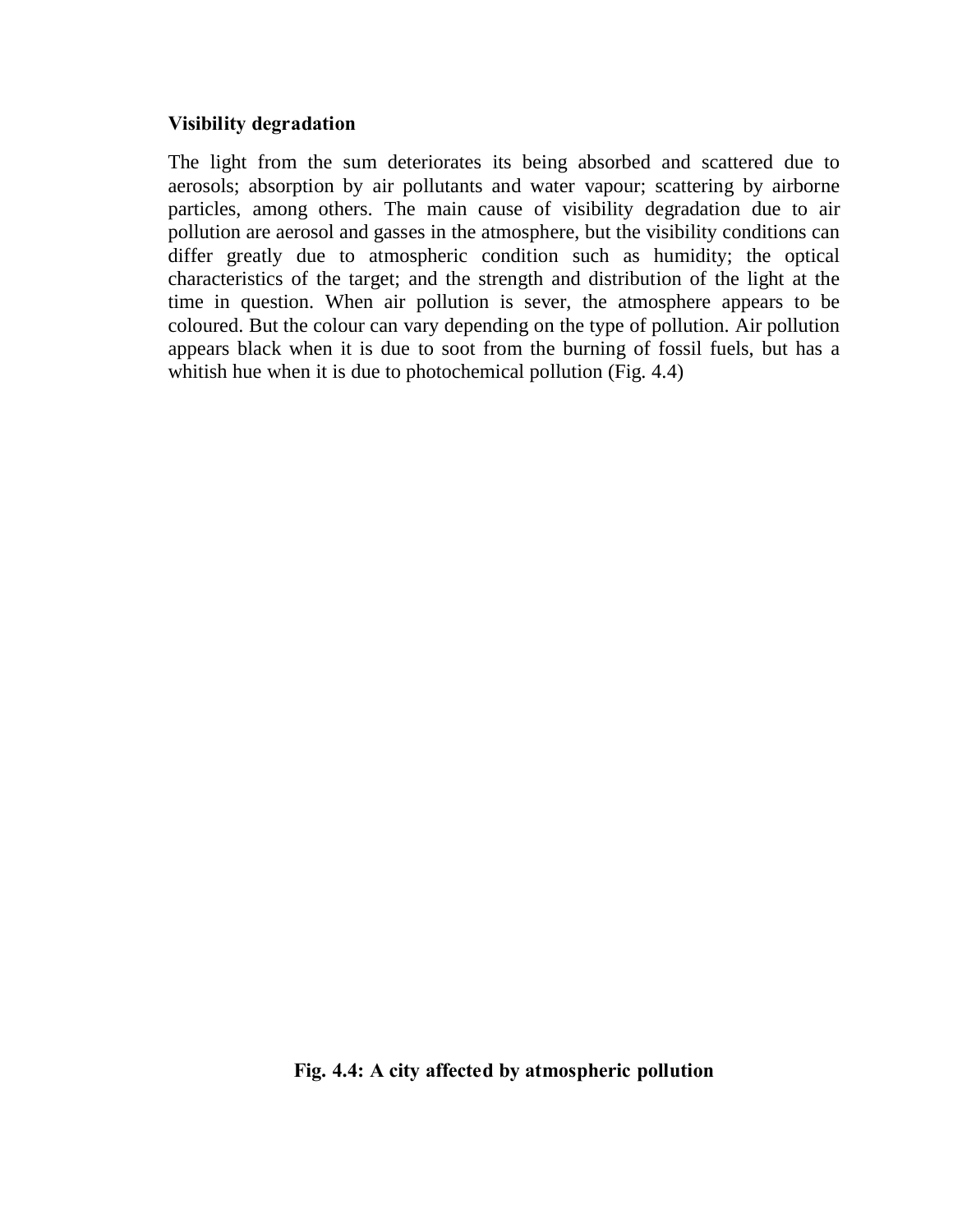# **3.2. Specific Effects of Air Pollutants**

- a. Ozone
	- i. diverse effects on human health
	- ii. ecological effects: damage vegetable and trees
- b.  $SO<sub>2</sub>$ 
	- i. at relatively high concentration  $SO<sub>2</sub>$  causes severe respiratory problems.
	- ii. Sulphur dioxide is an acid precursor, which is a source of acid rain produced when  $SO<sub>2</sub>$  combines with water droplets to form sulphur acid,  $H_2SO_4$
	- iii. Sulphur dioxide is a precursor of sulphur particulates (sulphur) which affect the radiation balance of the atmosphere and can cause global cooling.
- c.  $NO_x$ 
	- i. causes the reddish brown haze in city air, which contributes to heart and lung problems and may be carcinogenic
	- ii.  $NO<sub>x</sub>$  is an acid precursor, which is a source of acid rain produced when nitrogen oxides combine with water to produce nitric acid,  $HNO<sub>3</sub>$ , and other acids
	- iii. Nitrogen oxides are the precursors of nitrate particulates (nitrates) which affect the radiation balance of the atmosphere and can contribute to global cooling
	- iv. Nitrogen oxides are major contributors to the formation of ground level  $\pm$ badø ozone.
- d. CO effect:
	- i. CO is highly poisonous to humans and most animals: when inhaled, CO reduces the ability of blood haemoglobin to attach oxygen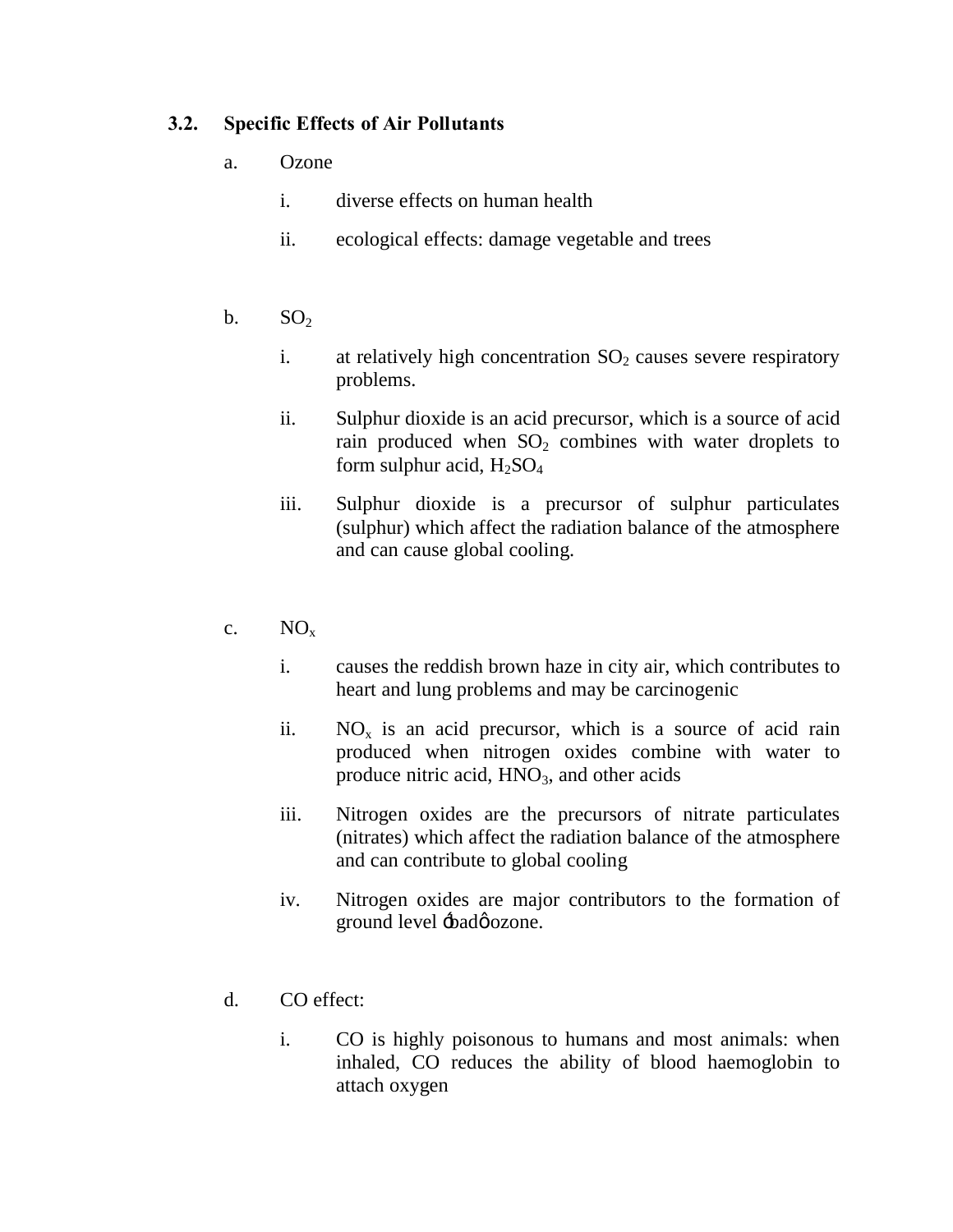- e.  $CH<sub>4</sub>$ 
	- i. some HCs are indoor pollutants
	- ii. some HCs and VOCs contribute to ozone-containing smog
- f. CFCs effects:
	- i. they are the key greenhouse compounds
	- ii. they lead to reduction of stratospheric  $\tilde{\alpha}$ good ozone
- g. Particulate matters (aerosols)
	- i. diverse health effects (e.g. harmful to human respiratory system)
	- ii. contribute to urban haze, cause visibility reduction
	- iii. play a key role in the earthos radiative budget and global change

### **4.0 Summary**

Different effects of air pollution on man and his environment has been discussed; air pollution affects our health, causing one health problem or the other. It also affects vegetation and impairs visibility into the distance. This may cause accidents in nay of the means of transportation. Many of these effects have the summarized here.

### **5.0 Conclusion**

This Unit should also not pose any difficulty to you as it has only discussed what you are familiar with. Those of us that are based in Lagos come across this almost everyday. Outside Lagos may not be different; there is pollution everywhere and its affect attest to this. Besides, have you gained or learnt anything? If yes let  $\alpha$  see how it goes if you attempt the following g questions: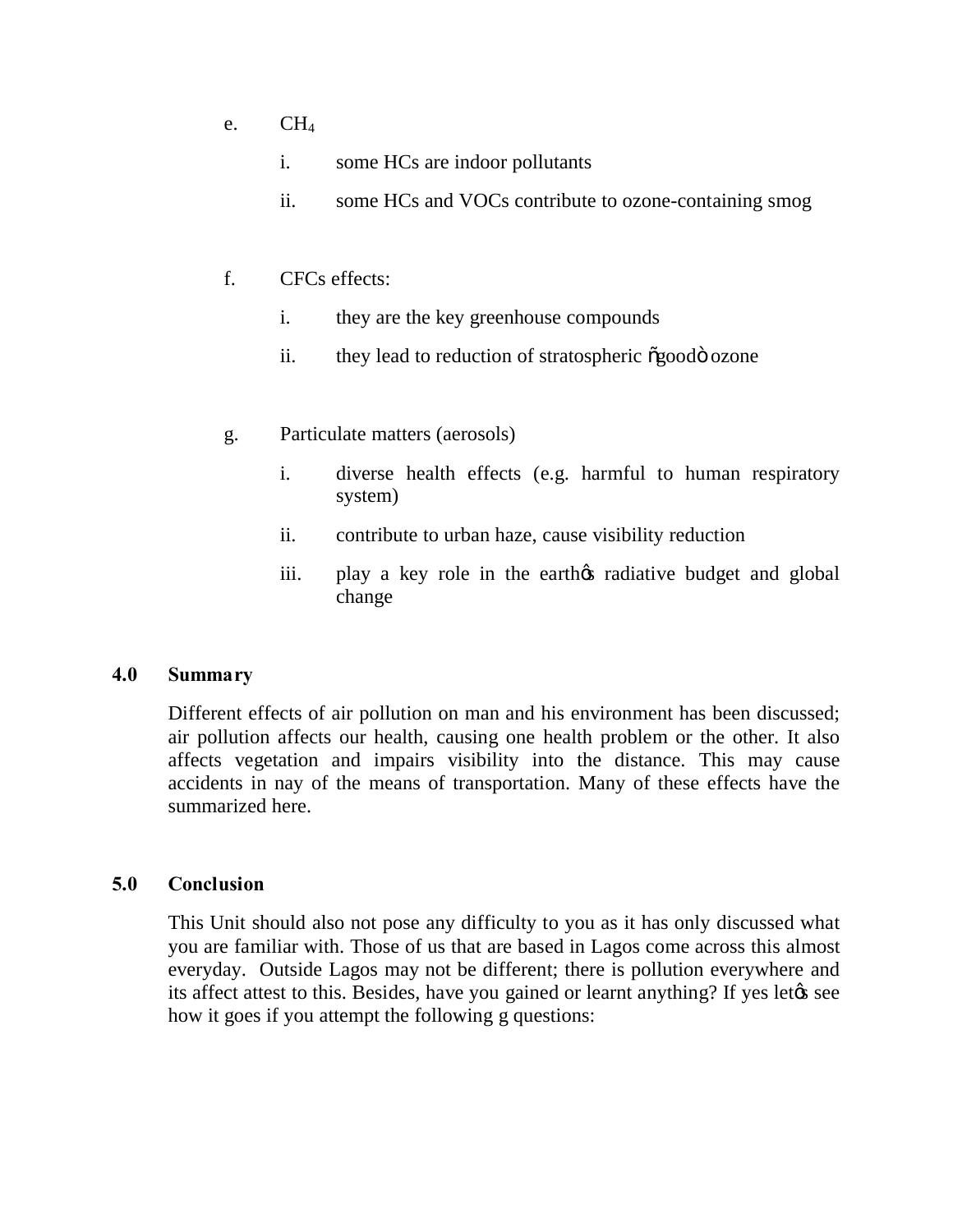# **6.0 Tutor Marked Questions**

- a. mention 4 aspects of mangs life that could be affected by air pollution
- b. describe the effect of air pollution of the vegetation

# **7.0 References/Further Reading**

Makinde R., (2000) How to make Nigerian cities liveable. The Guardian, vol. 17, No. 7953, Gurdian Newspapers Limited, Isolo, Lagos.

Godish, T. (2004) Air Quality, 4<sup>th</sup> Edition, CRC Press, London

Heinsohn, R. J. and Kabel, L. K. (1999) Sources and Control of Air Pollution, Prentice ó Hall International, UK.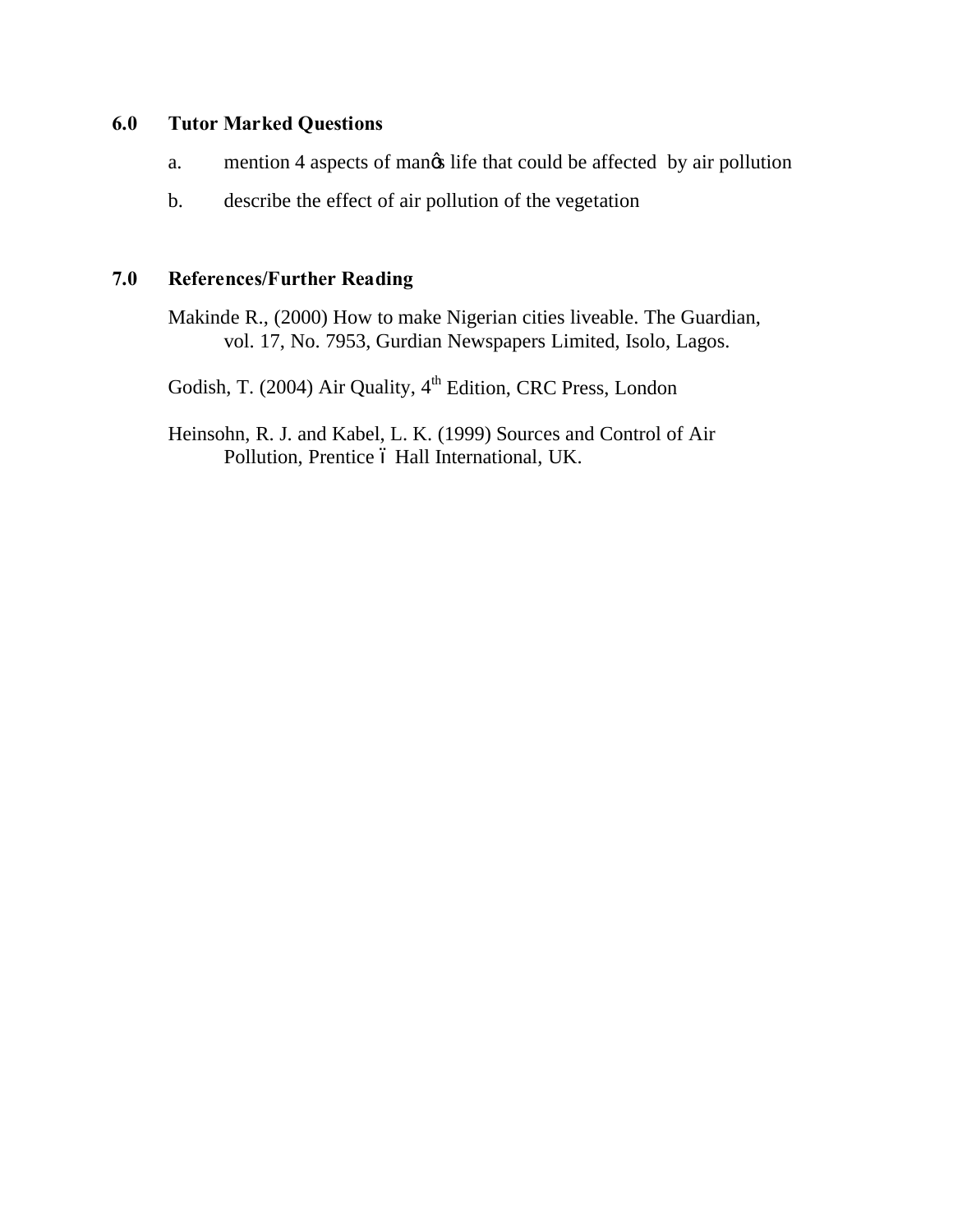# UNIT 5: MITIGATION AND REMEDIATION MEASURES TO POLLUTION **IN NIGERIA**

# **CONTENTS**

- 1. Introduction
- 2. Objectives
- 3. Main Content
	- 3.1. Briefs on Nigeria & Environmental Policy and Institutional Framework
	- 3.2. coordinating bodies on Nigerian environment
	- 3.3. legislation and regulations
	- 3.4. strategies and policies on Nigerian environment
- 4. Conclusion
- 5. Summary
- 6. Tutor Marked Assignment
- 7. Reference

# **1.0 Introduction**

Historical examination of laws on Nigerian environment before 1969 reveals a startling absence of any form of statutory regulations aimed at protecting the environment from industrial pollution. However, following the duping of toxic waste in Koko, a seaport in Delta State, in 1988, the government swung into action to deal effectively with the problems of environmental degradation. Since then efforts have been geared towards sustaining the environment.

# **2.0 Objectives**

# **3.0 Main Content**

# **3.1 Briefs on Nigeria's Environmental Policy and Institutional Framework**

One of the first steps taken was to promulgate the Harmful Waste (Special Criminal Provisions, etc), Decree 42 in November 1988. The decree prohibits the purchase, sale, importation, transmit, transportation, and storage of harmful wastes in the country. Under the decree, the immunity from prosecution conferred on certain persons under the diplomatic immunity and privileges Act 1962 was removed. The decree prescribes life imprisonment for those who contravene its provision. This legal sanction was followed a month later by Decree No. 58 of  $30<sup>th</sup>$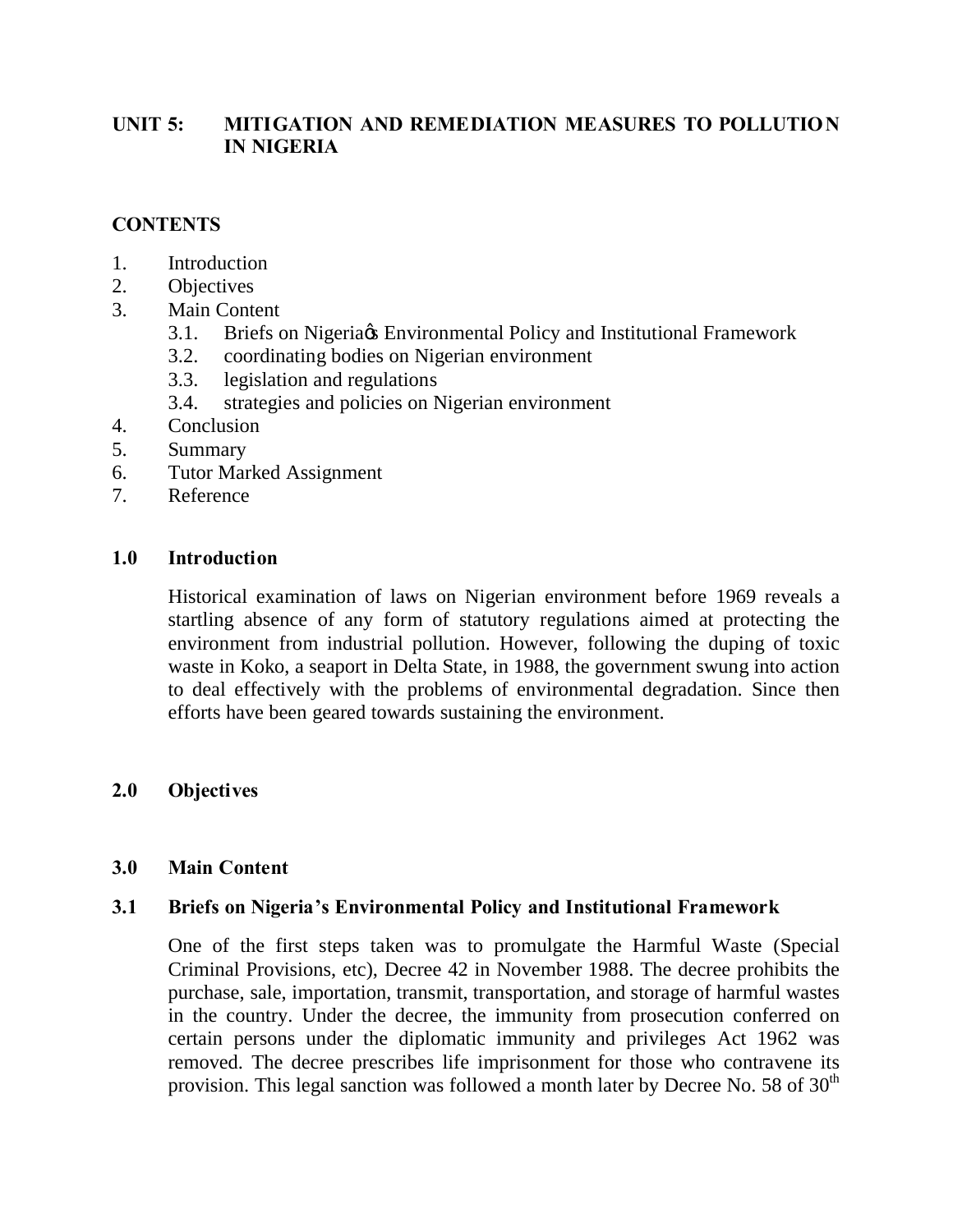December, 1988 which established a body known as the Federal Environmental Protection Agency (FEPA).

The Decree also provides for the national environmental standards on water quality, efficient limitations, air quality and atmospheric protection, noise control, discharge of hazardous substances and released offences. Within the context of the Decree, FEPA is expected to cooperate with the Ministry of Petroleum Resources (Petroleum Resources Department) for the removal of oil Orelated pollutants  $\varphi$ discharged into the Nigerian environment. The Decree also empowered FEPA to inspect, search, seize and arrest offenders. The Decree also provides for general penalties for individuals as well as for companies and firms found liable. Whereas an individual on conviction is liable to a fine not exceeding  $\text{N20,000.00}$  or to imprisonment for a term not exceeding 2 years (or both), a corporate body found liable would pay a fine of not exceeding N500,000.00 and compensation commensurate with the breach thereof and restoration of the polluted area to an acceptable level as approved by the agency.

The functions of FEPA as spelt out by the decree, include:

- i. the responsibility for the protection and development of the environment in general, and environmental technology, including initiation of policy in relation to environmental research an technology
- ii. advising the Federal Government on national environmental policies and priorities and/on scientific and technological activities affecting the environment
- iii. preparing periodic master plans for the development of environmental science and technology and advising the Federal Government on the financial requirements for the implementation of such plans;
- iv. carrying out such other activities as are necessary or expedient for the full discharge of the functions of the agency

For effective implementation of the above functions, Decree 58 of 1988 also allows FEPA to:

i. Make grants to suitable authorities and bodies with similar functions for demonstration and for such other purposes as may be determined appropriate to further the purposes and objectives of FEPA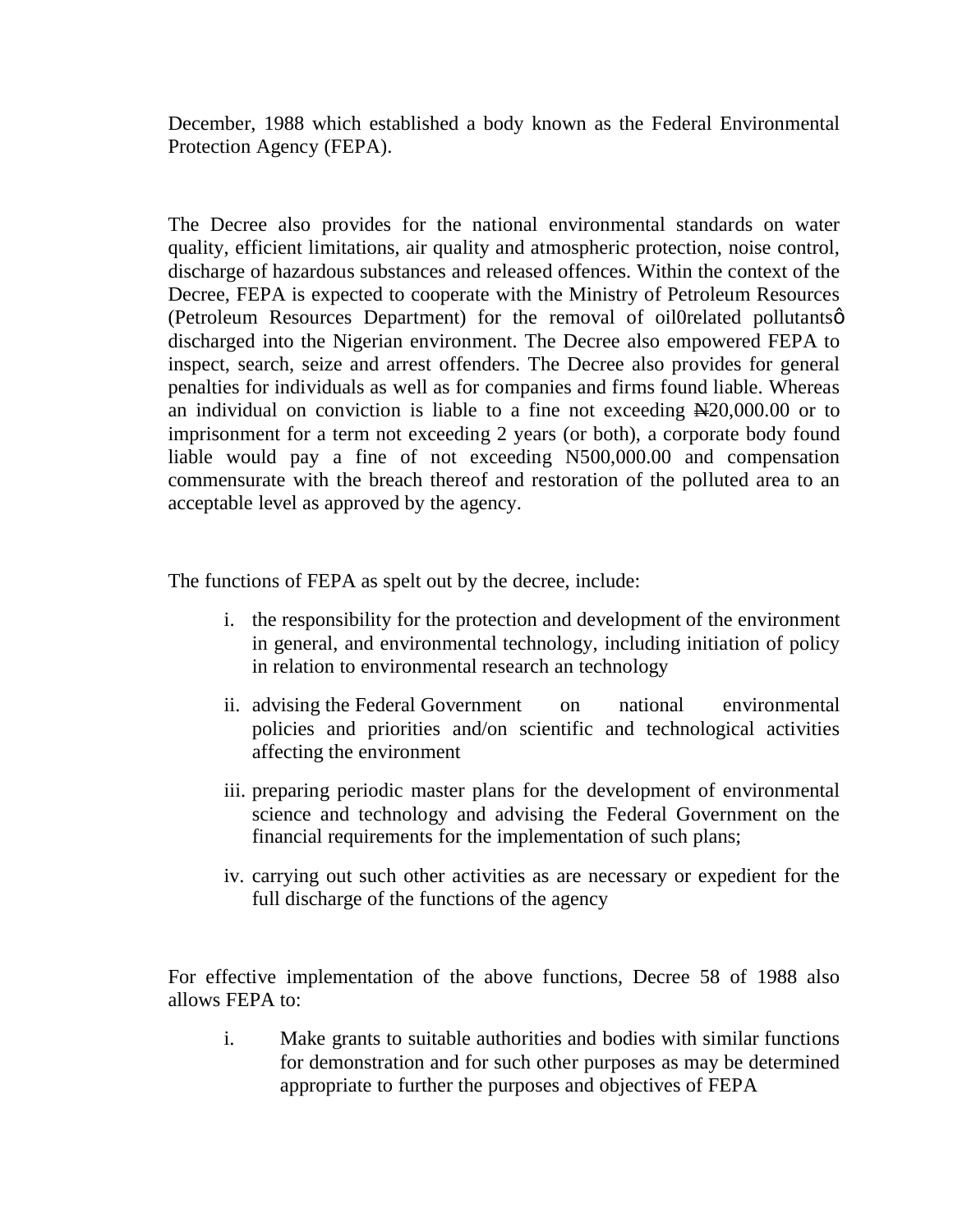- ii. Collect and make available, through publications and other appropriate means and in cooperation with public or private organization, basic scientific data and other information pertaining to pollution and environmental protection matters:
- iii. Enter into contracts with public or private organizations and individuals to develop, utilize, coordinate and share environmental monitoring programmes, research efforts, basic data on chemical physical and biological effects of various activities on the environment and other environmentally related activities as appropriate
- iv. Establish such procedures for industrial or agricultural activities in order to minimize damage to the environment from such activities
- v. Maintain a programme of technical assistance to bodies (public or private) concerning implementation of environmental criteria, guidelines, regulations and standard thereof
- vi. Develop and promote such processes, methods, device and materials as may be useful or incidental in carrying out the purpose and provisions of the Decree.

### **3.2. Coordinating Bodies on Nigerian Environment**

Nigeria through the Federal Environmental Protection Agency (FEPA) had achieved the following major milestone in environmental protection and conservation of natural resources: development of the National Policy on the Environment; establishment of a National Council on Environment (NCE); establishment of a National Advisory Committee (NAC) on Agenda 21; review of National Environmental Policy Guidelines and Standards; enactment of the Environmental Impact Assessment (EIA) Law; establishment of a National Energy Policy; and enactment of Nuclear Safety and Radiation Protection Legislation; implementation of the National Agenda 1; and the initial development of the VISION 2010 strategy.

The National Council on Environment, established in 1990, provides a forum for consultation and harmonization of environmental management matters throughout the federation. Membership includes all the Federation as well as the Secretaries to the State Governments. Some of the achievements include the harmonization of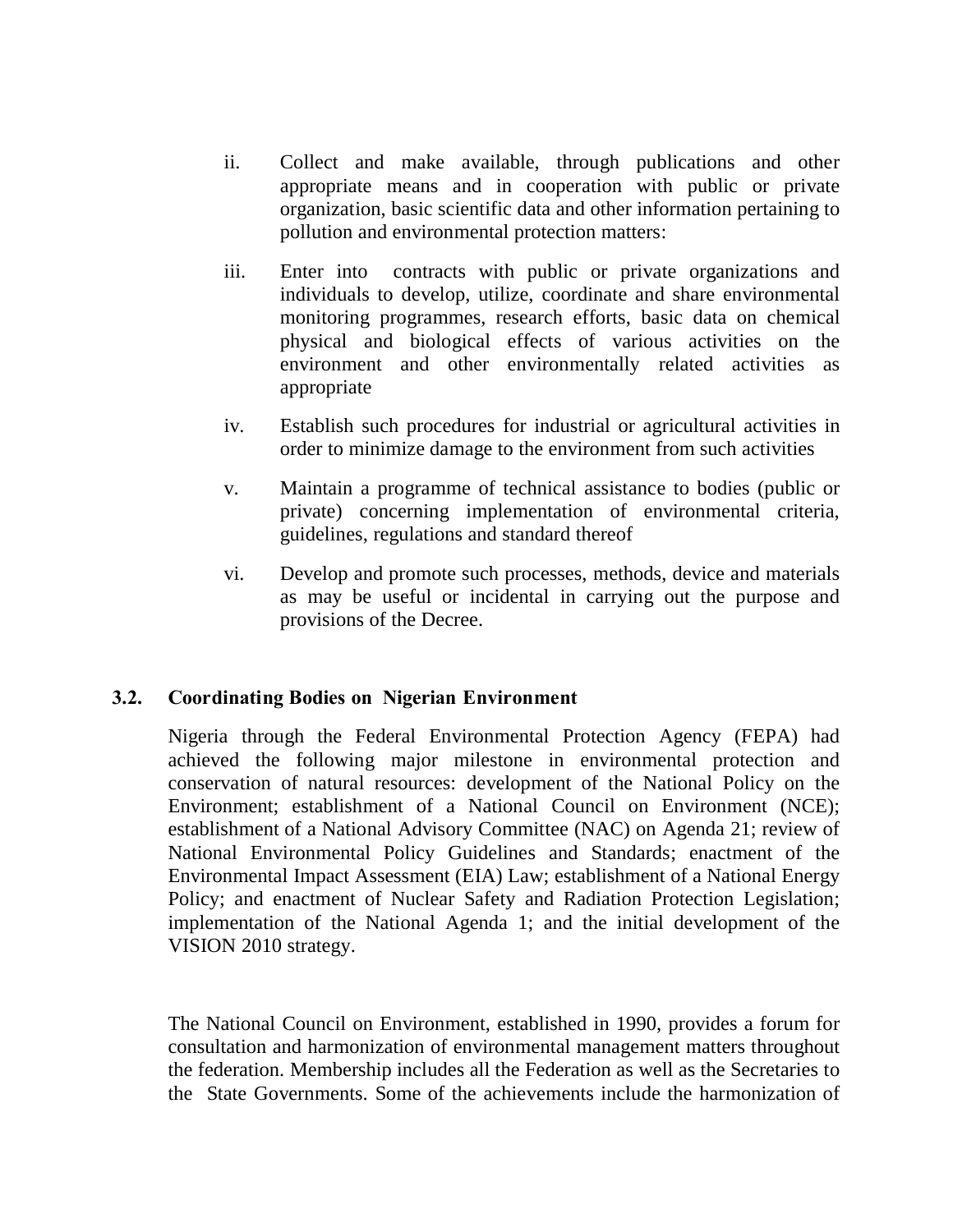environmental protection institution throughout the Federation and the creation of State Environmental Protection Agencies in all the States of the Federation.

Following the Regional Workshop on the Implementation of Agenda 21 in Africa held in Abuja, Nigeria, the Federal Government established a National Advisory Committee on the Implementation of Agenda 21 in 1993. the Committee is made up of professionals from relevant private sector and government organizations, the academic community, Non-Governmental Organisation (NGOs), and Community Based Organisations (CBOs). The Committee advises the Federal Government of Nigeria on sustainable development issues and strategies for implementing the provision of Agenda 21.

# **3.3 Legislation and Regulations**

As part of Government efforts towards integrating environmental concerns into development, the guidelines and standards approved prior to the United Nations Conference on Environment and Development (UNCED) were reviewed through Decree 59 in 1992. Apart from expanding the mandates of FEPA, the Decree legalized the proposed Guidelines and Standards for Environmental Pollution Control, the Regulations on Effluent Limitations, Pollution Abatement in Industries, and the Regulations for the Management of Solid and Hazardous Wastes.

The EIA Law was enacted by the Federal Government in 1992 as a tool for integrating environmental concerns into all major activities throughout the country. Procedural and Sectoral Guidelines for Agriculture and Rural Development, Oil and Gas, Infrastructural Manufacturing, and Mining activities in the country have also been put in place. The Nuclear Safety and Radiation Protection Legislation was enacted in 1995, which sets standards and procedures for the safe use of nuclear radiation.

# **3.4 Strategies and Policies on Nigerian Environment**

The National Policy on the Environment was launched by the Government on 27 November, 1989. It contains specific guidelines for achieving sustainable development in fourteen vital sectors of the nation & economy, namely: Human population; Land Use and Soil Conservation; Water Resources Management; Forestry, Wildlife and Protected Natural Areas; Marine and Coastal Area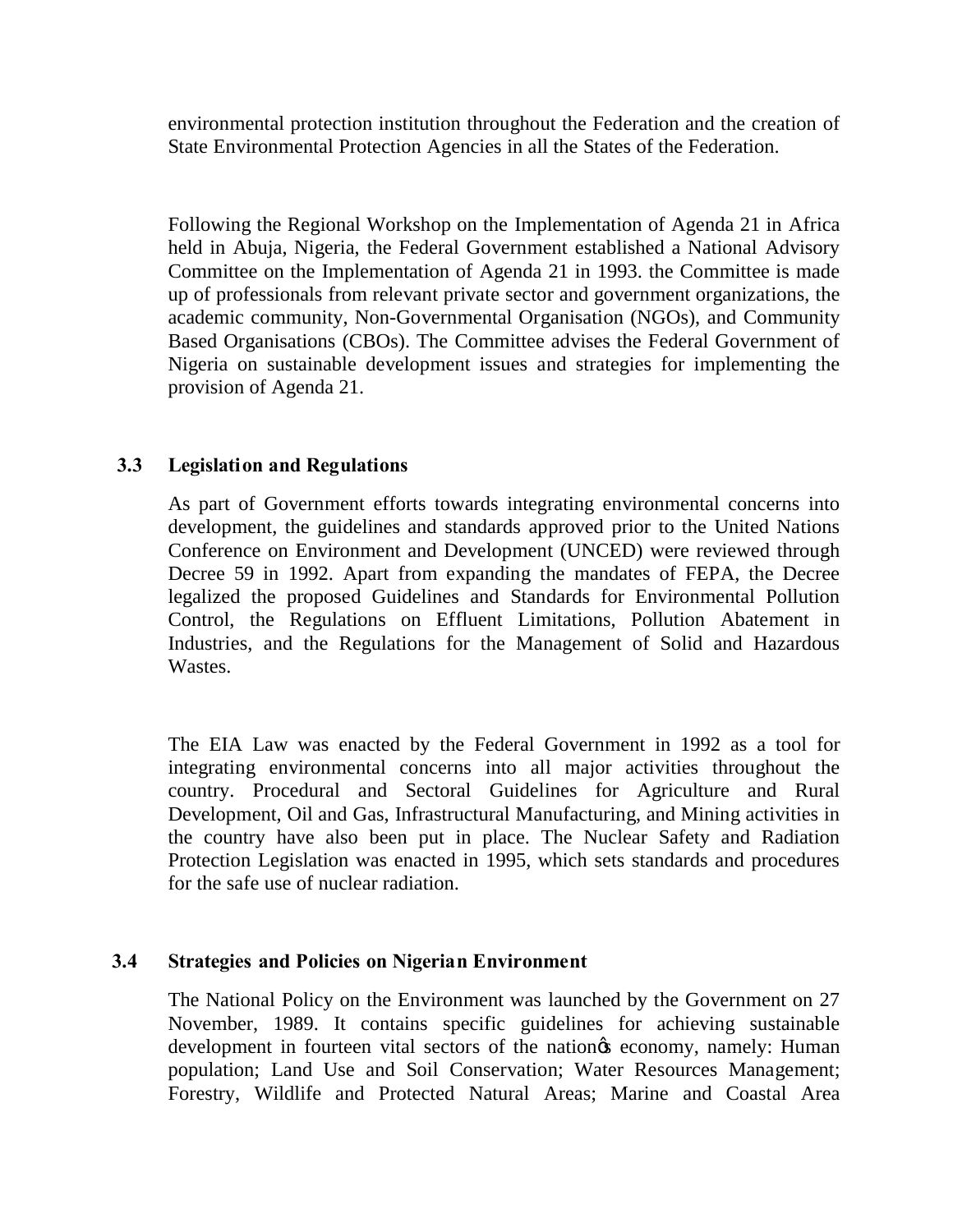Resources; Sanitation and Waste Management; Toxic and Hazardous Substances; Mining and Mineral Resources; Agricultural Chemicals; Energy Production; Air Pollution; Noise in the Working Environment; Settlement; Recreational Space, Green Belts, Monuments, and Cultural Property.

The Government through the Ministry of Science and Technology, has prepared a National Energy Policy that places emphasis on the exploitation of Nigeria  $\alpha$ renewable and alternative energy sources (wind, solar, and biomass), and provides guidelines for environmental protection in the exploitation of Nigeria of fossil energy sources. It will soon be enacted into law.

The Ministry of Petroleum Resources, through various Petroleum Acts and subsidiary legislation ensures that the petroleum industry carried out its activities safely and in an environmentally sound manner.

### **4.0 Summary**

We have viewed the mitigation measures to pollution in this lecture series within the context of Nigeria. We have read about a number of statutory issues related to this. Before the toxic waste dump in Koko, Delta State, nothing was happening in Nigeria considering the need to ensure environmental sustenance, but thereafter Nigeria woke from slumber and instituted the Federal Environmental Protection Act in 1988. This was followed by a number of decrees and other statutory protocols that have been discussed in this lecture. The role of the instituted Agency (FEPA) was clearly spelt out, likewise the following National Policy on the Environment. Other statutory plans have also been highlighted in this lecture.

### **5.0 Conclusion**

Evidence from the discussion in this Unit has shown that Nigeria is aware of the implication of pollution to her environment. This is evident in the number of concerns, decrees and policies provided. It is noteworthy that the country now has a Ministry of Environment, and that concerned with the Niger Delta (a region that has been described as polluted by many concerned writers in and outside the country). What should bother us as students is the challenge that despite all these provisions and awareness, Nigeria environment (perhaps excluding Lagos now?) keeps fouling.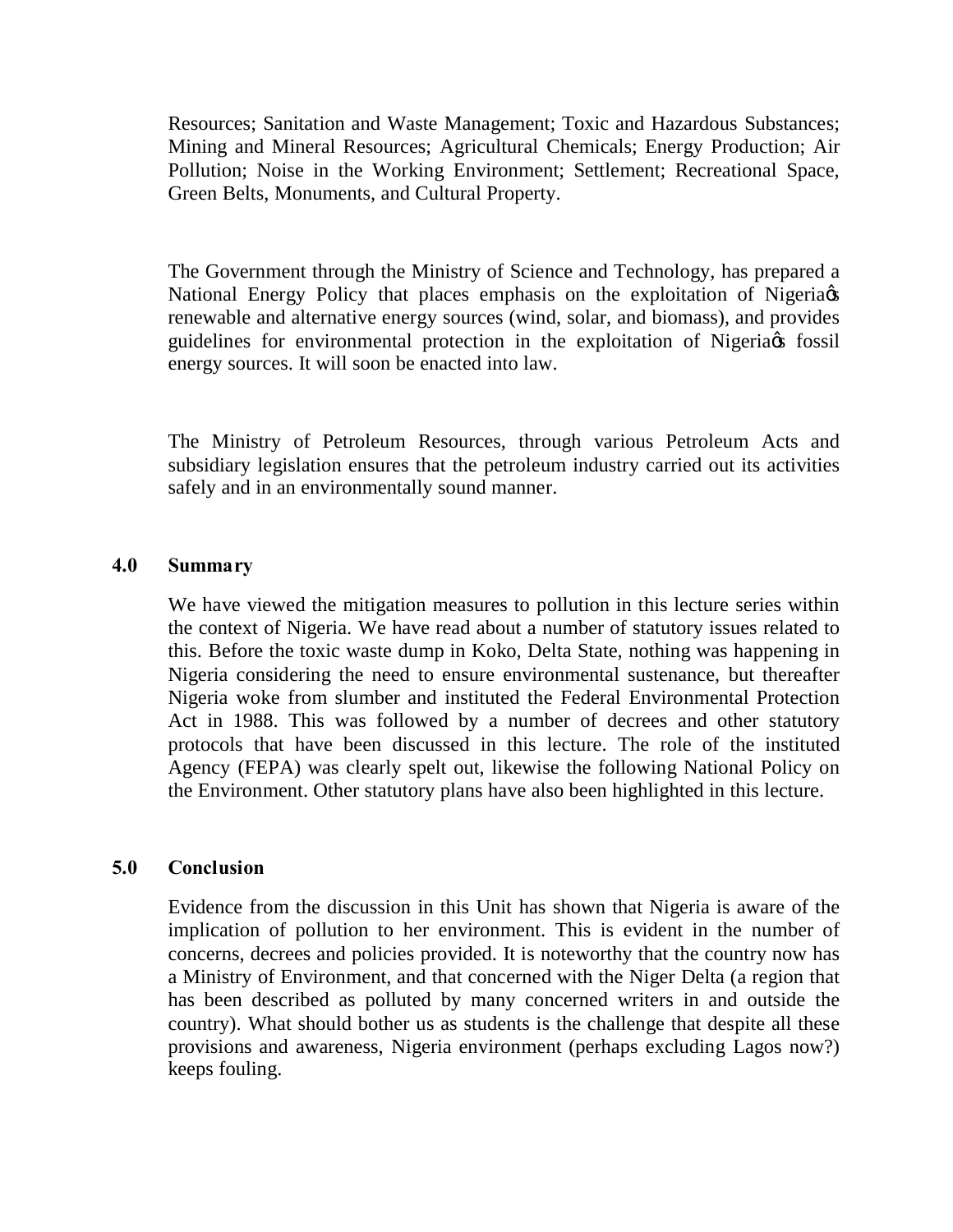### **6.0 Tutor Marked Assignment**

- a. Mention 4 functions of FEPA (now the Ministry of Environment) as spelt out by the Decree 58 of 1988
- b. Mention 4 decrees, laws or policies that are directed toward environmental management in Nigeria

### **7.0 References/Further Reading**

- FEPA, (1991), *National Environmental Protection (Effluent Limitation) Regulations* (S.1.8), FEPA, FGPL, Lagos, Nigeria
- FEPA, (1999) *National Master Plan for Public Awareness on Environment and Natural Resources Conservation in Nigeria*, FEPA, Garki, Abuja.
- NEST, (1995) *The Challenge of Sustainable Development in Nigeria*, Aina T. A. and Salau, A. T Eds, Nigerian Environmental Study Action Team, Nigeria
- Ola, C. S. (1984) *Town and Country Planning and Environmental Laws in Nigeria.* University Press, Ibadan, Nigeria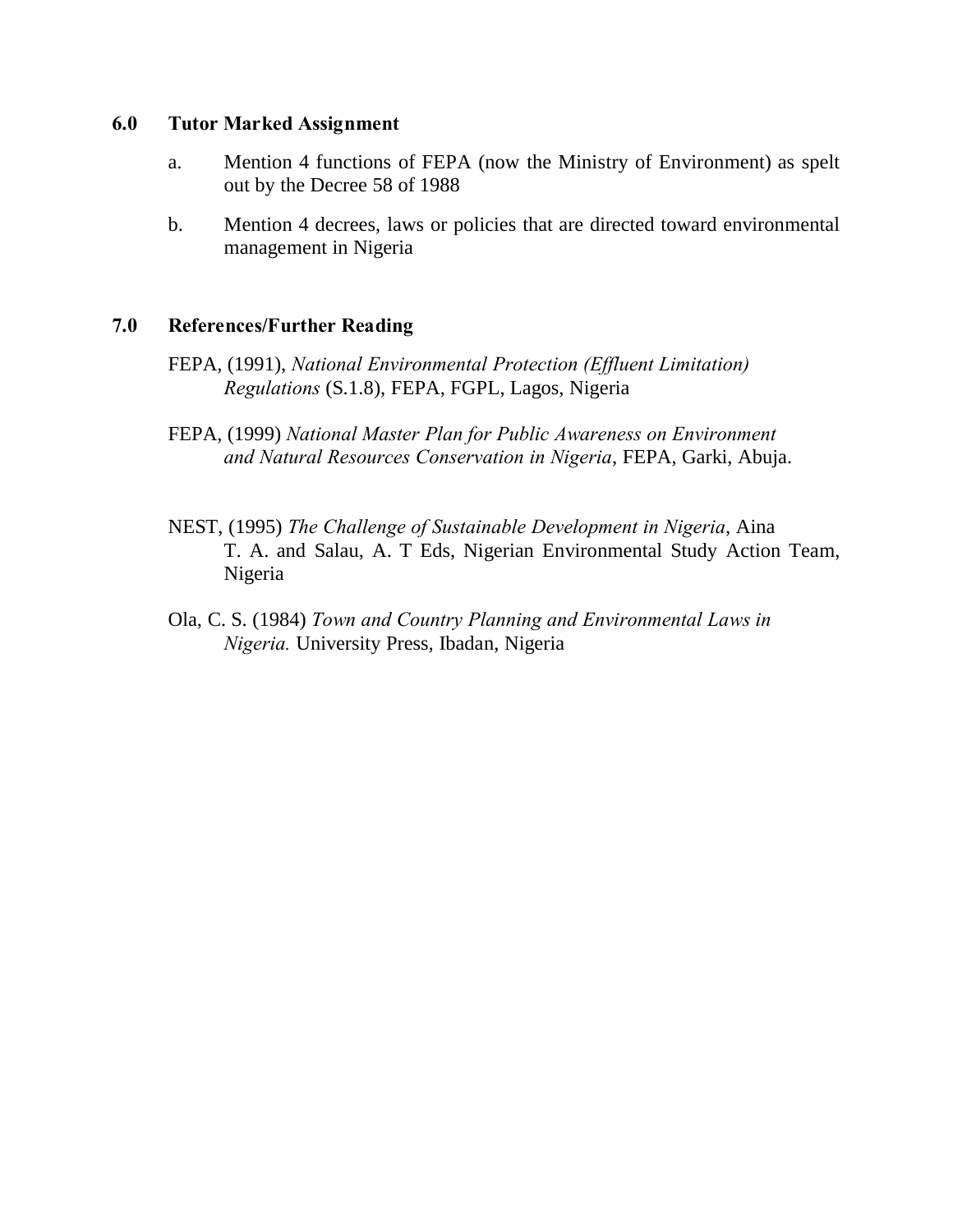### **UNIT 6: INTRODUCTION TO NOISE POLLUTION: SOUND AND NOISE**

### **CONTENTS**

- 1.0 Introduction
- 2.0 Objectives
- 3.0 Main Content
	- 3.1 Sound and noise
	- 3.2 How is sound measured?
- 4.0 Conclusion
- 5.0 Summary
- 6.0 Tutor Marked Assignment
- 7.0 References

### **1.0 Introduction**

In the previous five units of this lecture series, we have studied air pollution. Equally important but often ignored is noise pollution which will now form the focus of our discussion in the next few units. There is widespread and increasing excessive noise exposure everywhere, especially in developing countries. In Africa there are high noise expose levels in the formal (e.g. manufacturing, mining) and informal occupational sector (small industries such as vehicle repairing, metal-working, milling), as well as the non-occupational sector (urban environmental and leisure). Awareness of hazard amongst employers, employees and the public is however very low. In most developing countries, occupational noise and urban, environmental noise (especially traffic noise) are increasing risk factors for hearing impairment. Many of these countries often lack both effective legislation against noise and programme to prevent noise-induced hearing loss. Where these exist, they are often poorly enforced and implemented. Well if or not our dear country Nigeria belongs to this will refocus as we read on. Meanwhile, let us at this juncture understand what noise pollution is, and differentiate from other related concepts.

### **2.0 Objectives**

By the end of this unit, you should be able to achieve the following

- a. differentiate between sound and noise pollution
- b. describe how sound/noise is measured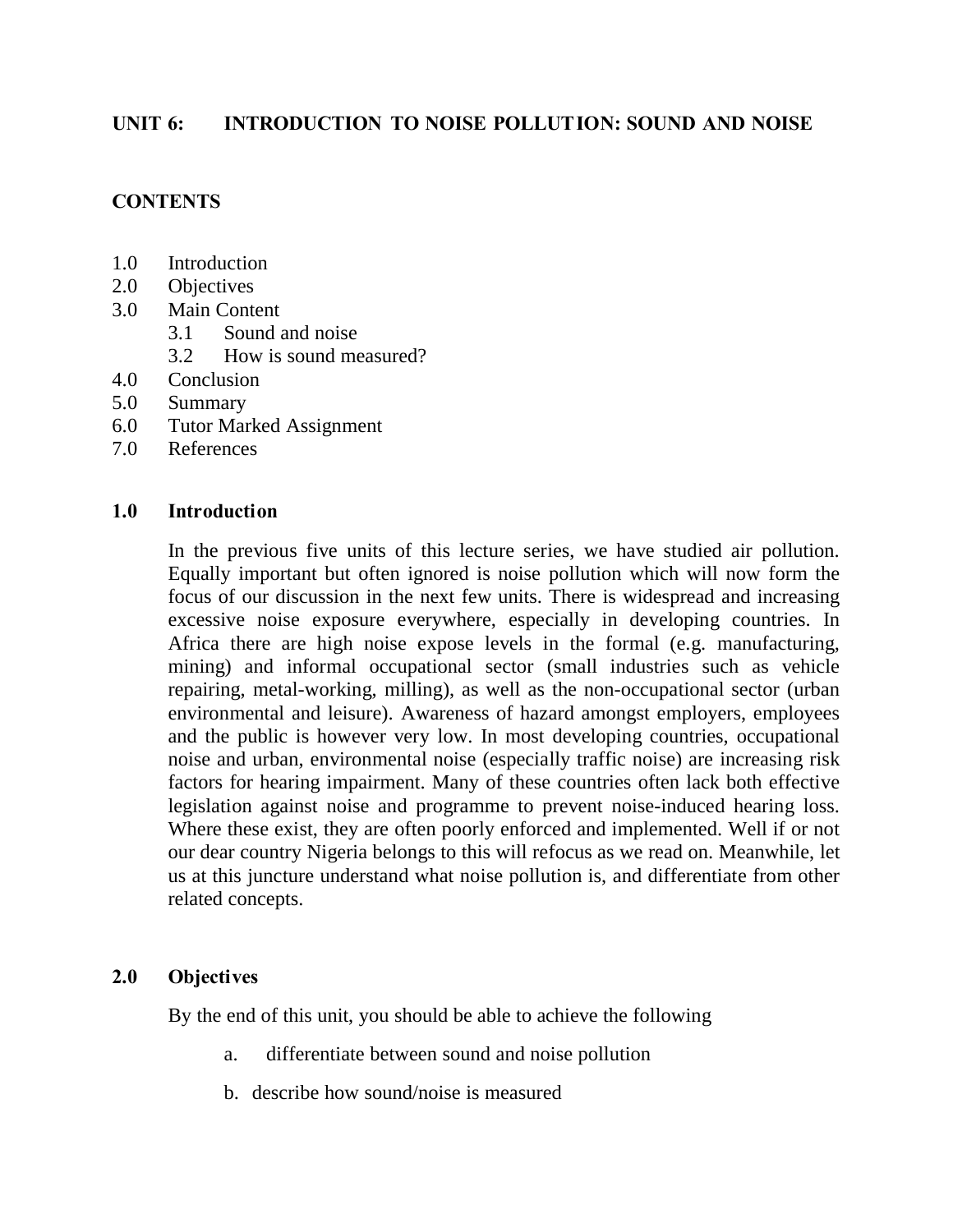# **3.0 Main Content**

# **3.1 Sound and Noise**

 Sound is derived from pressure waves in the air by the vibrations of solid objects, e.g. plucking a guitar string. Sound waves are compressional, longitudinal waves made by variations in pressure moving in the same direction.

 Sound is characterized by frequency and wavelength, and travels at a velocity of 331m/s Different materials can transmit or absorb sound of different frequencies. Noise, on the other hand, is an incoherent sound that is perceived to be annoying due to its loudness and dissonance. Noise nuisances are subjective, some people are more sensitive or find particular things worse than others.

 When sound waves reach the ear, the structures within vibrate but sudden forceful vibration (noise) can rupture the eardrum. If the intensify of any sound is great, then human ears may be injured due to damage to the anatomical structures of the ear. Hearing loss usually, however, usually occurs slowly over a long period of time. The figure below shows the structure of a manos air. The ear drum can be damaged by noise.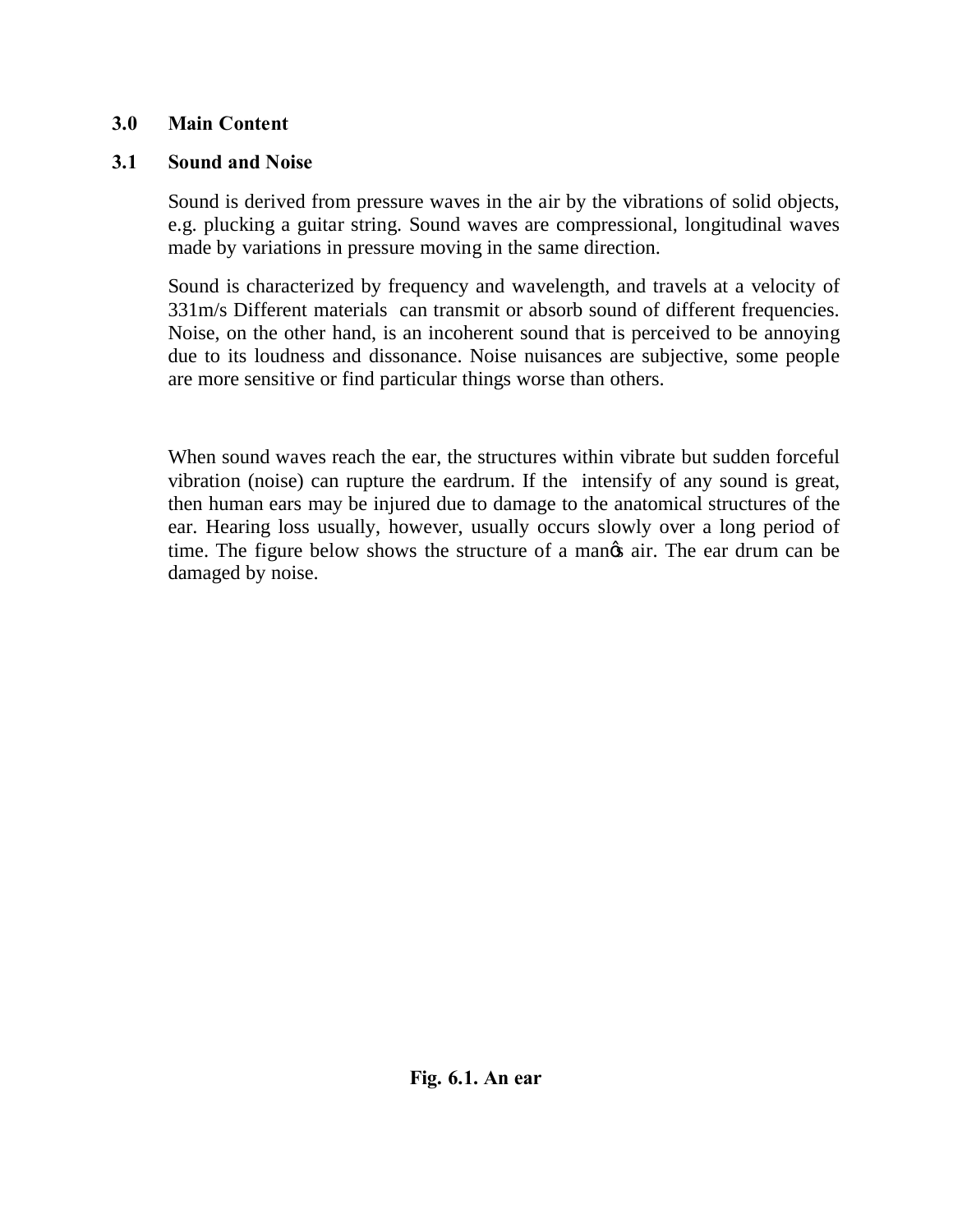One of the most important distinguishing characteristics between sound and noise is loudness. Loudness is measured in decibels (dB). Loudness of a sound is dependent upon proximity to source of sound. No damage will be done to the ear if the sound level is below 80 dB but steady exposure to sound higher than 80 dB can have negative long term effects on hearing.

The word õnoiseö comes from the Latin word õnoxiaö meaning õinjuryö or õhurtö. Noise can also be defined as unwanted sound. Sound, which pleases the listeners, is music and that which causes pain and annoyance is noise. At times, what is music for some can be noise for others.

Typical measurements of activities involving sound are as given in table 6.1. Sound that is above 80dB is already noise.

| <b>Activity</b>                | <b>Sound level</b> |
|--------------------------------|--------------------|
| Pain                           | $120-130$ dB       |
| Aircraft taking off            | 110dB              |
| <b>Loud Rock Music</b>         | 100dB              |
| Semi Truck (short term hazard) | 90dB               |
| <b>Jack Hammer</b>             | 80dB               |
| Traffic (occupational limit)   | 70dB               |
| Conversation                   | 60dB               |
| Background office noise        | 50dB               |
| Quiet bedroom                  | $10-20dB$          |
| Threshold of hearing           | 0dB                |

 **Table 6.1.: Typical Noise Levels in the Environment** 

# **3.2 How is Sound Measured?**

Noise is usually measured either by sound pressure or sound intensify.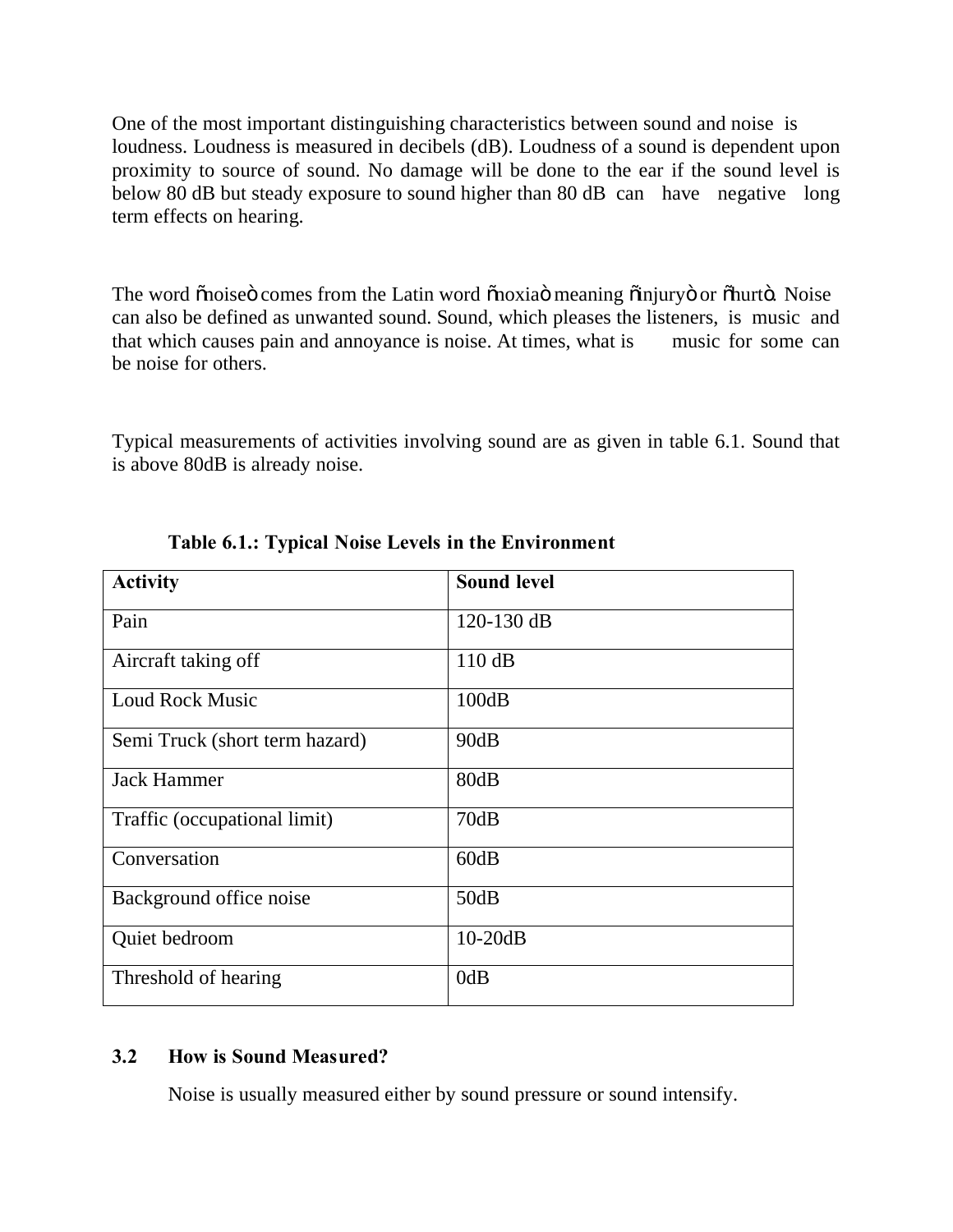Noise intensify is measured in decibel units. The decibel scale is logarithmic; each 10-decibel increase represents a tenfold increase in noise intensify. Human perception of loudness also conforms to a logarithmic scale; a 10-decibel increase is perceived as roughly a doubling of loudness.

Thus, 30-decibels is 10 times more intense than 20 decibels and sounds twice as loud; 40 decibels is 100 times more than 20 and sounds 4 times as loud; 80 decibels is 1 million times more intense than 20 and sounds 64 times as loud. Distance diminishes the effective decibel level reaching the ear. Thus, moderate auto traffic at a distance of 30 m rates about 50 decibels. To a driver with a car window open or a pedestrian on the sidewalk, the same traffic rates about 70 decibels; that is, it sounds 4 times louder. At a distance of 600m, the noise of a jet takeoff reaches about 110 decibels 6 approximately the same as an automobile horn only 1m away.

For human noise response, the decibel scale is adjusted slightly to 8 compensate for slight aberrations in the way the human ear  $\delta$ hears $\ddot{\sigma}$  sound along the scale. This adjusted scale is known as the A weighted decibel scale, and the units of the scale are dBA. The Environmental Protection Agency (EPA, USA) has produced a table which describes how various decibel levels might sounds as follows:

| <b>dBA</b>     | dBA sound description                                         |
|----------------|---------------------------------------------------------------|
| $\overline{0}$ | Absolute silence                                              |
| 25             | Very quiet room                                               |
| 35             | Rural night time setting. No wind                             |
| 55             | Day time, busy roadway 0.5km away                             |
| 70             | Busy restaurant                                               |
| 85             | Very busy public place, voice has to be raised to<br>be heard |
| 100            | Disco or rock concert                                         |
| 120            | Uncomfortably loud, conversation impossible                   |
| 140            | Noise causing pain in ears                                    |

**Table 6.2 dBA Levels and Associated Sound**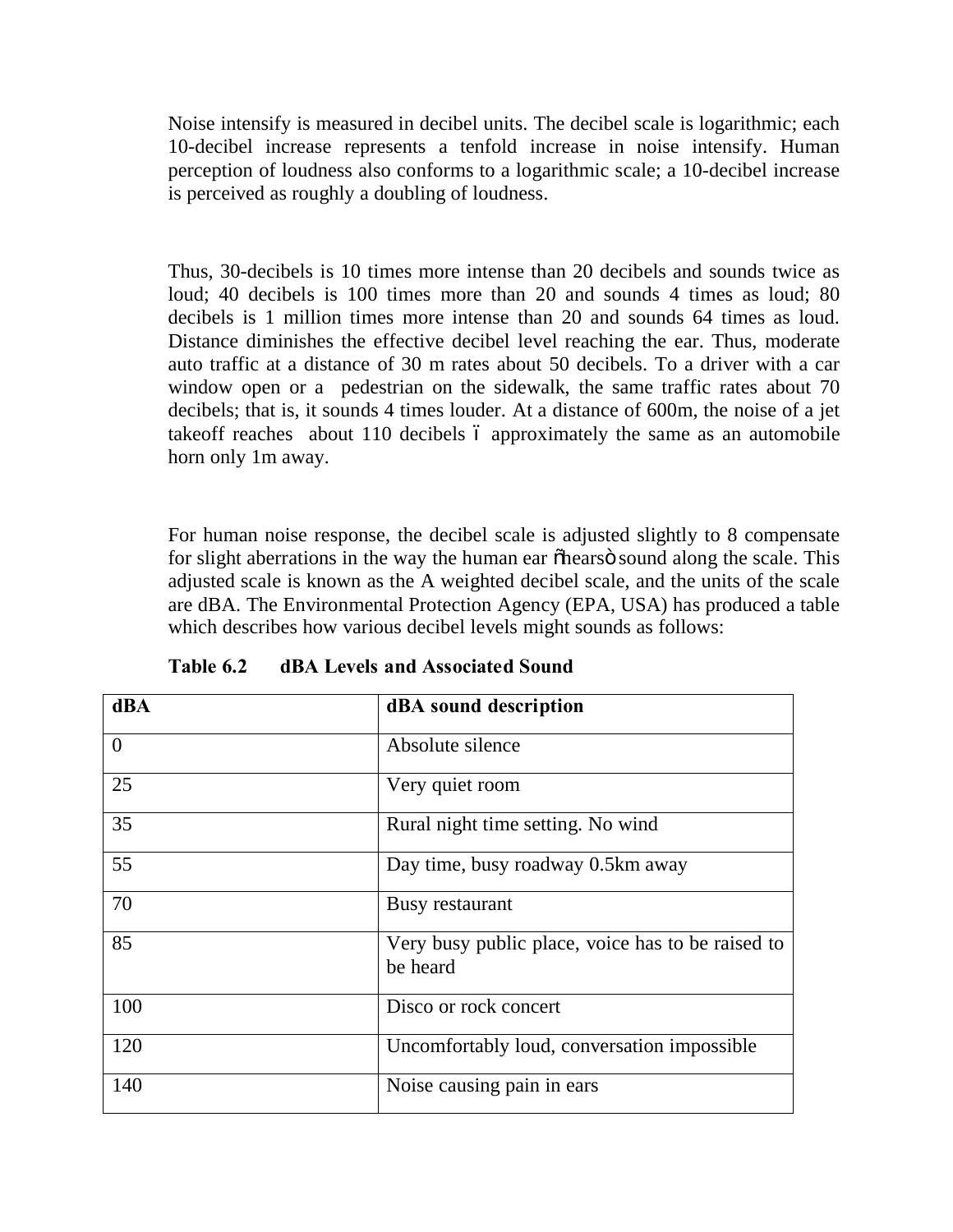#### **4.0 Summary**

In this study, we have learnt that sound is not synonymous to noise. While both are forms of energy that involves transfer of waves, sound in the pressure wave between 0 and 80 decibels. Noise on the other hand is an incoherent sound, normally above 80dB and capable of causing injury to the hearer. Noise could this be termed as a pollutant, and the type of pollution inherent in it called noise pollution. You have also learnt of the characteristics of sound and the different standards of measures that can be referred to as standards.

### **5.0 Conclusion**

This is just an introductory unit. It is intended to introduce you to the concept of noise pollution. Once you know that noise is a pollutant. We should be able to think of its types or forms, causes and ways of curbing it. That is just the goal for the next few units. Please let us go on.

### **6.0 Tutor Marked Assignment**

- a. highlight 2 differences between sound and noise
- b. mention 4 activities and the sound levels

### **7.0 References/Further Reading**

Spence, D. (2003); Pollution, Noise Pollution & Toxic Torts.

Environmental Law Lecture 7 delivered at the Law Society. Earlsfort Centre, Dublin

[http://www.dmoz.org/Society/Issues/Environment/Noise\\_Pollution//](http://www.dmoz.org/Society/Issues/Environment/Noise_Pollution//)

[http://www.wired.com/science/planetearth/magazine/10-06/st\\_thompson](http://www.wired.com/science/planetearth/magazine/10-06/st_thompsondmoz.org/Society/Issues/Environment/Noise_Pollution//)

<http://en.wikipedia.org/wiki/lighting>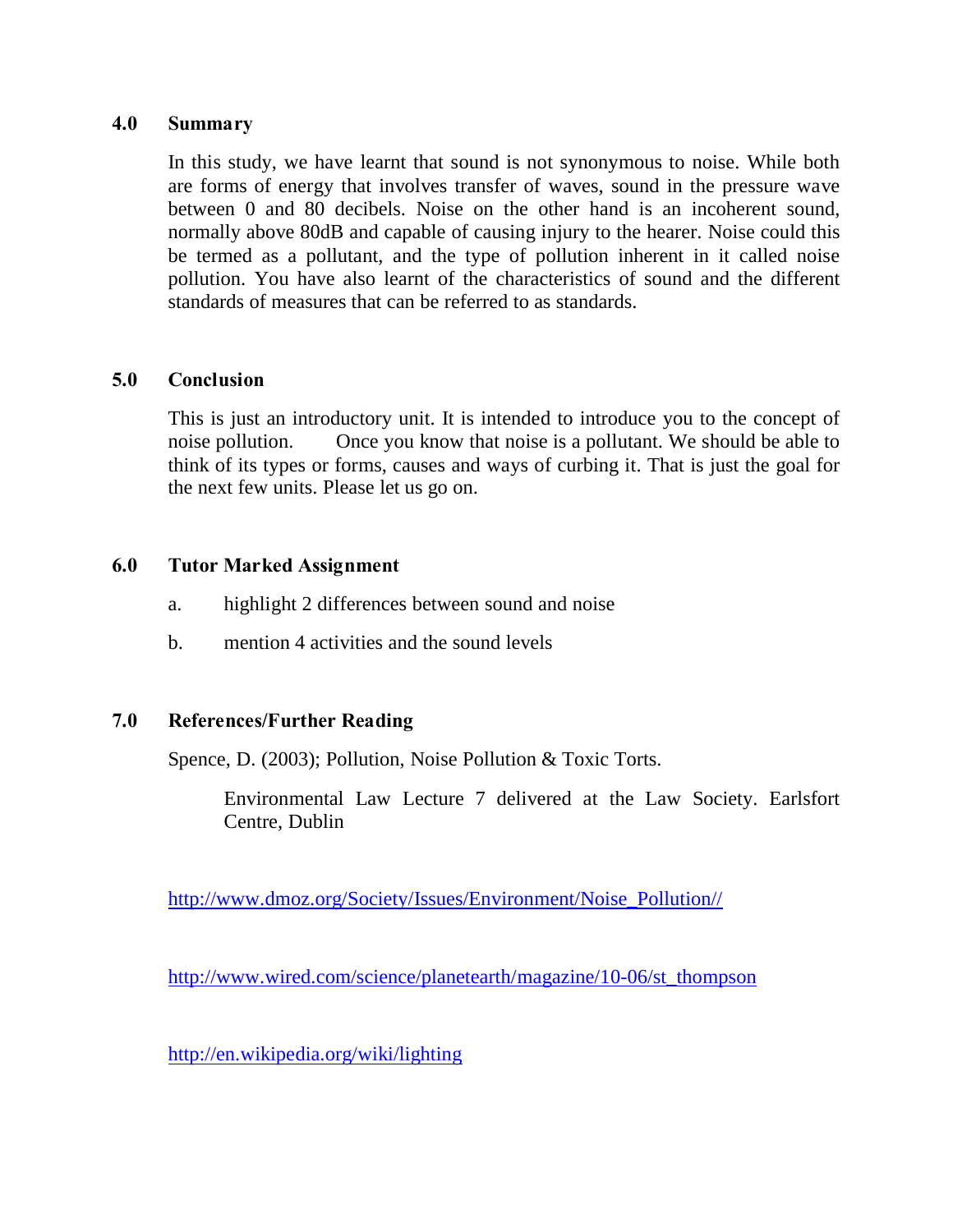# **UNIT 7: DEFINITION AND TYPES OF NOISE POLLUTION**

# **CONTENTS**

- 1.0 Introduction
- 2.0 Objectives
- 3.0 Main Content
	- 3.1 What is Noise Pollution?
	- 3.2 Types of Noise Pollution?
- 4.0 Conclusion
- 5.0 Summary
- 6.0 Tutor Marked Assignment
- 7.0 References

### **1.0 Introduction**

Modern life has given rise to a new form of pollution, noise. Crowded cities and towns, mechanized means of transport, new devices of recreation and entertainment are polluting the atmosphere with their continuous noise. Noise, is no doubt a normal phenomenon of life and is derived to be one of the most effective alarm systems in mangs physical environment. However, it is continuously disturbing human peace and tranquility. Gradually, noise has become an important environmental pollutant and a threat to the quality of mange atmosphere.

### **2.0 Objectives**

By the end of this unit, you should be able to achieve the following

- a. define noise pollution; and
- b. describe the types of noise pollution

# **3.0 Main Content**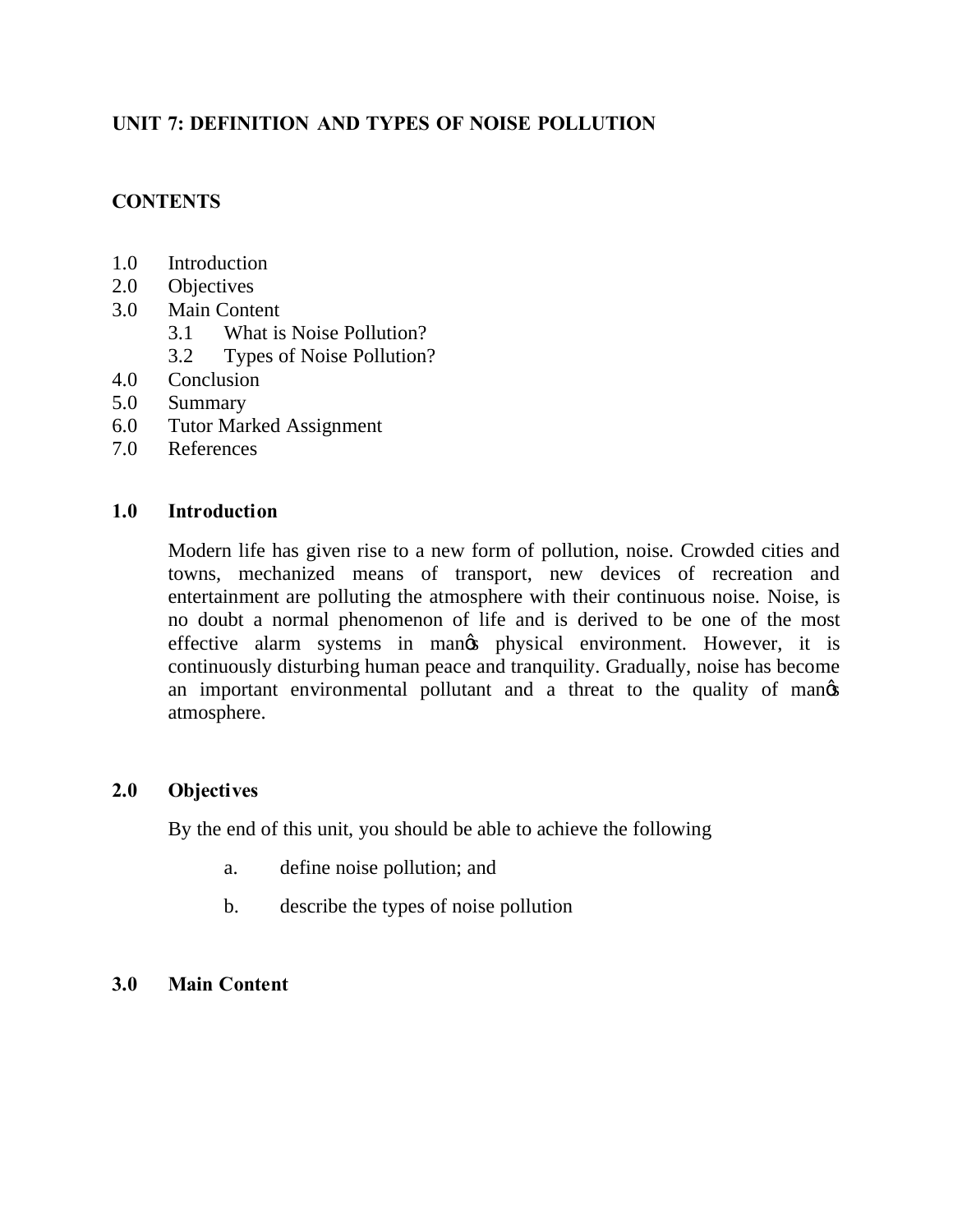### **3.1 What is Noise Pollution?**

According to Encyclopedia Britannica: In acoustic, noise is define as any undesired sound.

In chambers  $21<sup>st</sup>$  Century Dictionary the definition of noise has undergone a change. Noise pollution stands carved out as phrase separately from noise. The two are defined as under.

Noise  $+$  a sound, a harsh disagreeable sound, or such sound; a din pollution 6 an excessive or annoying degree of noise in a particular area, e.g. from traffic or aero plane engines.

Noise pollution is an act in which displeasing human 6 or machine created sound that disrupts the activity of balance of human or animal life is introduced to the environment. It can equally be described as an unwanted sound dumped into the environment without regard to the adverse effects it may have.

The following facts are important about noise pollution in recent time:

- i. noise from recreational vehicles has become a serious problem in rural areas
- ii. noise pollution, usually called environmental noise in technical venues, is displeasing human or machine created sound that disrupts the environment
- iii. the dominant form of noise pollution is from transportation sources

# **3.2 Types of Noise Pollution**

### **i. Road Traffic Noise**

In the city, the main sources of traffic noise are the motors and exhaust system of autos, smaller trucks, buses, and motorcycles. This type of noise can be augmented by narrow streets and tall buildings, which produce a canyon in which traffic noise reverberates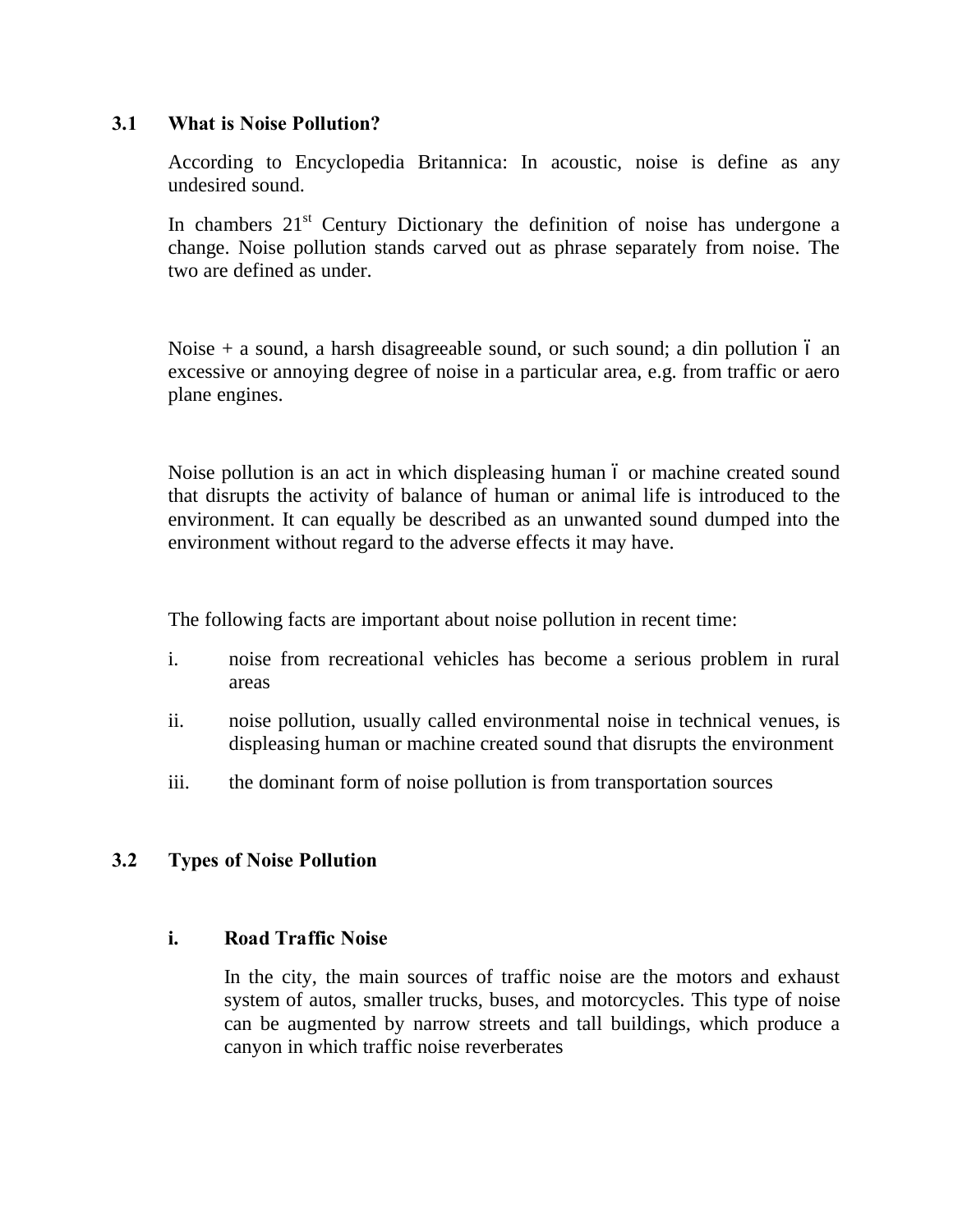### **ii. Air Craft Noise**

Nowadays, the problem of low flying military aircraft has added a new dimension to community annoyance, as the nation seeks to improve its aircraft operations over national parks, wilderness areas, and other areas previously unaffected by aircraft noise has claimed national attention over recent years.

### **iii. Noise from railroads**

The noise from locomobile engines, horns and whistles, and switching and shunting operation in rail yards can impact neighbouring communities and railroad workers. For example, rail car retarders can produce a high frequency, high level screech that can reach peal levels of 120 dB at a distance of 100 feet, which translates to levels as high as 138, or 140 dB at the railroad worker<sub>%</sub> ear.

### **iv. Construction Noise**

 The noise from the construction of highways, city streets, and buildings is a major contributor to the urban scene. Construction noise sources include pneumatic hammers, air compressors, bulldozers, loaders, dump trucks (and their back-up signals), and pavement breakers.

### **v. Noise in Industry**

 Although industrial noise is one of the less prevalent community noise problems, neighbours of noisy manufacturing plants can be disturbed by sources such as fans, motors, and compressors mounted on the outside of buildings interior noise can also be transmitted to the community through open windows and doors, and even through building walls. These interior noise sources have significant impacts on industrial workers, among whom noise-induced hearing loss is unfortunately common.

### **vi. Noise in building**

 Apartment dwellers are often annoyed by noise in their homes, especially when the building is not well designed and constructed. In this case, internal building noise from plumbing, boilers, generators, air conditioners,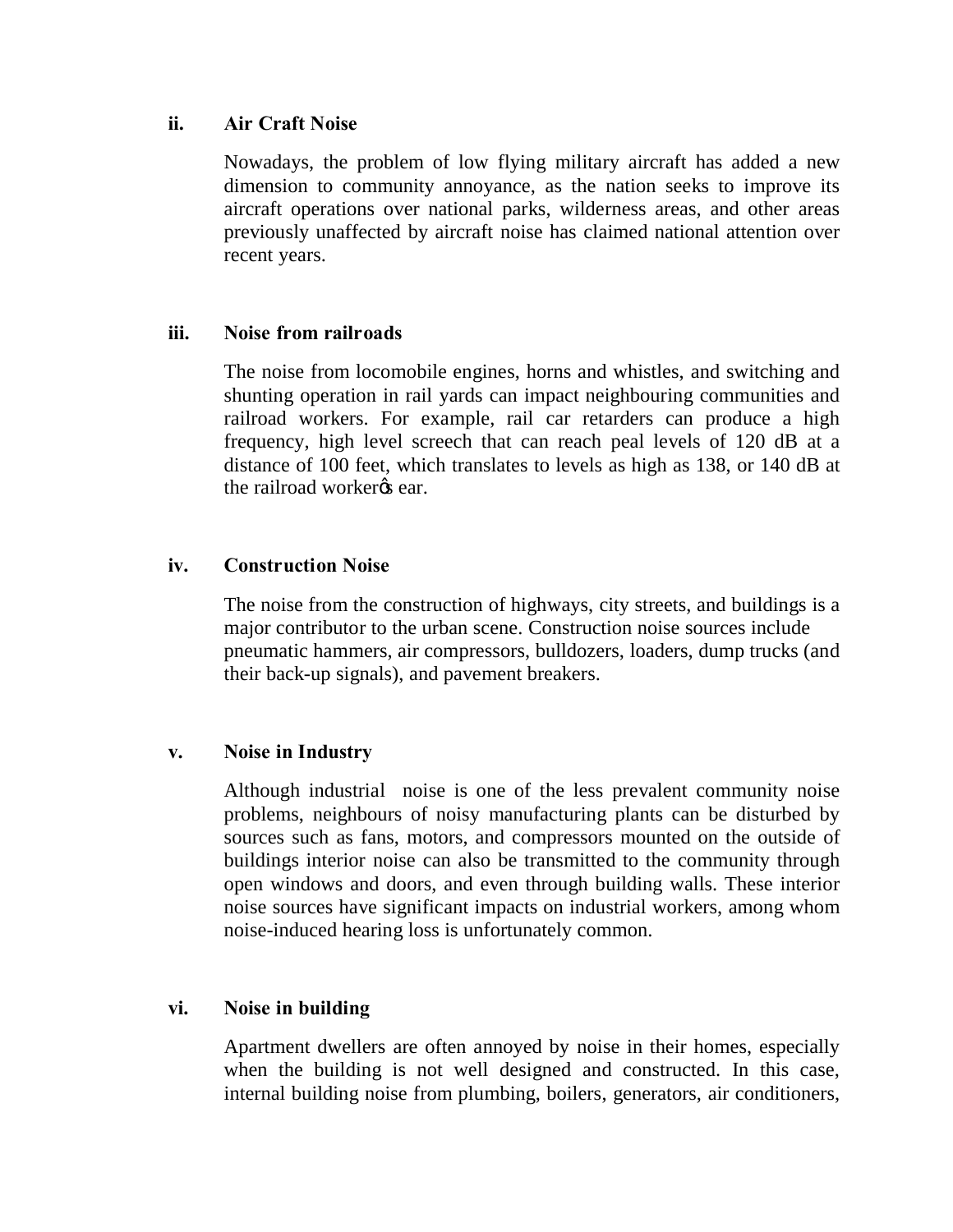and fans can be audible and annoying. Improperly insulated walls and ceilings can reveal the sound of amplified music, voices, footfalls and noisy activities from neighbouring units. External noise from emergency vehicles, traffic, refuse collection, and other city noises can be a problem for urban residents, especially when windows are open or insufficiently glazed.

**A loudspeaker: source of noise**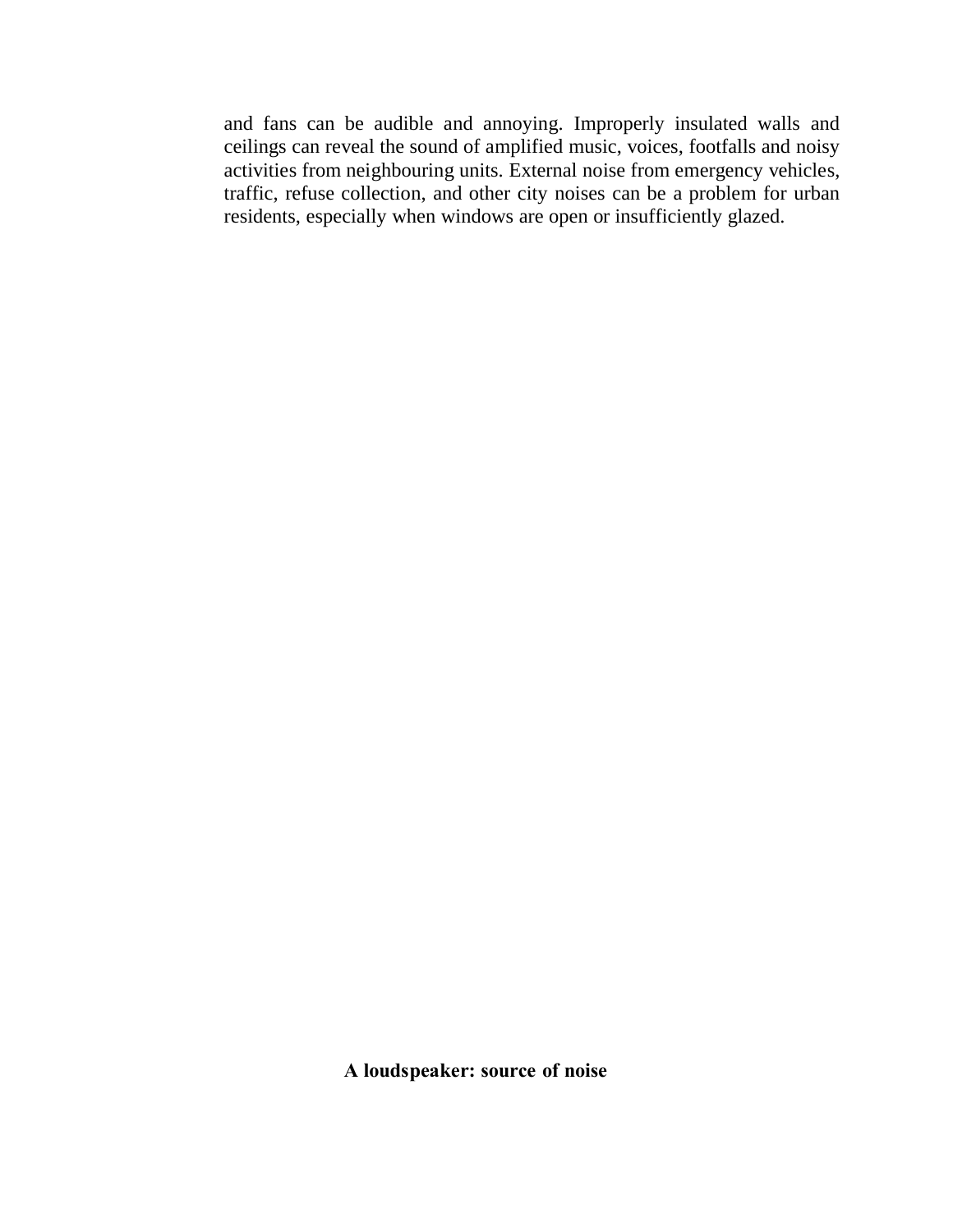### **vi. Noise from Consumer products**

Certain household equipment, such as vacuum cleaners and some kitchen appliances have been and continue to be noisemakers, although their contribution to the daily noise dose is usually not very large.

### **4.0 Summary**

In this study, we have learnt basically the definition of noise pollution and the different types of the pollution. Please note that the types have been discussed with the sources, as its classification is based on it.

# **5.0 Conclusion**

This unit has described noise as an environmental pollution which is equally detrimental to the achievement of a harmonious environment. As trivial as noise may appear in our environment, its consequences is important. The next Unit prepares you for that.

# **6.0 Tutor Marked Questions**

- a. define noise pollution
- b. describe 5 types of noise pollution

# 7.0 **References/Further Reading**

Spence, D (2003): Pollution, Noise Pollution & Toxic Torts. Environmental

Law Lecture 7 delivered at the Law Society. Earlsfort Centre, Dublin

[http://www.dmoz.org/Society/Issues/Environment/Noise\\_pollution//](http://www.dmoz.org/Society/Issues/Environment/Noise_pollution//) [http://www.wired.com/science/planetearth/magazine/16-06/st\\_thompson](http://www.wired.com/science/planetearth/magazine/16-06/st_thompson)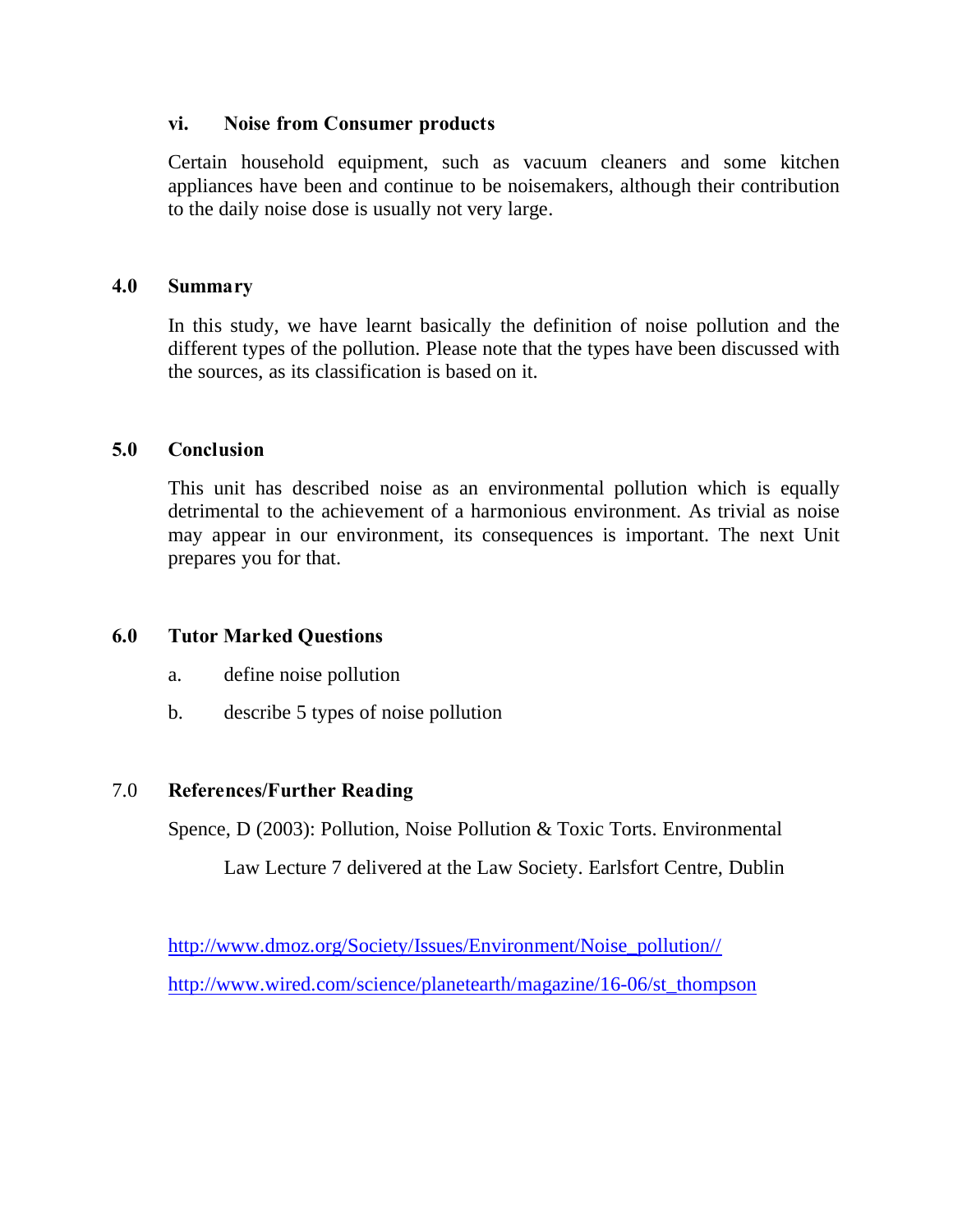# **UNIT 8: EFFECTS OF NOISE POLLUTIO N**

# **CONTENTS**

- 1.0 Introduction
- 2.0 Objectives
- 3.0 Main Content
	- 3.1 Effects of Noise on Human Health
	- 3.2 Effects of Noise on the Environment
- 4.0 Conclusion
- 5.0 Summary
- 6.0 Tutor Marked Assignment
- 7.0 References

### **1.0 Introduction**

As concluded in the previous unit, the effect of noise pollution is multifaceted and inter related. It could be as related to humans, animals and property. Subjected to 45 decibels of noise, the average person cannot sleep. At 120 decibels the ear registers pain, but hearing damage begins at a much lower level, about 85 decibels. The duration of the exposure is also important. There is evidence that among young city dwellers, hearing sensitivity is decreasing year by year because of exposure to noise, including excessively amplified music. This and others related effects will be reviewed in this Unit.

### **2.0 Objectives**

By the end of this unit, you should be able to achieve the following

- a. highlight the effects of noise pollution on man
- b. enumerate the effects of noise pollution on other components of the environment

# **3.0 Main Content**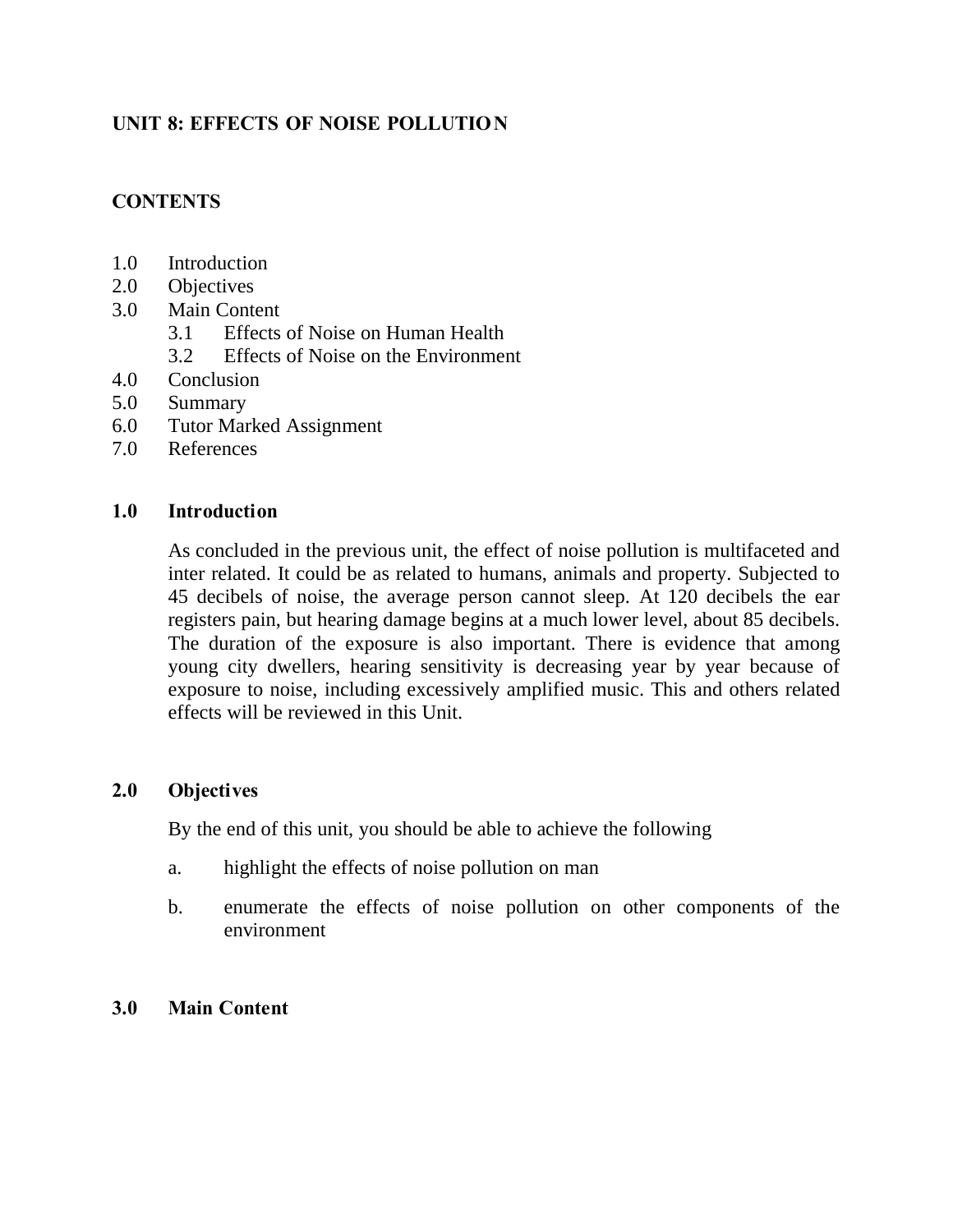# **3.1 Effects of Noise on Human Health**

Noise health effects are both health and behavioural in nature

- i. noise can damage physiological and psychological health
- ii. noise pollution can cause annoyance and aggression, hypertension, high stress levels, tinnitus, hearing loss, sleep disturbances, and other harmful effects
	- stress and hypertension are the leading causes to health problems and tinnitus can lead to forgetfulness, severe depression and at times panic attacks
- iii. chronic exposure to noise may cause noise induced hearing loss
- iv. high noise levels can contribute to cardiovascular effects; exposure to moderately high levels during a single eight hour period causes a statistical rise in blood pressure of five to ten points and an increase in stress and vasoconstriction leading to the increased blood pressure noted above as well as to increased incidence of coronary artery disease.
- v. Noise pollution is also a cause of annoyance

# **3.2 Effects of Noise on the Environment**

- i. Noise can also have a detrimental effect on animals by causing stress, increasing risk of mortality by changing the delicate balance in predator/prey detection and avoidance, and by interfering with their use of sounds in communication especially in relation to reproduction and in navigation. Acoustic overexposure can lead to temporary or permanent loss of hearing.
- ii. An impact of noise on animal life is the reduction of usuable habitat that noisy areas may cause, which in the case of endangered species may be part of the path to extinction. One of the best known cases of damage caused by noise pollution is the death of certain species of beached whales, brought on by the loud sound of military sonar.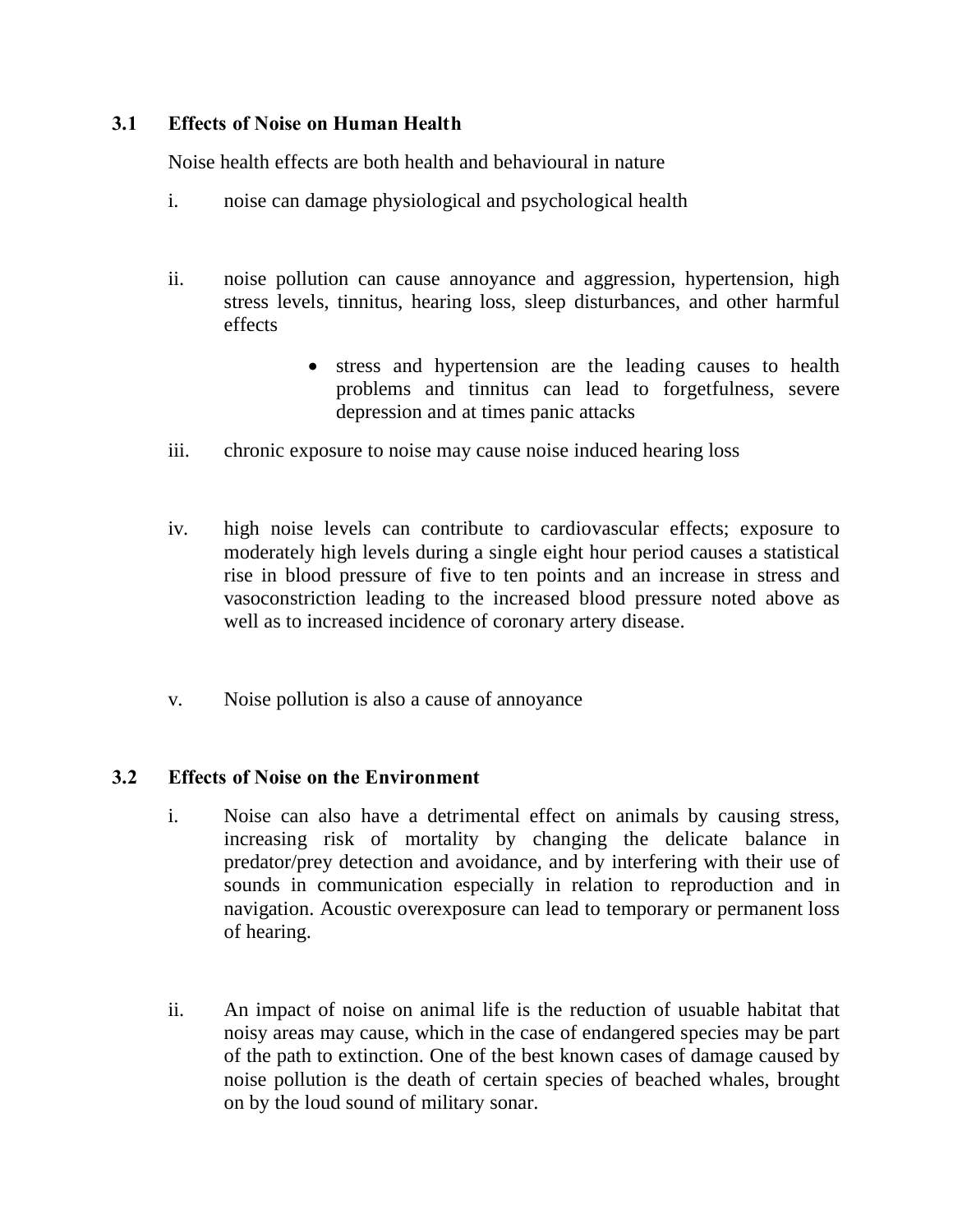- iii. Nose also makes species communicate louder, which is called Lombard vocal response. Scientists and researchers have conducted experiments that show whales of song length is longer when submarine-detectors are on. If creatures dongt "ospeako" loud enough, their voice will be masked by anthropogenic sounds. These unheard voices might be warnings, finding of prey, or preparations of net-bubbling. When one species begins speaking louder, it will mask other species voice, causing the whole ecosystem to eventually speak louder.
- iv. Zebra finches become less faithful to their partners when exposed to traffic noise. This could alter a population is evolutionary trajectory by selecting traits, sapping resources normally devoted to other activities and thus lead to profound genetic and evolutionary consequences.

### **4.0 Summary**

In this Unit, two main divisions of the effects have been described; these include the effects on man, and the environment, especially animals. These effects are direct and spontaneous, and are all negative. These range from moderate to severe effects, including

- i. sleep interference;
- ii. speech interference;
- iii. hazard to hearing from long term exposure;
- iv. hazard to hearing from short term exposure; and
- v. acoustic trauma ó causes pain

### **5.0 Conclusion**

This unit has described the effects of noise as an environmental pollution on man and animals. The next Unit will focused on one important effect, noise induced hearing problems in man

### **6.0 Tutor Marked Assignment**

a. enumerate 5 effects of noise on man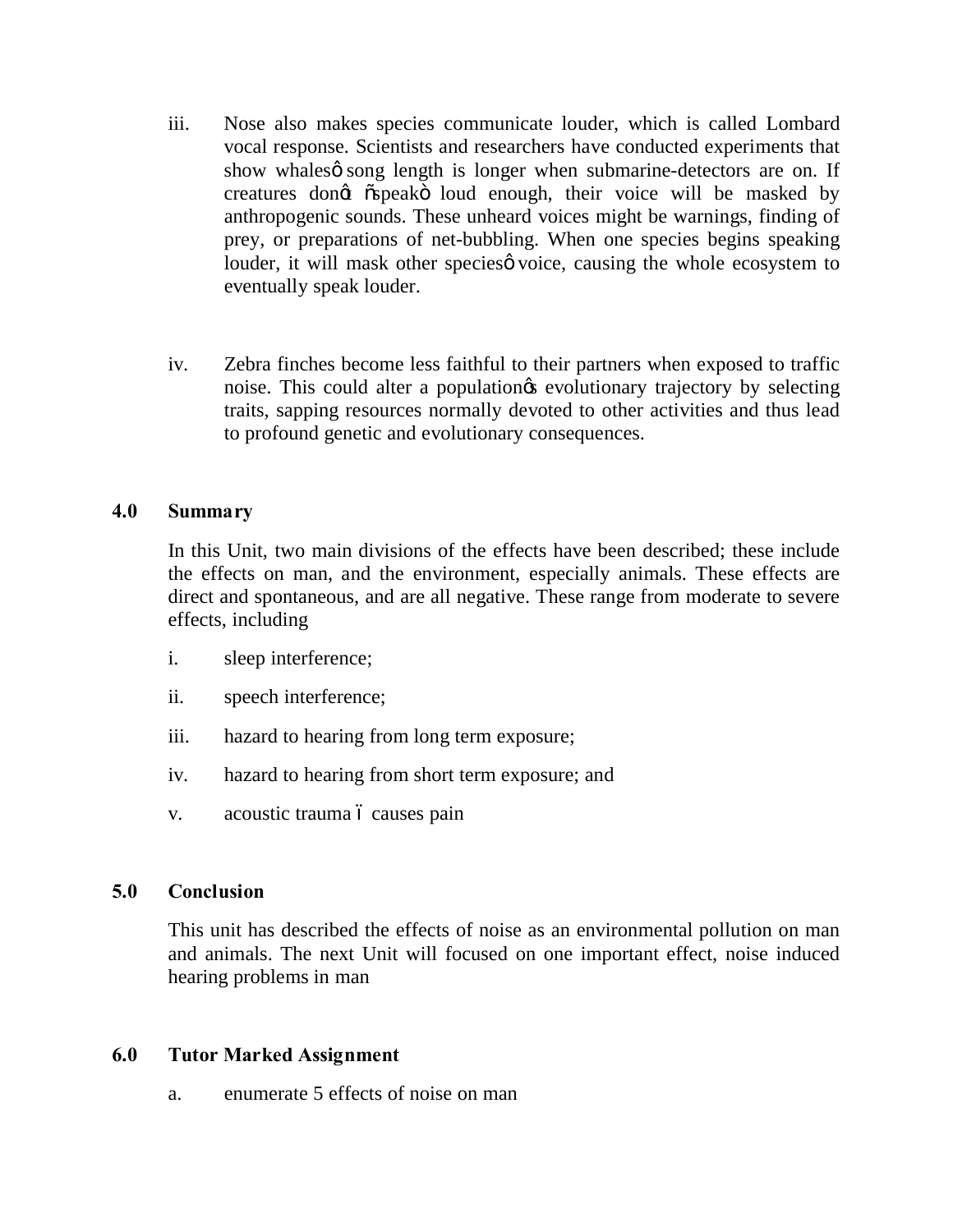b. enumerate 5 effects of noise on other components of the environment of man

# **7.0. References/Further Reading**

Karl, D. Kryter, (1985). The Effects of Noise on Man, Academic Press

<http://en.wikipedia.org/wiki/Lighting>

Rosen, S. and Olin, P. (1965). Hearing Loss and Coronary Heart Disease.

Archives of Otolaryngology, 82:236

Field, J. M. (1993) Effect of personal and situational variables upon noise

annoyance in residential areas, *Journal of the Acoustical Society of America,* 93: 2753-2763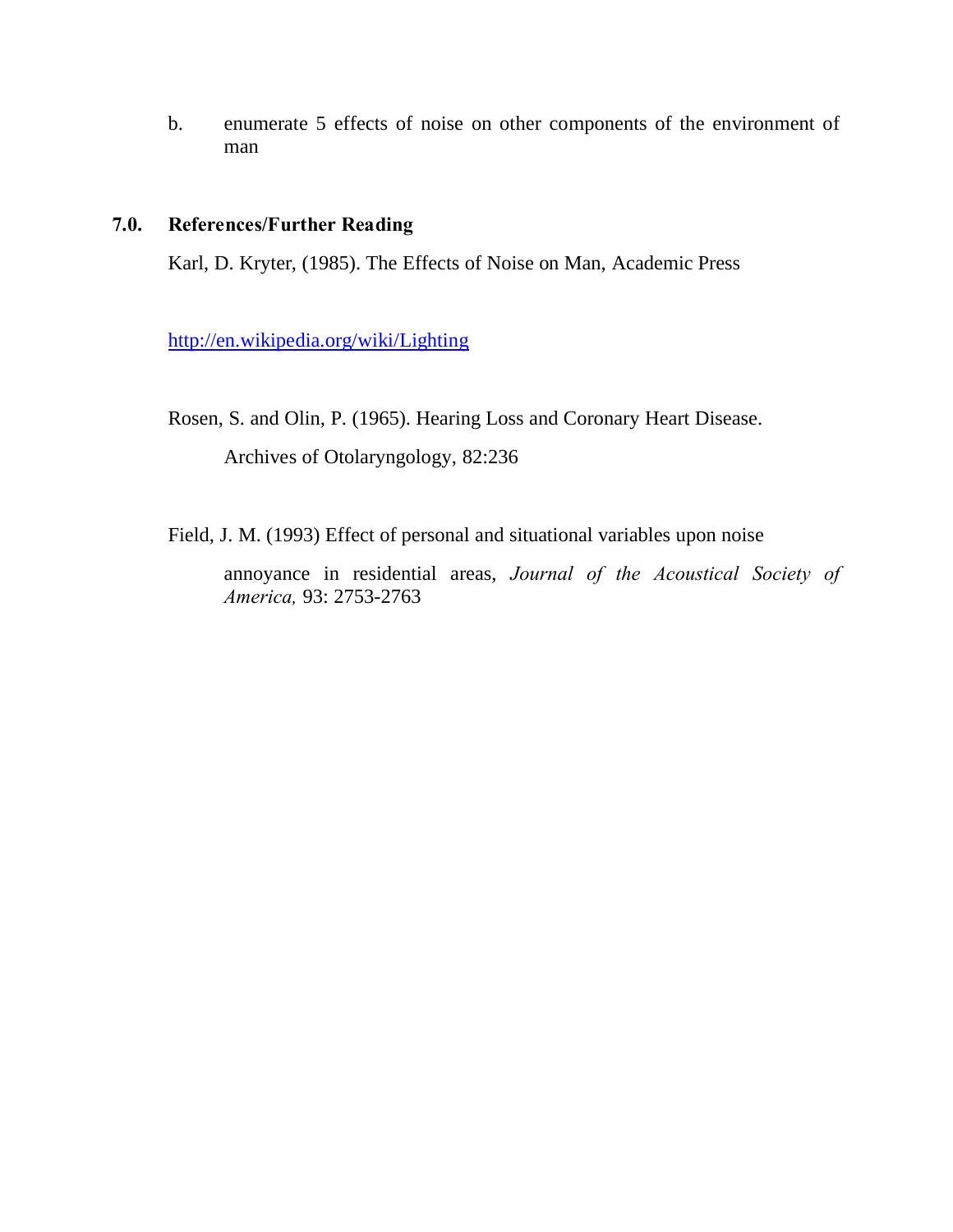# **UNIT 9: NOISE INDUCED HEARING LOSS (NIHL)**

# **CONTENTS**

- 1.0 Introduction
- 2.0 Objectives
- 3.0 Main Content
	- 3.1 What is NIHL?
	- 3.2 The Scope of the NIHL Meeting
	- 3.3. Pathogenesis of Noise-Induced Hearing Loss
	- 3.4 Reports from Africa
	- 3.5 Strategies for Prevention of NIHL
		- 3.5.1. Occupational strategies
		- 3.5.2 Non-occupational strategies
- 4.0 Conclusion
- 5.0 Summary
- 6.0 Tutor Marked Assignment
- 7.0 References

### **1.0 Introduction**

At the end of the World Health Organizations Programme for the Prevention of Deafness and Hearing Impairment (1997) os meeting (WHO-PDH Informal Consultation, 28 6 30 October 1997 in Geneva) it was revealed that there is widespread and increasing excessive noise exposure everywhere, especially in developing countries. The communiqué also revealed that Africa is prone to high noise exposure levels in the formal (e.g. manufacturing, mining) and informal occupational sector (small industries such as vehicle repairing, metal-working, milling), as well as the non-occupational sector (urban, environmental and leisure). Awareness of hazard amongst employers, employees and the public is however low as most countries in the region do not have effective programmes for prevention of NIHL. Hence, the inclusion of this Unit in this lecture series.

# **2.0 Objectives**

By the end of this unit, you should be able to achieve the following

a. define NIHL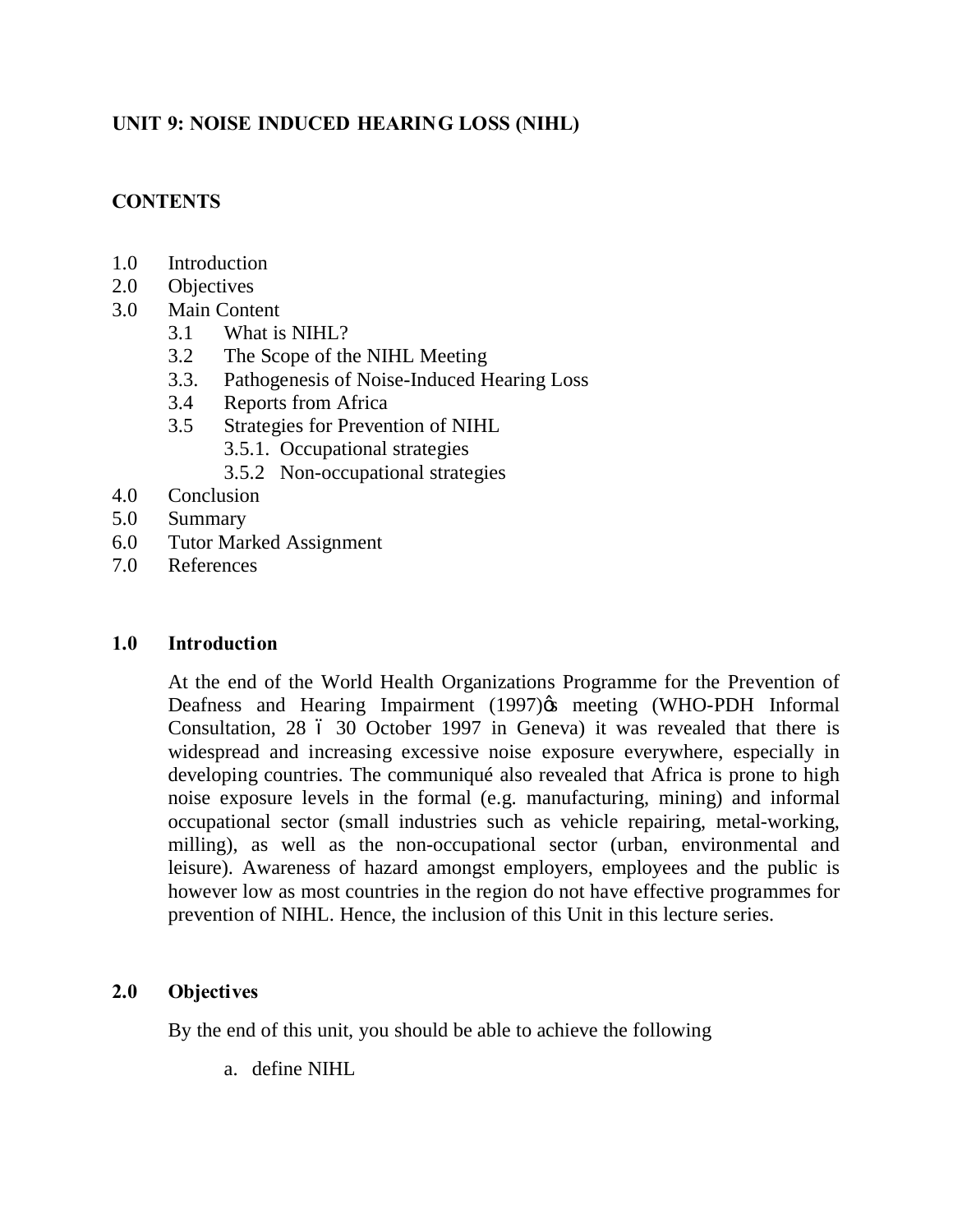- b. highlight the scope of the WHO (1997) on NIHL;
- c. describe the pathogenesis of NIHL; and
- d. enumerate the strategies for preventing NIHL

### **3.0 Main Content**

### **3.1 What is NIHL?**

The World Health Organisations Programme for the Prevention of Deafness and Hearing Impairment (1997) defined noise-induced hearing loss (NIHL) according to

- i. noise exposure history: where there is material noise exposure, that is 100dB (NI) (noise immission) or 83 dBA Laeq, 40 (40 hours per week equivalent continous noise level) for a 50 year lifetime (equivalent exposure).
- i. Audiometric criteria (these are applicable in addition to the noise history criteria).
	- a. The impairment is predominantly sensorineural (air bone gap average at 1, 2 and 4kHz is less than 15dB; tympanometry could also be used to exclude middle ear disorders)
	- b. The impairment is not unilateral (asymmetry average at 1, 2 and 4kHz less than 15dB).
	- c. Additional indication of a noise attribution is found if the 0.5kHz threshold is less than 50dBHL, and if the difference between the high frequency thresholds average of 3, 4, 6 kHz and the low frequency threshold average of 0.5, 1, 2 kHz is equal or greater than 15 dB in those aged less than 50 years

# **3.2 The Scope of the NIHL Meeting**

 The scope of the meeting was to address the problem of noise-induced hearing loss as a significant cause of hearing impairment in all countries of the world, but especially in developing countries.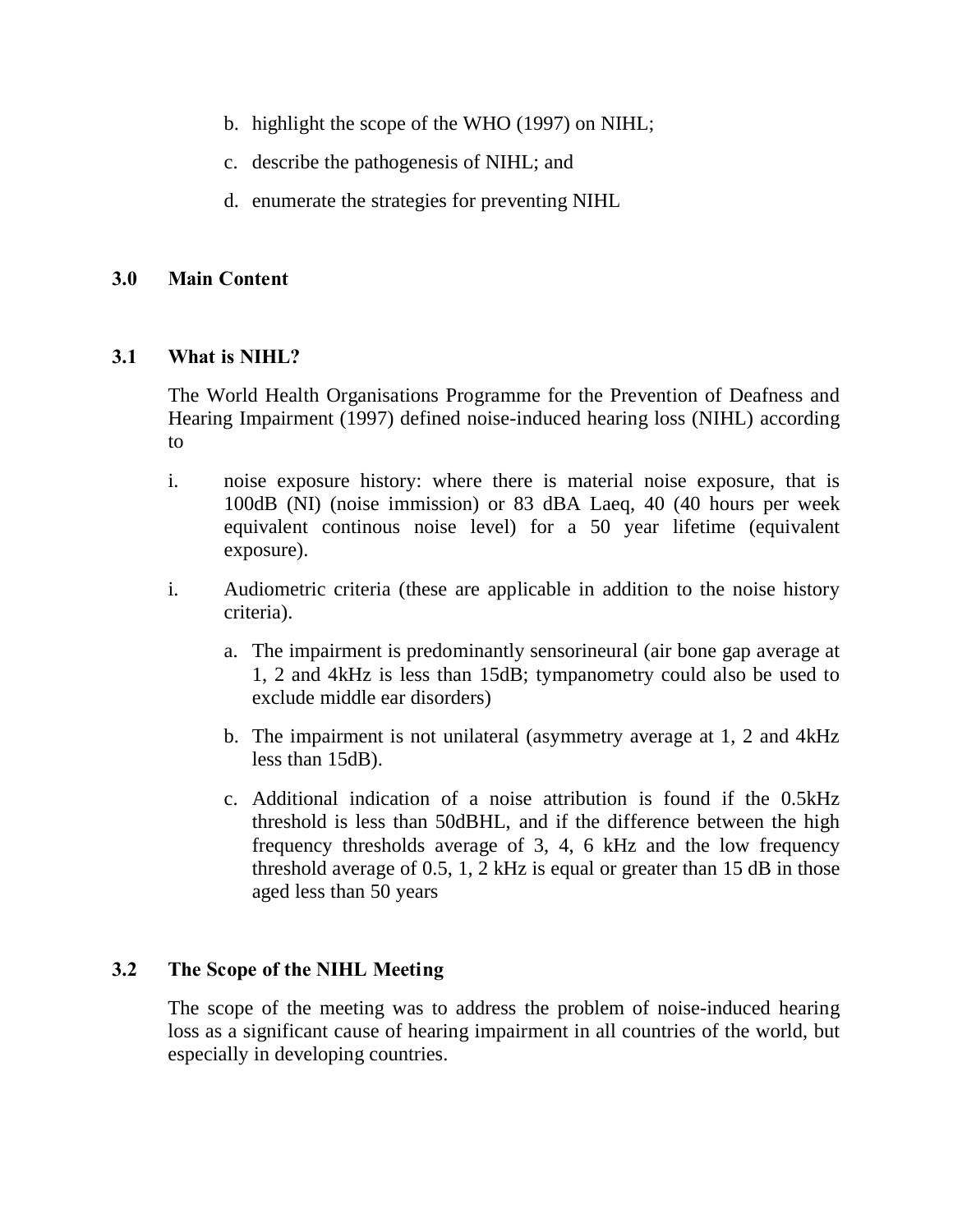It focused on excessive social noise but also reviewed the effects of excessive occupational and environmental noise. The role of noise-induced hearing loss as a public health problem, and the possibilities for preventing hearing impairment by controlling excessive noise in the context of primary health care were considered.

The purpose of this meeting were as follows:

- i. It reviewed current knowledge and opinion on the pathogenesis and epidemiology of noise 6 induced hearing loss. Some indication of the size of the problem worldwide was also given by reports from the six WHO regions of the world, focusing particularly, but not exclusively, on the situation in various developing countries.
- ii. The methods available for prevention and management of noise-induced hearing loss were examined from the individual, environmental and occupational standpoints. The effectiveness of these methods, including cost effectiveness, was addressed as well as their appropriateness for implementation in developing countries and integration into primary health care. The issue of detection and monitoring was covered in this section.
- iii. The participants looked at the elements necessary for the development of a national plan for the prevention of noise-induced hearing loss, using examples from two developing countries and one developed country. This item was intended to address the particular needs and constraints in developing countries, such as the lack of resources for providing individual rehabilitation, or for enforcing legislation of implementing hearing conservation programmes
- iv. The meeting determined the principal immediate and longer term needs in this field, especially with regard to data collection and research opportunities.
- v. The outcomes of the meeting were o raise awareness amongst WHO member states of the size and nature of the problem of noise induced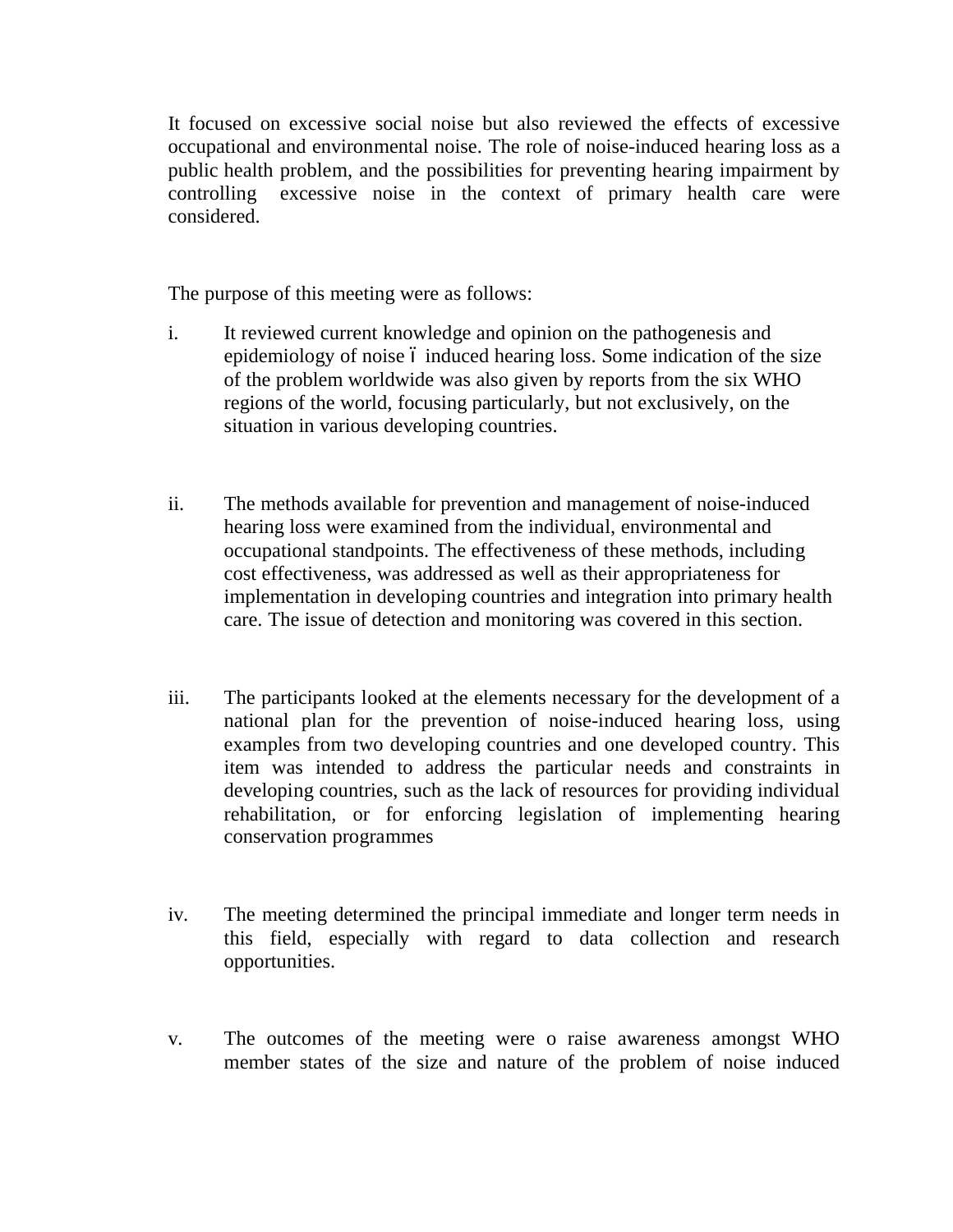hearing loss and the most appropriate and effective measures for its prevention.

vi. The recommendations will provide a framework for the development by the Programme for the Prevention of Deafness and Hearing Impairment of model guidelines for prevention of noise-induced hearing loss. These guidelines can then be adapted and customized by the various regions and by countries for incorporation into their national health programmes.

# **3.3. Pathogenesis of Noise-Induced Hearing Loss**

This section attempts an explanation on NIHL; you can consult Fig 6.1 for the diagram of an ear to review some of the mentioned parts.

Excessive sound levels produce a hostile acoustic environment by masking wanted signals (e.g. speech or warning signals), and with chronic exposure, by a central blocking out of all auditory signals. In addition they damage the cochlea and thus produce noise-induced hearing loss. All these have a deleterious effect on education, communication, and the hearing of warning signals.

Hearing losses from many causes are additive, so that noise induced hearing loss has become a major cause of handicap in the ageing population, producing handicap sooner than would occur from age alone. There is also interaction between noise exposure and inhaled organic solvents such as toluene and certain autotoxin drug such as cisplatin and aminoglycoside antibiotics.

Sound damages the ear first at a frequency of about  $4kHz$  (the  $\div 4$  kHz notch $\emptyset$ ) and one of the reasons for this is the acoustic resonance characteristics of the external ear. This hard walled tube, closed at one end, amplifies acoustic energy in the upper frequencies by about 10 decibels. In addition, individual variation in the acoustic transfer characteristics of the tube is a factor in the large variability in peoplegs susceptibility to noise.

Transduction of sound vibration to nerve impulses occurs in the cochlea. The hair cells in the organ of Corti may be damaged directly by noise, or indirectly by very high levels of continuous sound which causes vasoconstriction of the vessels of the stria-vascularis in the cochlea blood supply. This renders the hair cells relatively anoxic and thus secondarily damaged.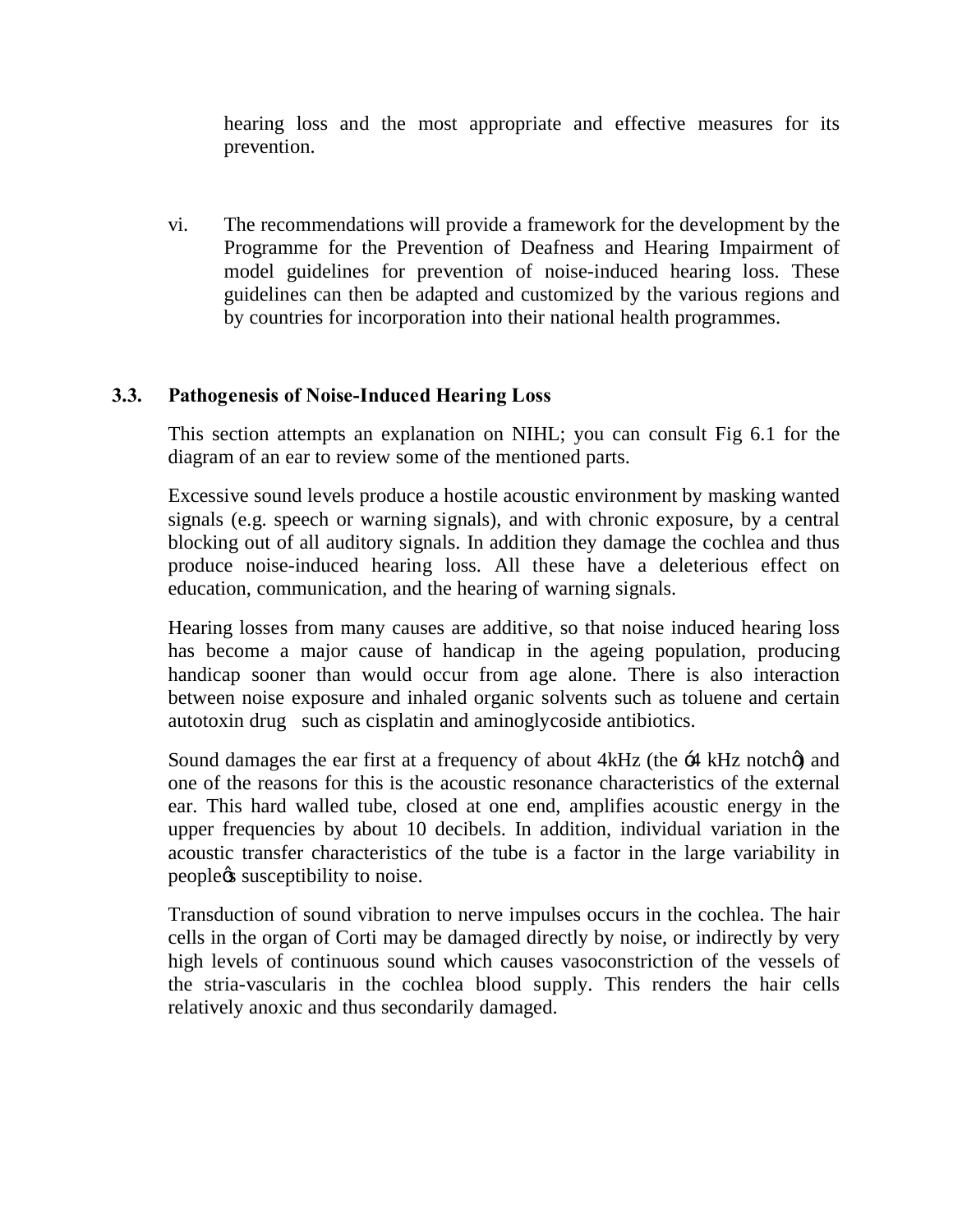The amount and type of direct hair cell damage depends on the intensify of the sound. Above a certain minimum of frequency an intensity, the outer hair cells show signs of metabolic exhaustion with drooping of the stereocilia. This correlates with the common phenomenon of temporary threshold shift (TTS), which recovers within a few hours. Higher sound levels damage the outer hair cell stereocilia further, including destruction of the inter-cilia bridges, and recovery takes longer. Even higher levels of sound lead to collapse of the stereocilia, and the hair cell are eventually phagocytosed.

Outer hair cells amplify the movement of the basilar membrane of the cochlea by contracting when stimulated by sound. This increases the stimulus delivered to the inner hair cells which transude the mechanical movement to trigger a nervous impulse in the afferent nerve endings of the  $8<sup>th</sup>$  nerve. If the outer hair cells are not functioning, sensitivity of the inner hair cells in the basal coil of the cochlea are the most sensitive to hearing loss. Hair cells in the basal coil of the cochlea are the most sensitive to noise damage; they are responsible for transuding higher frequencies and this accounts for the high frequency hearing loss found in noise damage ears.

### **3.4 Reports from Africa**

### **Noise Exposure**

Exposure to noise causing noise induced hearing loss in African countries can be divide into the following categories:

- a. Small Scale Industries (informal sector): the majority of Africangs work in small scale industries such as motor vehicle repairers, carpenters, metal artisans and corn mills. These workers have repeated exposure to high noise levels
- b. Formal Industrial sector
	- i. Manufacturing: manufacturing factories in Africa that may cause exposure to high levels of noise include textile factories in Ghana, Kenya, Nigeria, South Africa, Swaziland, Tanzania and many other countries, and cocoaprocessing factories such as in Ghana, Cote dolvoire, Nigeria etc.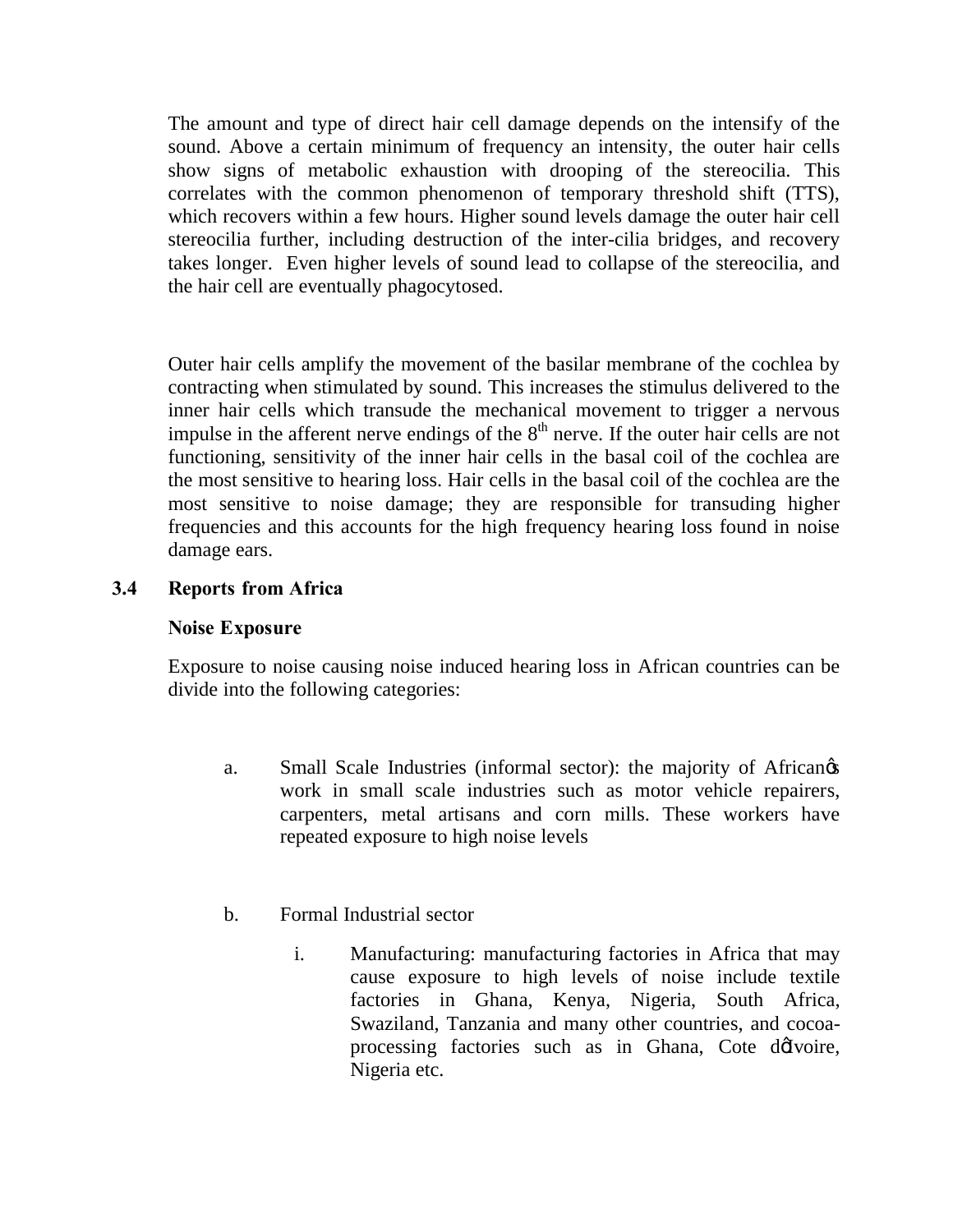- ii. Mining and quarrying industries can be found in Ghana, South Africa, Swaziland, Zimbabwe, etc and every country in Africa has construction workers
- iii. Other professionals who are exposed to hazardous noise are the military, the police, fire fighters and aviation workers.

### **c. Sources of non-occupational noise**

- i. Recorded high volume music, church bands and leisure activities such as hunting re hazardous
- ii. Exposure to noise from traffic during travel between home, work and school
- iii. Exposure to noise from some home-based activities (e.g. use of noisy toys by children in some African homes).

### **3.5. Strategies for Prevention of NIHL**

Considering the damaging effects of noise on hearing, it is necessary for governments in African countries to enact laws to protect those at risk and define the features of occupational noise exposure and hearing conservation programmes.

The primary motive for industrial noise control and related programmes is that of protecting the health of employees and reducing the likely legal liability of employers (where the laws exist) who may be held accountable for the impairments or disabilities incurred through employment.

The major social value underlying protection from workplace noise is that an employee should not have to risk injury to earn a living; another is that of avoiding deterioration of job performance because of reduced sensory ability. Countries such as Seychelles and Swaziland are attempting to make such laws very effective.

# **3.5.1 Occupational strategies**

Hearing conservation programmes for occupational settings much include the following interactive components:

a. Noise surveys to determine the degree of hazardous noise exposure by surveying any area in which workers are likely to be exposed to hazardous noise (>85dBA). Level of hazard depends on noise intensify, duration of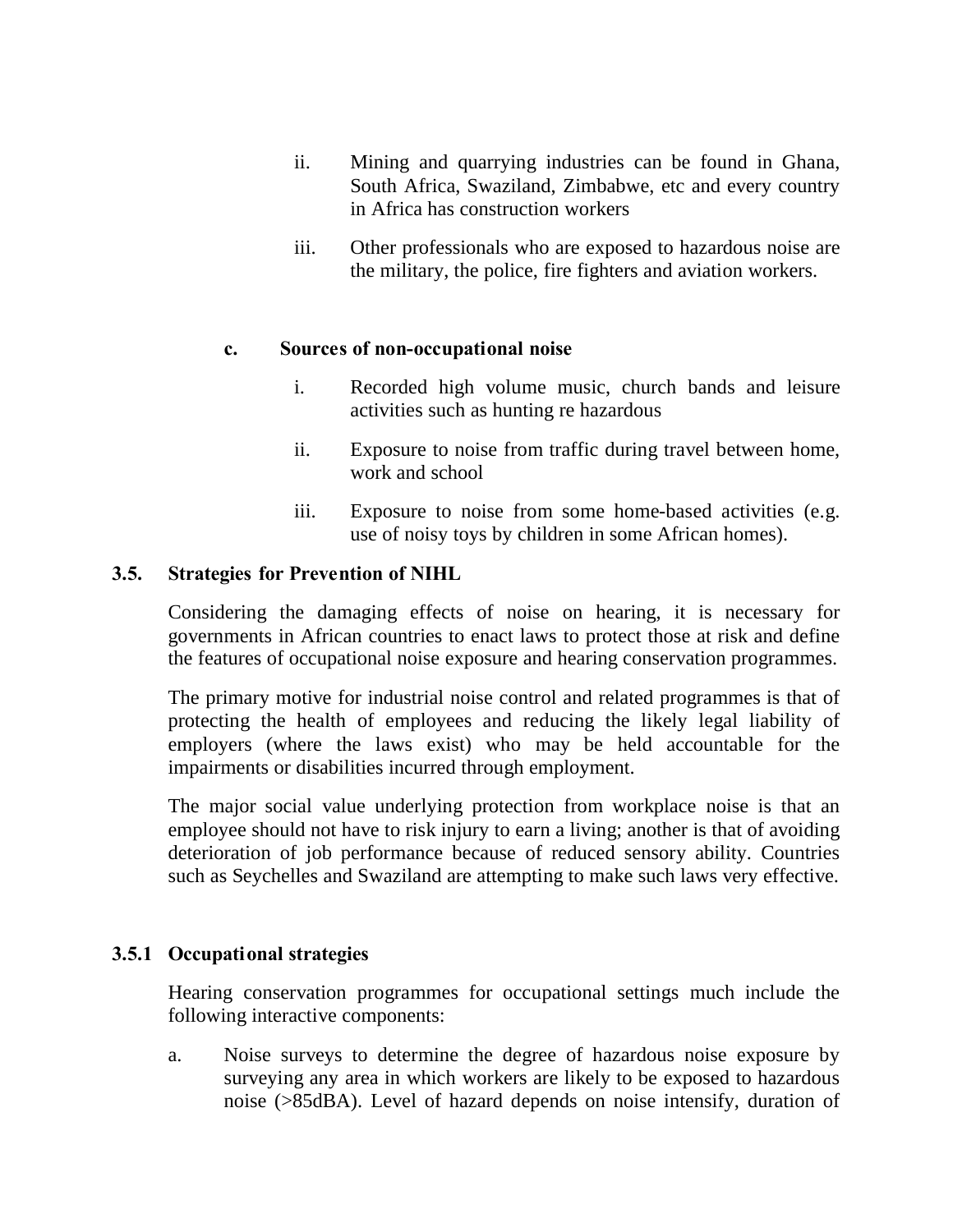exposure during a typical working day and overall exposure during working life.

- b. Engineering and administrative controls are undertaken to reduce exposures to <90dBA, and include: design of equipment, its location and layout, selection of quieter machine, treatment of noisy rooms, administrative controls, proper maintenance and isolation of the worker from noise source.
- c. Audiometric tests, by pre-employment and periodic follow0up testing by employers, to help determine employee effects; employee medical history and non-workplace noise exposure should be assessed.
- d. Company sponsored education programmes to stress the importance of good hearing conservation practices on and off the job an inform employees about other factors or diseases that may affect their hearing.
- e. Hearing protection devices to reduce the amount of sound reaching the ear. Employees having noisy hobbies, or with noisy second jobs, should be encouraged to use effective hearing protection during this noise exposure as well as at the work place.
- f. All parties concerned 6 government, employers, workers and factory inspectors 6 should be involved in implementing noise control measures using the  $\pm$ bottom-top $\phi$  approach.

### **3.5.2 Non-occupational strategies**

Hearing loss from non-occupational noise is common in African countries, but awareness of the hazards is low. Strategies in the non-occupational setting should include the following

- a. Education programmes targeted towards children, young people, parents, hobby groups and professional in influential positions, such as teachers, physicians, audiologists, engineers, other health-care professionals, architects and legislators.
- b. High visibility media campaigns to develop public awareness of the effects of noise on hearing and the means for self protection
- c. Prevention of NIHL should be part of the health curricula in pre-university institutions in Africa.
- d. Self-education materials for adults should be readily available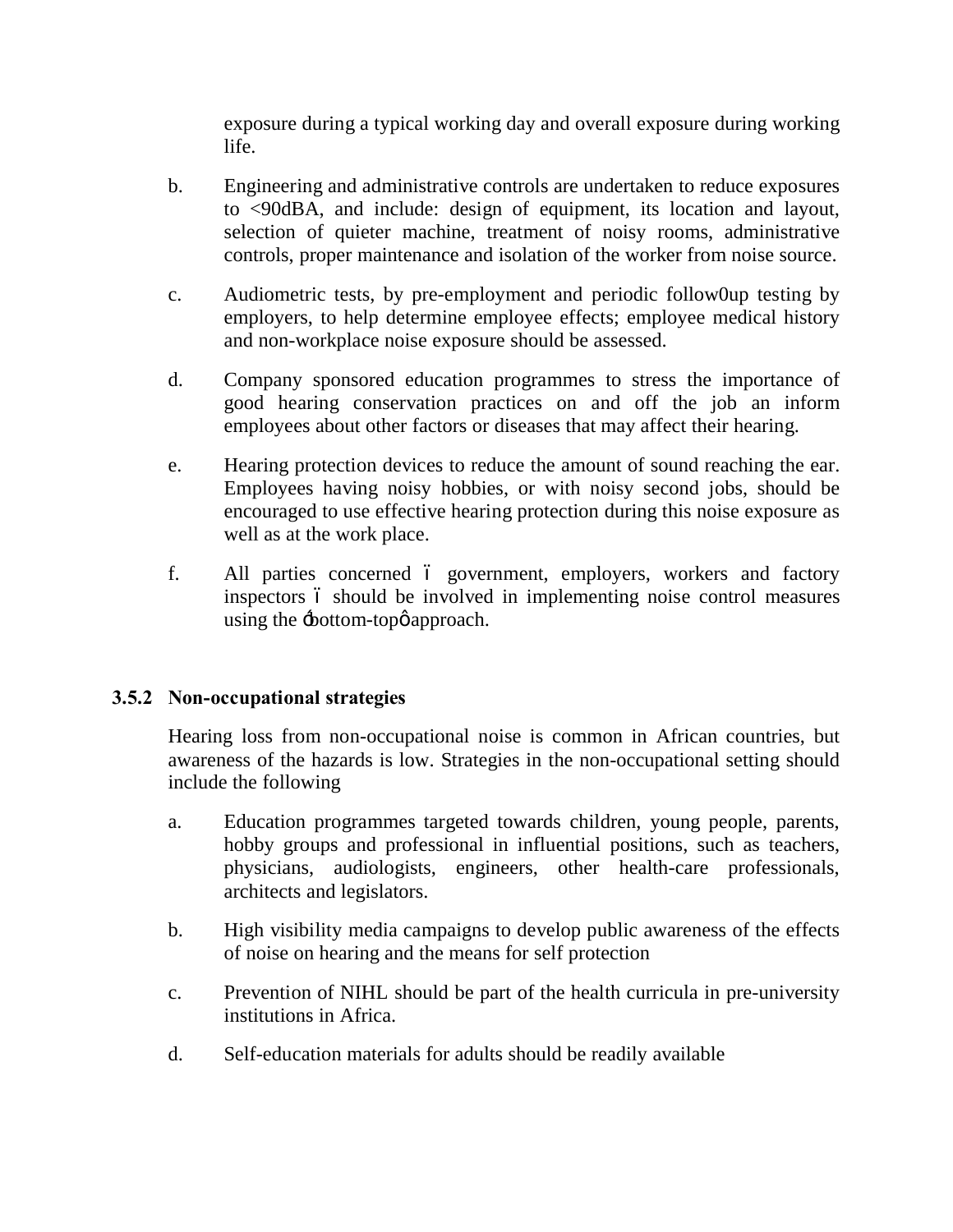- e. Assisting consumers in purchasing quieter devices
- f. Legislation to control environmental noise and at certain spectator events
- g. Training more audiologists, audiologist technicians and ENT surgeons
- h. Assistance from NGOs to establish audiological facilities in developing countries

### **4.0 Summary**

In this Unit, the perspective of noise-induced hearing loss has been considered. The approach is based on the communiqué of the WHO meeting on the phenomenon. The situation in Africa was reviewed because information about it in Nigeria is rather insignificant. Approaches for combating the problem were also discussed in the Unit; i.e. occupational and non-occupational strategies.

### **5.0 Conclusion**

Exposure to excessive noise is the major avoidable cause of permanent hearing impairment worldwide. In a developed country, exposure to excessive noise is at least partially the cause in more than one-third of those in the population who have hearing impairment. In many countries, NIHL is the most prevalent irreversible industrial disease and noise is the biggest compensable occupational hazard. Furthermore, in developing countries, occupational noise and urban, environmental noise are increasing risk factors for hearing impairment. Exposure to excessive noise is also of concern because it is associated with distressing conditions such as tinnitus.

# **6.0 Tutor Marked Assignment**

- a. What is NIHL?
- b. Highlight 5 strategies for the prevention of NIHL in Africa?
- c. Express in your own view the position of Nigeria on NIHL and suggest the way forward.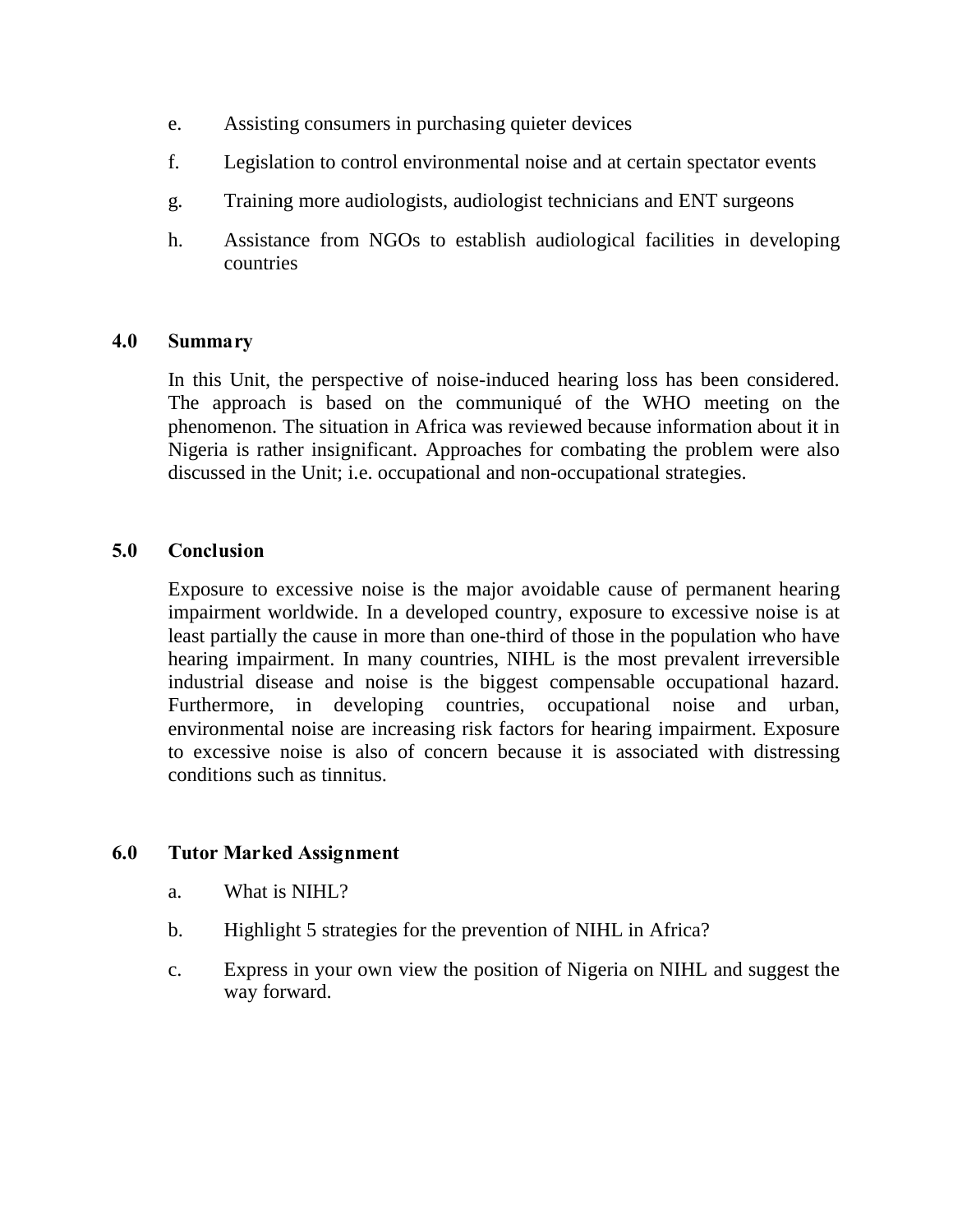# **7.0 References/Further Reading**

World Health Organisation (1997) *Strategies for Prevention of Deafness and* 

*Hearing Impairment* Report of a WHO-PDH Informal Consultation, Geneva, 28 6 30 October, 1997.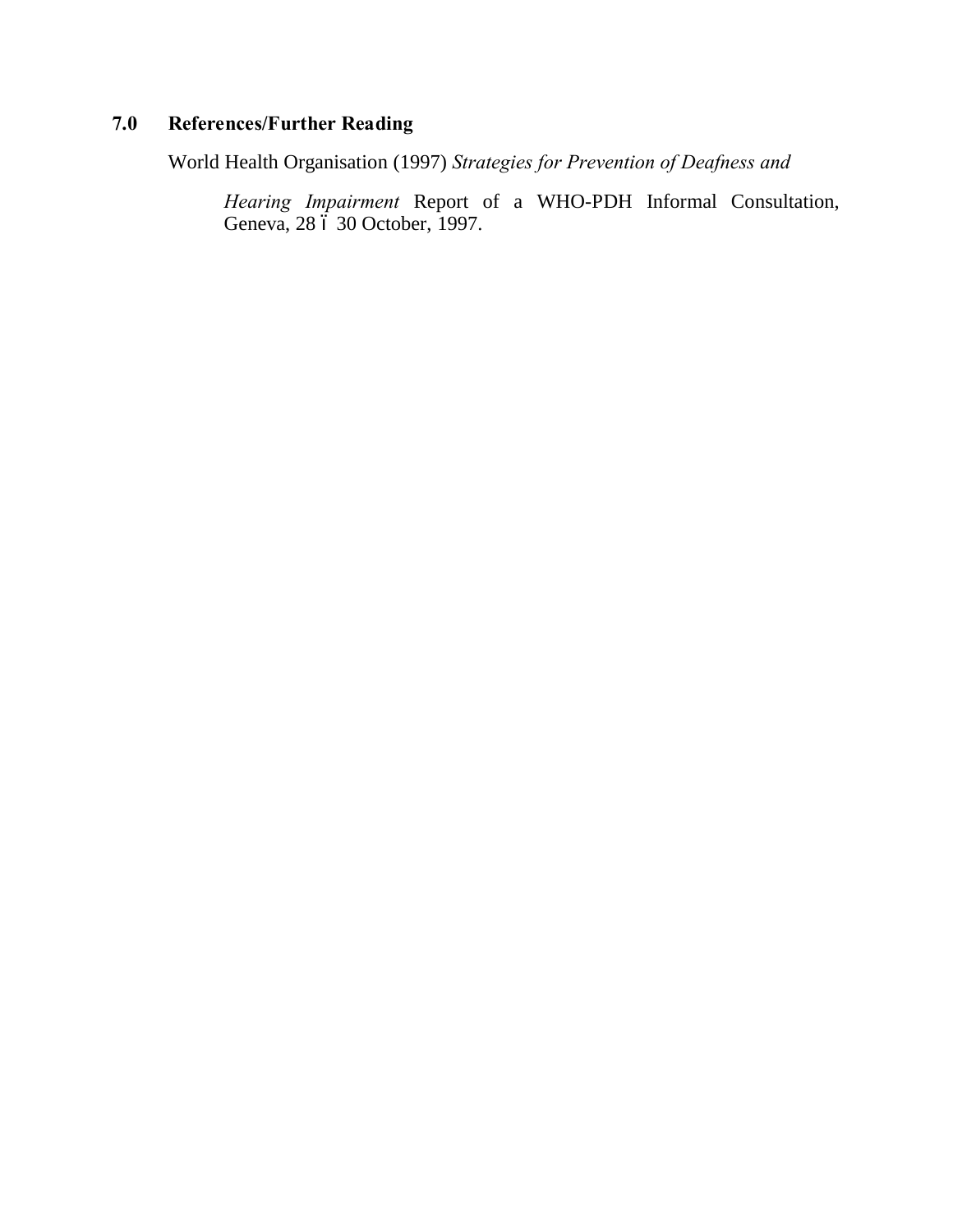# **UNIT 10: PREVENTION AND MITIGATION OF NOISE POLLUTION**

# **CONTENTS**

- 1.0 Introduction
- 2.0 Objectives
- 3.0 Main Content
	- 3.1 Technology approach
	- 3.2 Legal Approach
	- 3.3 Learning to be protected from Noise Pollution
- 4.0 Conclusion
- 5.0 Summary
- 6.0 Tutor Marked Assignment
- 7.0 References

### **1.0 Introduction**

Once a problem has been identified, a god measure should exist to control it. Although the previous chapter addressed this in view of the noise induced hearing loss (NIHL), it is also necessary to highlight some specific measures that have been put in place in some areas to curb the impact of the pollution source seek its prevention. This of course could be foreign to us here in Nigeria, especially those of us that lice in noisy environment, where noises have become our friend, it is however significant that we observe this and perhaps seek solution to the problem. Hence this unit focuses on providing such awareness.

### **2.0 Objectives**

By the end of this unit, you should be able to achieve the following

- a. highlight some technological and legal measured aimed at preventing noise pollution
- b. enumerate the steps to take to be protected from noise pollution

# **3.0 Main Content**

Measures of preventing noise pollution can be viewed under two approaches: technology and legal. These are discussed below: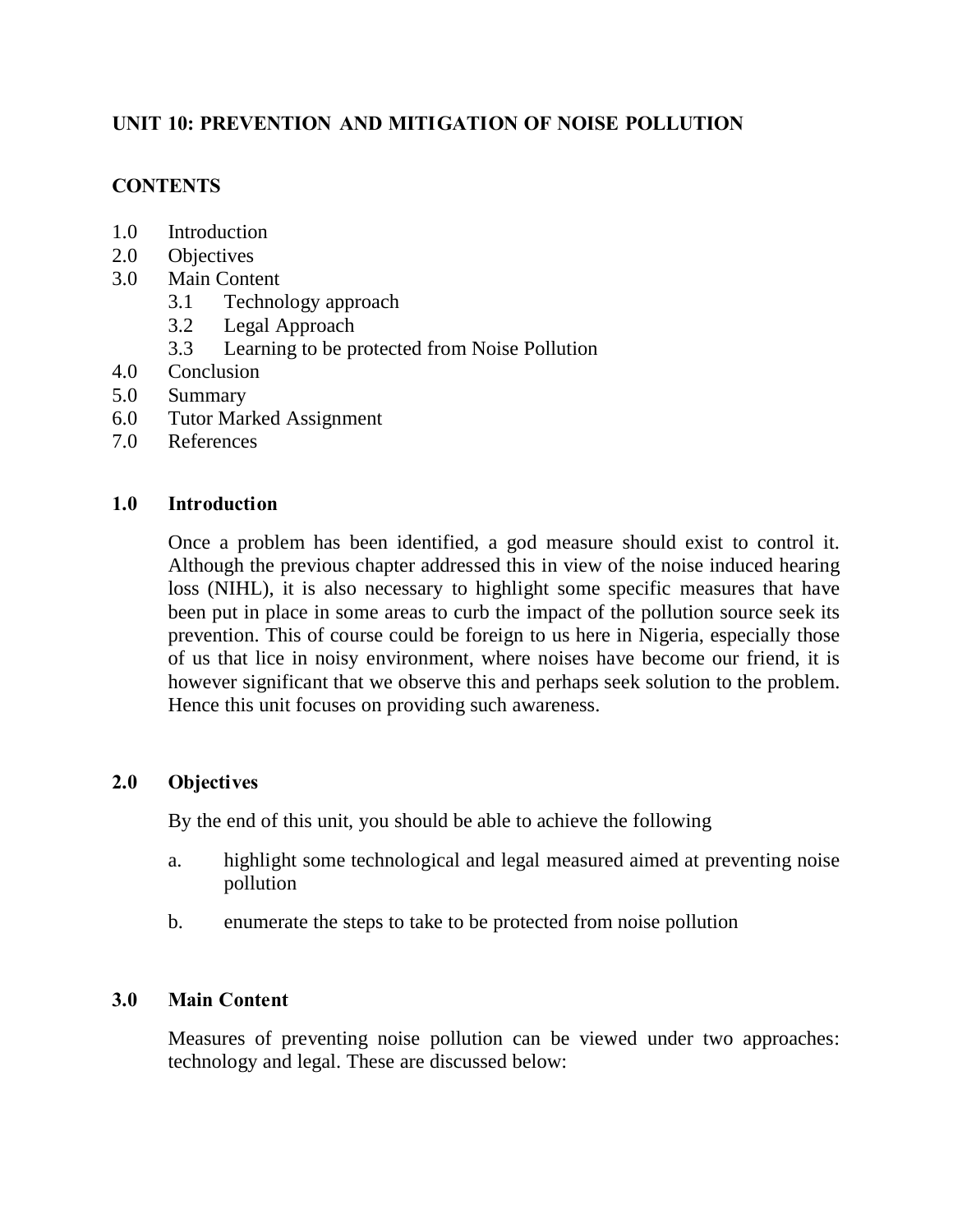# **3.1 Technological approach**

Technology to mitigate or remove noises from roads and aircrafts, other types of noises could effectively be controlled with the use of a strictly enforced legislation. Meanwhile, the view of technology approach can be applied as discussed below:

### **a. Road Traffic Noise**

There are a variety of strategies for mitigating roadway noise including: use of noise barriers, limitation of vehicle speeds, alteration of roadway surface texture, limitation of heavy vehicles, use of traffic controls that smooth vehicle flow to reduce braking and acceleration, and tire design (see Fig. 10.1 for a comprehensive approach to this)



**Fig. 10.1: Control Scheme for Motor Vehicle Noise Pollution**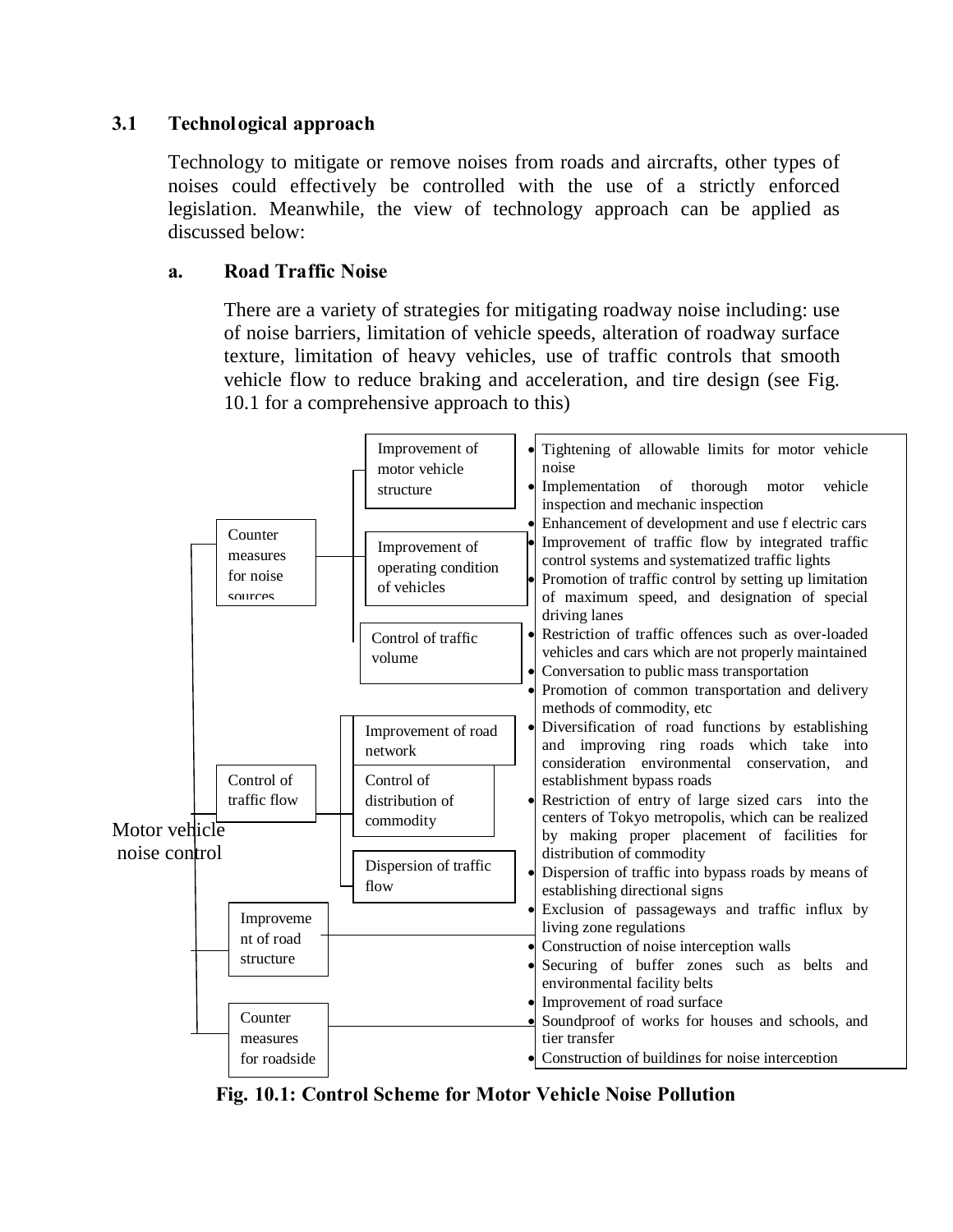Other measures are

- i. Promotion of evaluation of environmental impacts before establishment of new roads or reconstruction of existing roads
- ii. Strengthening monitoring and surveillance
- iii. Promotion of research and development of noise abatement technology and development of new traffic systems
- iv. Activities to enlighten people how to make appropriate use of motor vehicles
- v. Another measure is to control the total exhaust from automobile traffic
- vi. Efforts should be made for the comprehensive and systematic promotion of the following measures:
	- The readjustment of the cargo flow in which the truck traffic will be reduced by increasing material transportation efficiency, the readjustment of the passenger flow in which passenger car use will be reduced by improving public transportation systems,
	- The construction of more bypass and beltway roads with consideration given to environmental conservation, improving traffic flow to disperse and smooth traffic flow by improving traffic control systems and intersection designs, and other specific measures

# **a. Promoting the Corrective Measures**

The road traffic pollution problems are very closely tied in with the localities, and, in order to solve such problems, it is necessary to formulate effective measures fit for each district, depending on the local conditions and characteristics, with each State government playing the leading role by taking advantage, if necessary, of councils in which local agencies of the central government take part. There is also a need for the government to step up the measures the government should carry out under a system of close liaison and cooperation between ministries and agencies and also to support the measures which are implemented by local governments.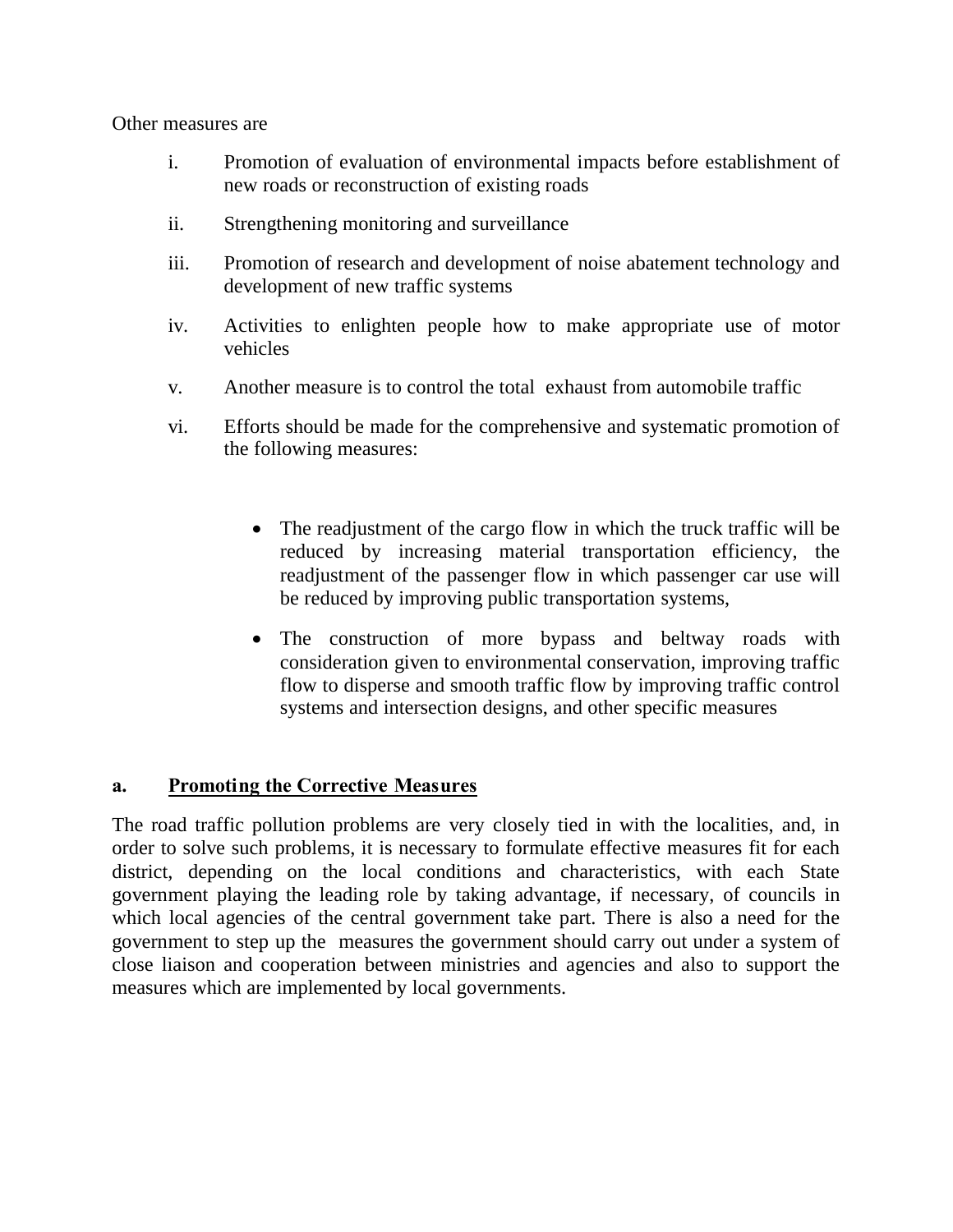### **b. Air Craft noise**

Aircraft noise can be reduced to some extent by design of quieter jet engines. This strategy has brought limited but noticeable reduction of urban sound levels in some developed countries. Reconsideration of operations, such as altering flight paths and time of day runway use, has demonstrated benefits for residential populations near airports. Specific activities are as shown in Fig. 10.2

# **3.2 Legal Approach**

Many Environmental policies in developing countries up till now view noise as a  $\ddot{\text{o}}$ nuisance $\ddot{\text{o}}$  rather than an environmental problem. In the United States there are federal standards for highway and aircraft noise; states and local governments typically have very specific statues on building codes, urban planning and roadway development. In Canada and the EU there are few national, provincial, or state laws that protect against noise. Well, we may need to find out if there is any of such in Nigeria (Assignment 10.1)

Noise laws and ordinances could vary widely among municipalities and indeed do not even exist in some cities. An ordinance may contain a general prohibition against making noise that is a nuisance, or it may set out specific guidelines for the levels of noise allowable at certain times of the day and for certain activities.

Most city ordinances prohibit sound above threshold intensify from trespassing over property line at night, especially between 10pm and6am. And during the day restrict it to a higher sound level; however, enforcement is uneven. Many municipalities do not follow up on complaints. Even where a municipality has an enforcement office, it may only be willing to issue warnings, since taking offenders to court is expensive.

Many conflicts over noise pollution are handled by negotiation between the emitter and the receiver. Escalation procedures vary by country, and may include action in conjunction with local authorities, in particular the police. Noise pollution often persists because only five to ten percent of people affected by noise will lodge a formal complaint. Many people are not aware of their legal right to quiet and do not know how o register a complaint.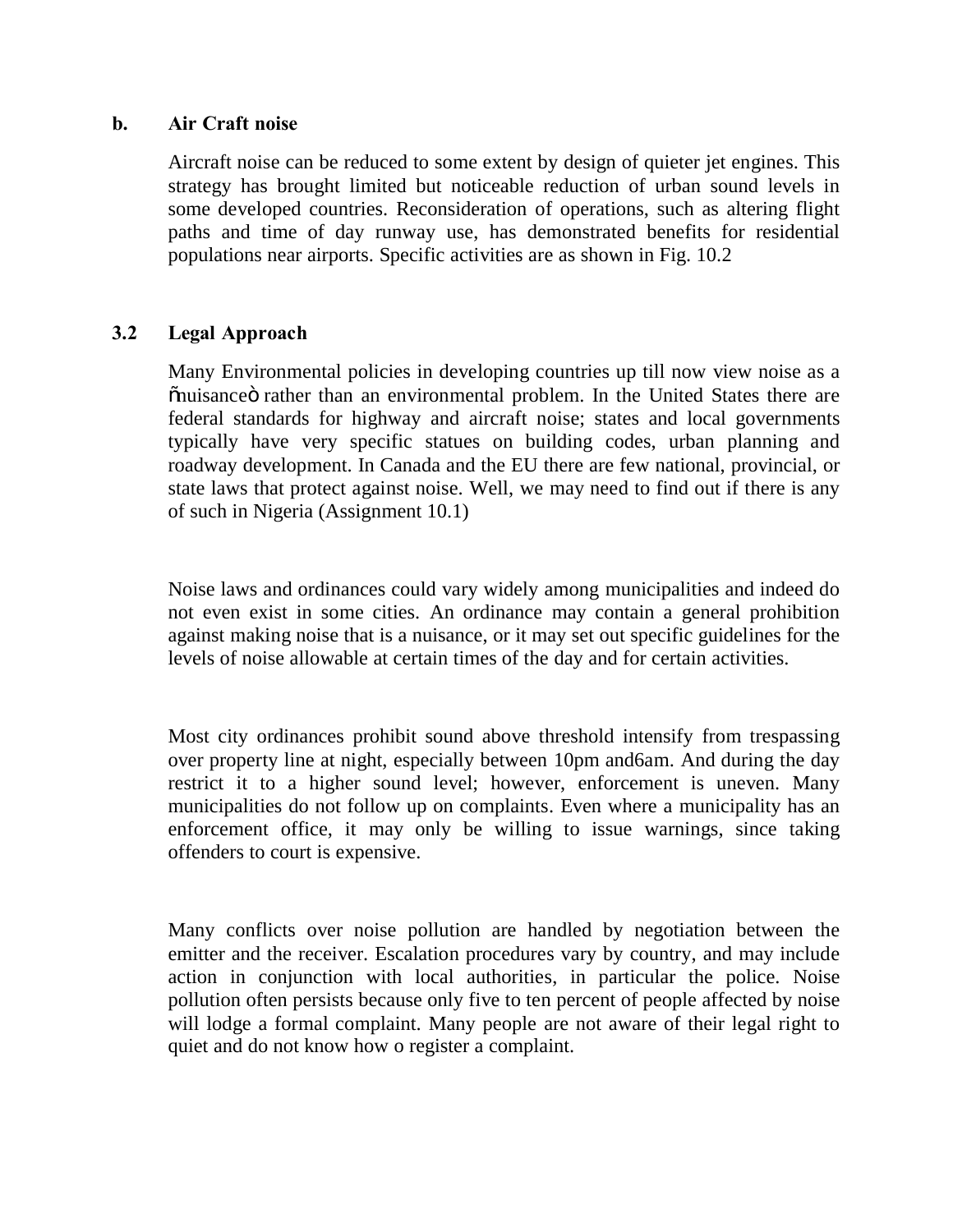- 3.3. Learning to be protected from Noise Pollution: there are few steps to achieve this; they are expressed below:
	- always wear hearing protection when working around loud noises
	- take breaks when working in noisy areas
	- limit exposure to loud music
	- have regular hearing tests for any loss of hearing

### **4.0 Summary**

A problem that can be caused may be solved. All that is required is the awareness that it is a problem. In this unit, both the technological and legal approaches to preventing noise pollution have been discussed. It was shown in this Unit that traffic noise will require a great deal of technological improvement of the vehicle engine, the road, aircraft and airport in case of the airways. Others, neighbourhood noise, etc will be prevented if adequate legal frameworks is in place and enforceable. The Unit however revealed that Nigeria either does not have such framework in place or does not enforce it. It also showed that noise pollution should rather be viewed as an environmental problem rather than a nuisance because this has narrowed the concern for it. The unit has also briefly highlighted some steps for an individual to be protected from noise pollution.

# **5.0 Conclusion**

This unit has described a number of mitigation measures for noise pollution. It is however interesting to place Nigeria within this context; how has the country fared with controlling noise pollution; what about the concurrencies in our cities; is there any appreciable framework, and how has this been enforced? Let the class have a discussion on this and let our ideas be summarized.

# **6.0 Tutor Marked Assignments**

- a. Enumerate 5 mitigation measures for traffic noise pollution
- b. Highlight 4 steps to protect yourself from noise pollution